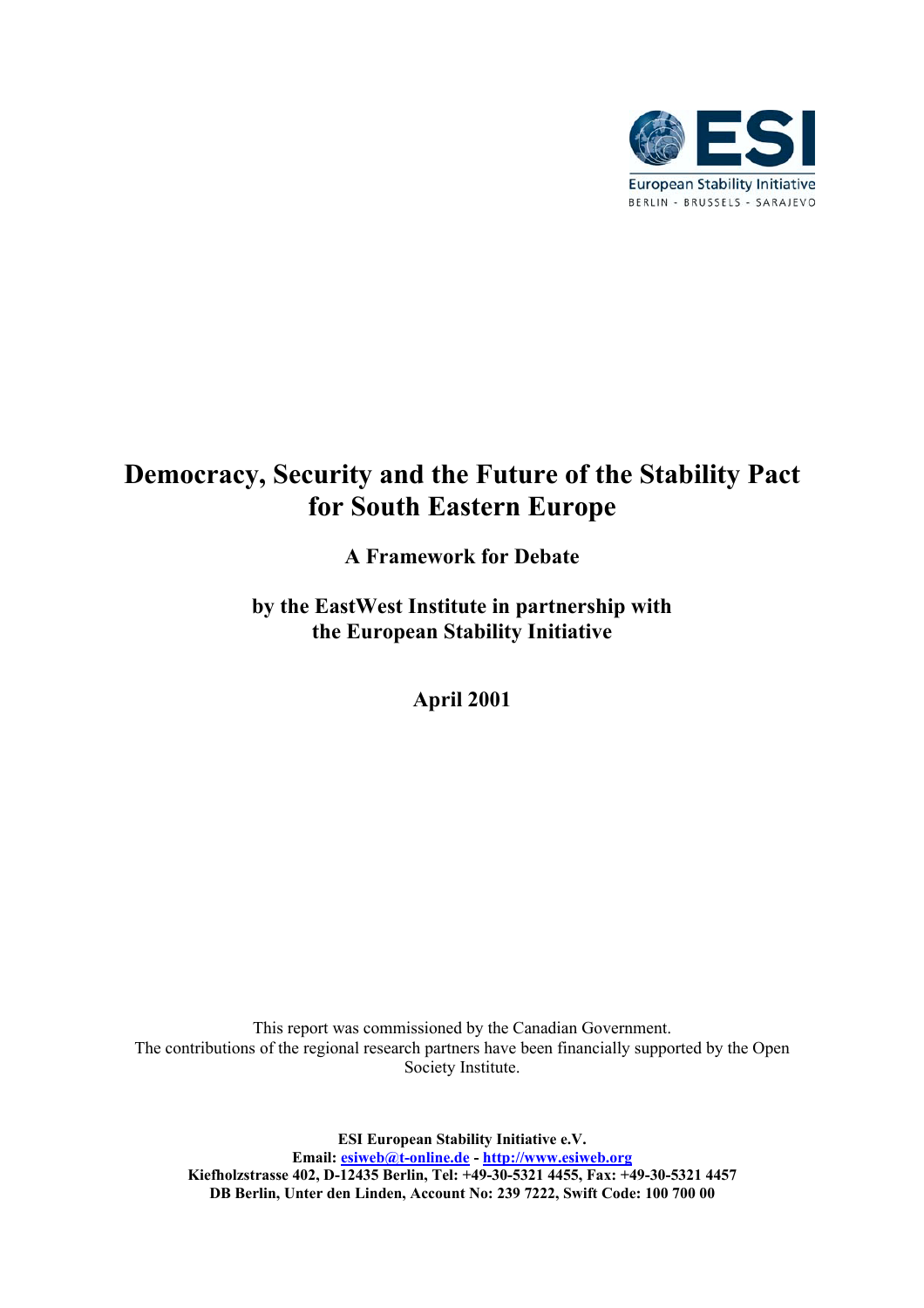#### **FOREWORD**

The Stability Pact was set up with the purpose of driving a bigger vision for South Eastern Europe, one that would overcome mistrust between the countries in the region and bring them into the reality of European integration. This vision remains as pertinent today as it was in the summer of 1999 when I had the honour, in the name of the European Union, to chair the Sarajevo Summit. A personal interest in the future of South Eastern Europe is also why I took the opportunity to be closely involved in this study, which has been drawn up by an independent team of experts from the EastWest Institute, in partnership with the European Stability Initiative and policy analysts across the region.

Those who have always been skeptical about the Stability Pact may read parts of this study as questioning the very feasibility of the undertaking. This would, however, be to misunderstand both the analysis presented here and the experience of the past two years. Not only have there been the successes highlighted here: the political commitment demonstrated by the Sarajevo Summit, the strong signal of support that the Pact helped to send to democratic forces in Serbia, and its role in creating regional networks and supporting valuable on-going efforts. There has also been a mismatch between the expectations and resources given to the Pact. The difficulties experienced in the first two years of the Pact's existence should lead participating states to increase the resources at the disposal of the Pact, not to question its role.

The first phase of the Stability Pact has come to a close. The challenge now for the Special Co-ordinator's Office is to make use of its high profile and distinctive role to drive a concrete agenda to advance in key issue areas the broader vision of democratisation, regional integration and Europeanisation that is at the heart of the Pact. The experience of integration in Western Europe has demonstrated that such a vision can only be achieved through practical programmes, setting concrete incentives and achievable deadlines. In order to live up to its promise, the Stability Pact must present a concrete vision that will capture the imagination of the publics both in the region and in the European Union.

Regional co-operation will only lead to meaningful results if it is fully supported by regional governments, which means it must help them deliver concrete benefits to their citizens. With this in mind, and drawing lessons from the experience of post-war European integration, this study proposes an approach based on functional integration in politically important sectors of the economy. A concrete proposal is to commit Western donors substantially to increase support to regional governments in reforming their energy sectors in return for a commitment by these governments to create a genuine common market, integrated with that of the European Union.

The study also proposes significantly more support for institution building to strengthen the capacity of states in the region to fight trans-border crime, while holding out the concrete promise of easier access to the European Union for their citizens. The role of the Stability Pact Office would be to identify gaps and shortcomings in assistance in this field and to develop a concrete vision of increasing mobility while fighting criminal networks. Such a focus can help to create a common sense of purpose among the actors working in this field.

The secret behind a successful strategy for the Pact in the coming period is focus. Not every problem in the region, and not every problem which South East European states have in common, can be approached as a regional problem. Many of the democratization and human rights issues raised under Table I, while important, are best addressed by existing institutions with established field structures throughout South Eastern Europe, such as the Council of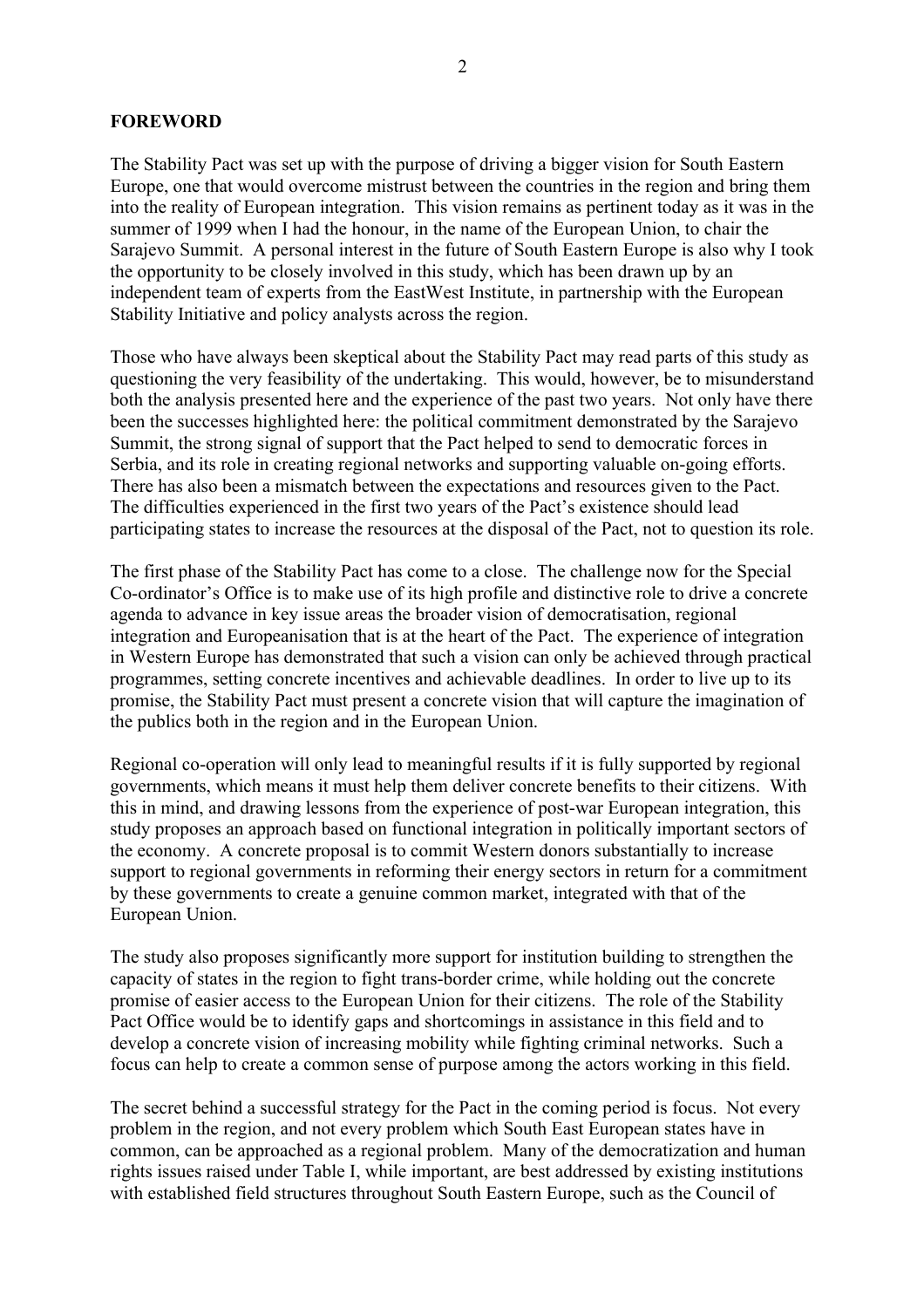Europe, the OSCE or the European Commission. Many of the 'hard security' issues under Table III would benefit from an expanded and enhanced Partnership for Peace programme.

**This study is not a survey of every activity that has taken place under the umbrella of the Stability Pact. It does not discuss the progress that was achieved in the field of trade relations and private investment, nor does it survey the contributions to the Stability Pact concept made by the European Commission, which in May 1999 launched the Stabilisation and Association Process. The purpose of examining the last two years is to draw practical conclusions that will help the Pact and its members to better meet the challenges that South Eastern Europe will face in the future.**

At the heart of a refocused Stability Pact must lie a strong Office of the Special Co-ordinator with the resources and political backing necessary to meet the objectives defined by the Regional Table. At the same time, the commitment which a successful Stability Pact would require from governments both in South Eastern Europe and outside will only be generated if there is a genuine public debate on how additional resources can actually create sustainable democracies and lasting security. Such a debate took place in the late 1940s across Europe and North America. It then led to the institutions of collective security and economic and political integration which continue to underpin European peace and prosperity. There is a need to launch a similar *Great Debate* now on the future and form of outside support to South Eastern Europe.

In carrying out this study, we have received the full support of the Special Co-ordinator's Office and of numerous participating governments and organisations. We have discussed our ideas in October at a meeting chaired by High Representative Javier Solana, with the participation of Special Co-ordinator Bodo Hombach and Commissioner Chris Patten. The preliminary conclusions have also been presented to the fifteen Stability Pact national coordinators of the EU in Brussels in February 2001. I would like to thank the Canadian Government and the Open Society Institute for supporting this independent study. I also wish to thank the partners of the EastWest Institute, the European Stability Initiative and the regional policy institutes that contributed to this study.

Brussels, 4 April 2001

President Martti Ahtisaari Co-Chairman of the EastWest Institute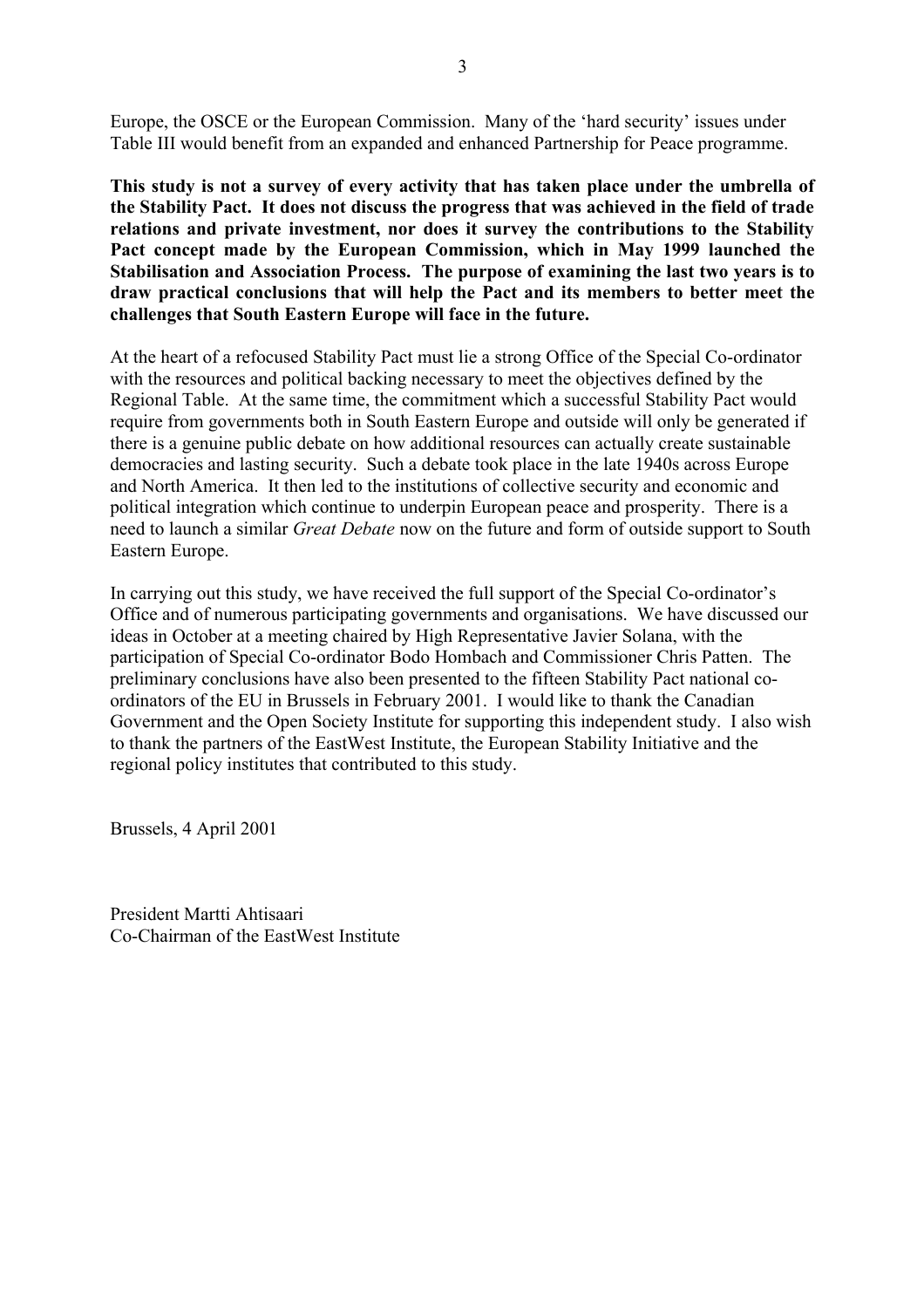# ~ TABLE OF CONTENTS ~

| I.              |                      |  |
|-----------------|----------------------|--|
| П.              |                      |  |
| A.              |                      |  |
| B <sub>1</sub>  |                      |  |
|                 | $\mathcal{I}$ .      |  |
|                 | $\overline{2}$ .     |  |
| C.              |                      |  |
|                 | $\mathcal{I}$ .      |  |
|                 | $\overline{2}$ .     |  |
|                 | 3 <sub>1</sub>       |  |
|                 | a.<br>$\mathbf{b}$ . |  |
| D.              |                      |  |
|                 |                      |  |
| III.            |                      |  |
| IV.             |                      |  |
| $A_{\cdot}$     |                      |  |
| $\mathbf{B}$ .  |                      |  |
| $C_{\cdot}$     |                      |  |
| V.              |                      |  |
| $A_{\cdot}$     |                      |  |
| B.              |                      |  |
| C.              |                      |  |
| VI.             |                      |  |
| А.              |                      |  |
| B.              |                      |  |
| $\mathcal{C}$ . |                      |  |
| D.              |                      |  |
|                 | I.                   |  |
|                 | 2.                   |  |
|                 | 3 <sub>1</sub>       |  |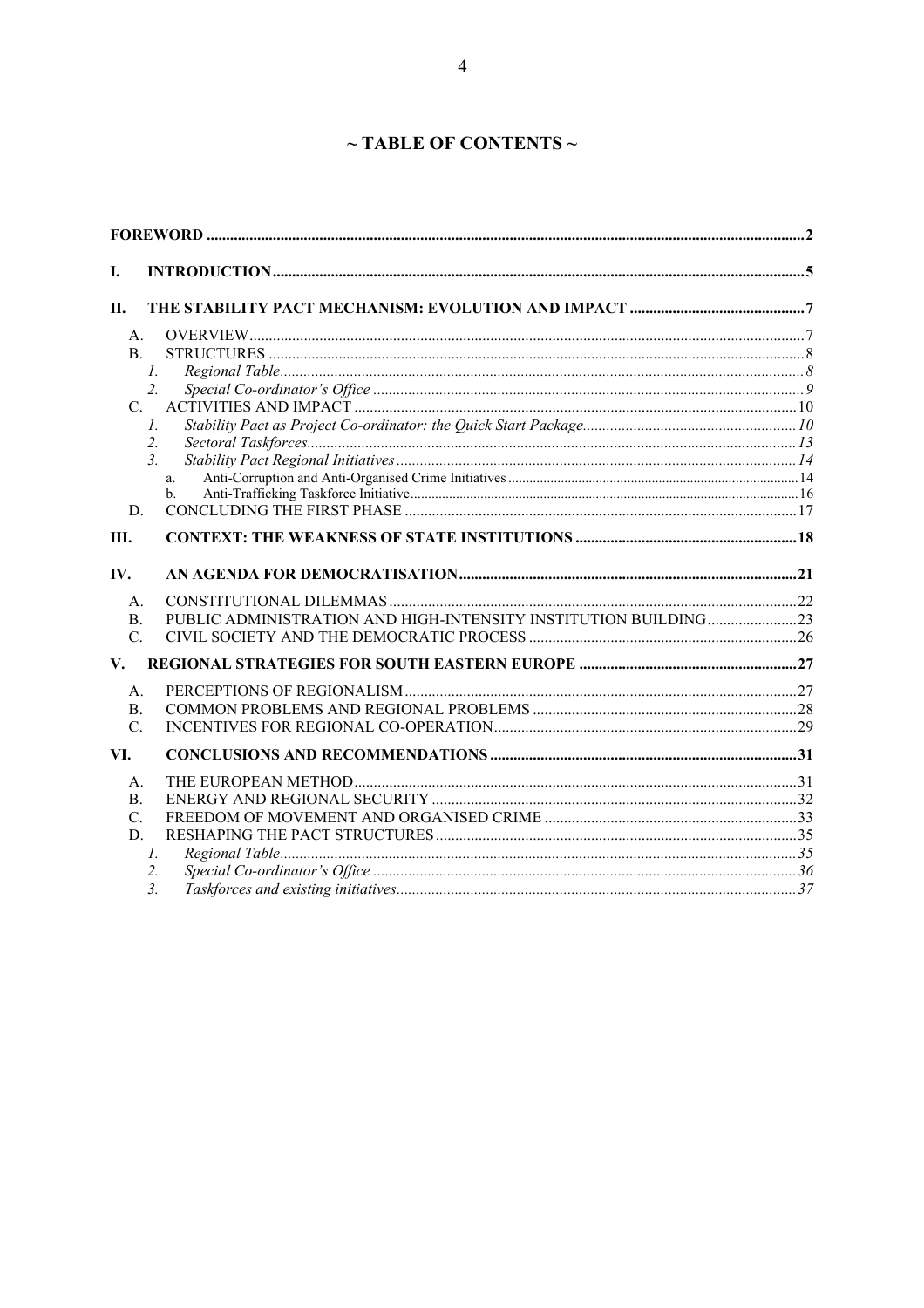### **I. INTRODUCTION**

The Stability Pact was launched in Cologne and Sarajevo in the summer of 1999 by 28 states and the principal international organisations active in South Eastern Europe. Coming only weeks after the end of the Kosovo war, it reflected an extraordinary consensus among the wider international community and the states of the region that something had to be done to address the problems of instability in South Eastern Europe at their source, breaking once and for all the cycle of conflict. Following a decade of reactive crisis management, the Pact was to be a "turning point" after "too many false dawns, too many shattered hopes and lives, too many tensions left unresolved".<sup>1</sup> As German Foreign Minister Joschka Fischer noted:

ìThe Kosovo-war was the fourth war in the former Yugoslavia in just eight years, and I hope it will be the last. But a political solution in Kosovo will only prove to be lasting within a general peace strategy encompassing the region as a whole and at today's conference we would like to launch such a strategy.<sup> $2$ </sup>

There were three elements to the Stability Pact vision. First, the countries of South Eastern Europe were offered a new perspective on **integration with Europe**, with pledges of enhanced international assistance to help them meet the requirements for membership in Western clubs, most importantly the European Union. Second, the countries of the region undertook to work together in promoting **regional security** and overcoming common obstacles to European integration. Third, the Pact set out to promote the **spread of democracy** throughout the region, as the cornerstone of conflict prevention and economic development.

The Stability Pact was launched against the background of Slobodan Milosevic's continuing hold on power in Belgrade. An important political motivation behind the Pact and its early activities was the need to send a clear signal to the people of Serbia that Europe was willing to help them recover from a decade of war and isolation, but only once the Milosevic regime was removed from power. Montenegro was admitted as an 'early beneficiary' to the Pact, helping to focus attention on its resistance to the Belgrade regime. The Pact also played a role in wider international efforts to support the democratic opposition in Serbia, which, earlier than anybody had dared hope, succeeded in toppling Milosevic following elections in September 2000. There are those who argue that the Pact has now fulfilled its major function, and that in a post-Milosevic era, the established international instruments – the European Union and its Stabilisation and Association Process, NATO and the Partnership for Peace, and the traditional mechanisms for providing international development aid and credit  $-\alpha$  are sufficient for the needs of the region.

This report argues that the essential rationale of the Stability Pact remains as pertinent today as it was in July 1999. The underlying sources of instability in South Eastern Europe have not been resolved with the fall of Milosevic. They continue to be present in the fragility of postcommunist states throughout the region. In Bosnia-Herzegovina and Kosovo, international missions are substituting for the lack of domestic governance. In Albania, twice in a decade international security forces have been required to secure the distribution of humanitarian aid. In Serbia, a new government faces the daunting task of overhauling public institutions shaped by a decade of dictatorial rule and international isolation. Even in Romania and Bulgaria, the

<sup>&</sup>lt;sup>1</sup> Carl Bildt, Sarajevo summit, 30 July 1999.<br><sup>2</sup> Joschka Fischer, Cologne summit, 19 June 1999.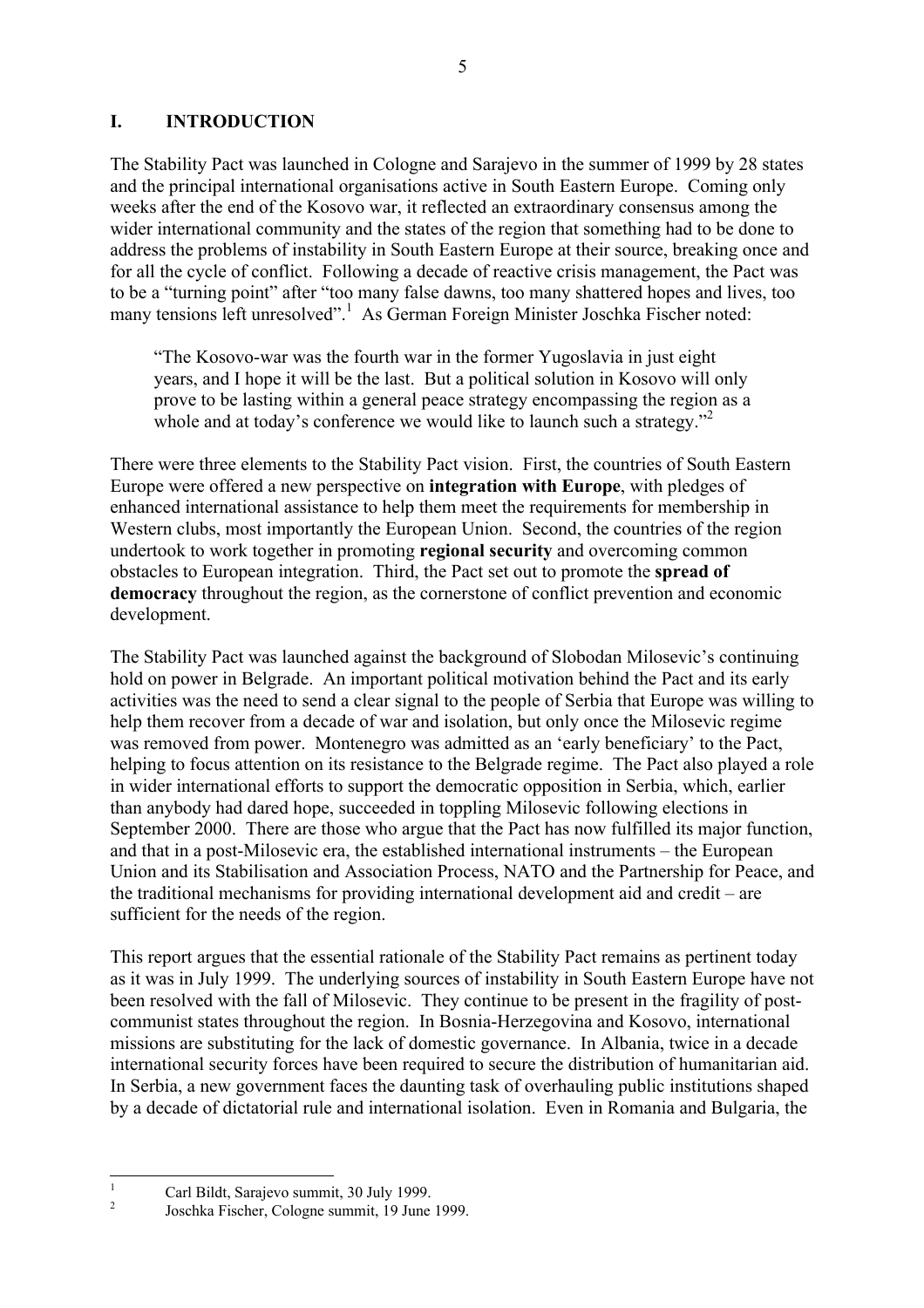two states of the region accepted as formal candidates for membership of the European Union, public institutions struggle to carry out the reforms required by the accession process.<sup>3</sup>

Each in their own way, the states of South Eastern Europe suffer from a marked lack of governance capacity. As a result, persistent social and economic crises and the breakdown of law and order provide the ideal conditions for 'uncivil society' to flourish, whether in the form of organised crime, nationalist extremism or a combustible combination of the two. These dangers are revealed by the tensions and conflicts brewing in Macedonia, Kosovo and the Presevo Valley.

The Stability Pact vision for South Eastern Europe belongs to the broader historical process of European integration. The export of stability, democracy and prosperity to Central and Eastern Europe has required a tremendous commitment of resources on the part of the European Union. Throughout the 1990s, the Western Balkans have been peripheral to this Europeanisation vision. Instead, the region has been an exporter of instability, refugees and, increasingly, crime – problems which the international community is unable to ignore. The basic choice has remained the same: bring the Balkans into the European fold, or wait for the next crisis to emerge.

However, it has become apparent that there is a significant gap between the bold vision articulated in the Stability Pact and the resources placed at its disposal. According to its founding documents, the Pact was to address all of the most pressing problems of South Eastern Europe, from security issues (both 'hard security' risks emanating from neighbouring states and the many sources of domestic instability), through democratisation, human and minority rights, economic transition and free trade, organised crime and economic migration, to post-conflict issues such as refugee return. It was to be the vehicle for a dramatic injection of international aid, which some compared to the Marshall Plan. In reality, the Stability Pact has been given almost no new instruments or resources to advance these goals. By default, it has become a loose co-ordinating structure over a selection of existing international efforts. This discrepancy between means and expectations has led to widespread disenchantment, particularly within the region itself.

To recapture its original vision, the Stability Pact needs to be refocused. The purpose of this study is to identify the opportunities for a re-launch of the Stability Pact. Focusing on the areas of democracy and security, the study argues that the real value of the Pact is not as an umbrella mechanism across the full range of international programmes. Rather, with its flexible structures and high political visibility it is ideally suited to promoting regional cooperation in specific strategic areas.

<sup>&</sup>lt;sup>3</sup> In analysing the institutional dimensions of instability and perceptions of regionalism in South Eastern Europe, the team working on this study has drawn heavily on the experience of experts in the region. Research partners in the field have contributed fresh research and a strong regional perspective that have been essential to developing the arguments presented here. The case studies written by regional research partners are forthcoming under separate cover.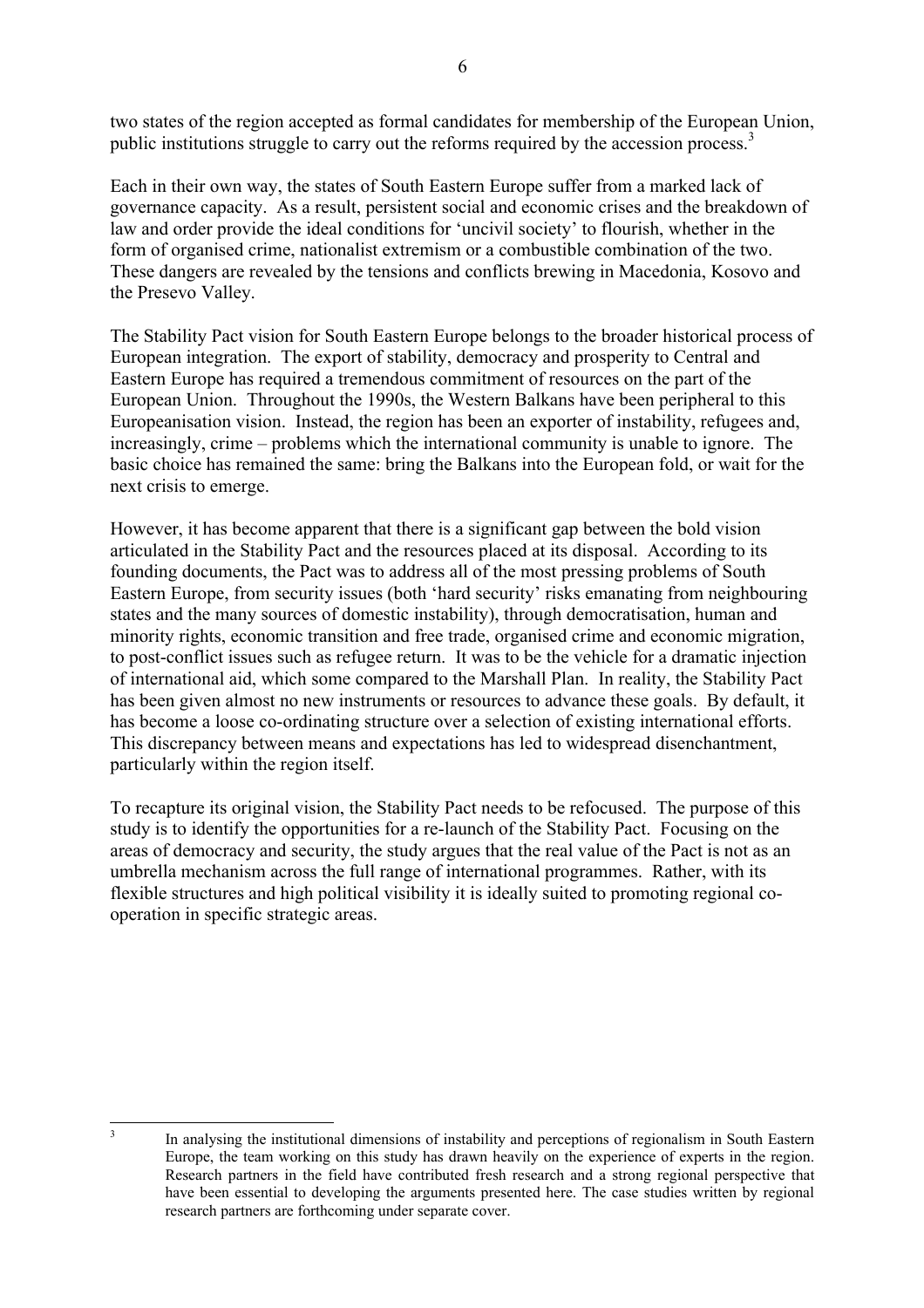#### **II. THE STABILITY PACT MECHANISM: EVOLUTION AND IMPACT**



#### **Table 1: Stability Pact Structures**

#### **A. OVERVIEW**

The Stability Pact was created as a response to the political and economic disturbances brought about by the Kosovo war. The political context required the Pact to be established in haste, both to show solidarity with the countries of the region which supported NATO actions in Yugoslavia and to demonstrate to the people of Serbia the cost of continuing international isolation, to encourage them to move towards political change.

Three events in particular have marked the evolution of the Stability Pact from the spring of 1999 until today: the Cologne and Sarajevo summits held in the summer of 1999, which launched the Pact as a **new forum for intergovernmental co-operation** between 28 countries and a range of international organisations; the Stability Pact Regional Funding Conference of March 2000, which embraced a **Quick Start Package** of about 200 "Stability Pact projects" whose implementation was to start within one year; and finally admission of the **Federal Republic of Yugoslavia** into the Stability Pact in late 2000**.** With the successful launch of most of the Quick Start Projects and the full participation of a post-Milosevic Yugoslavia, the first phase of the Stability Pact's evolution is now drawing to a close.

The mechanism adopted to pursue these aims was modelled loosely upon the Conference for Security and Co-operation in Europe (CSCE): that is, it is first and foremost an intergovernmental body, rather than an organisation. Its principal forum is the South East European Regional Table, which includes all of the governments and international organisations participating in the Stability Pact. The Regional Table is chaired by a Special Co-ordinator and supported by a small office of staff seconded by participating governments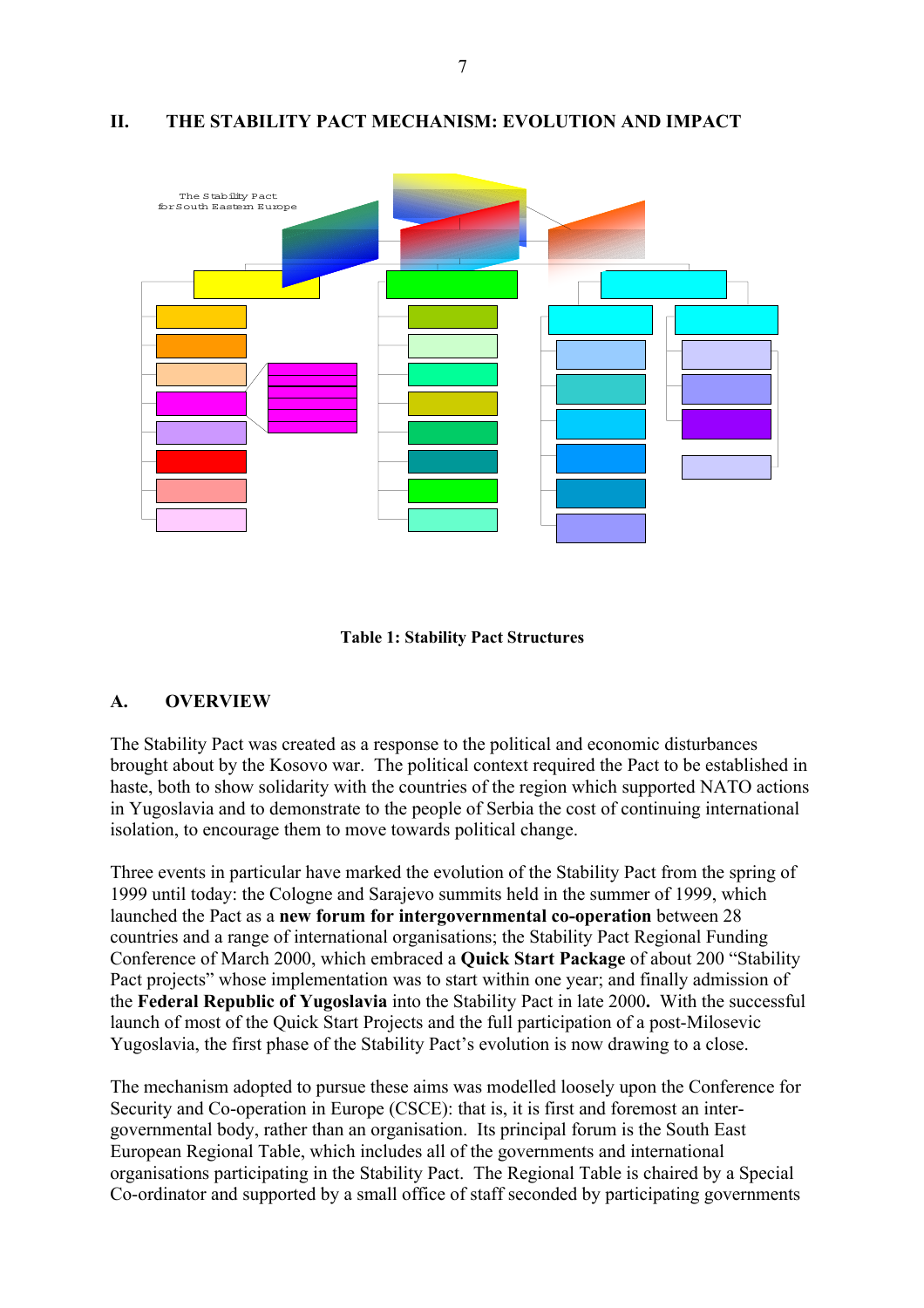and international organisations. In addition, three Working Tables – on democratisation and human rights; economic reconstruction, development and co-operation; and security issues – were established. The Pact is formally placed under the auspices of the OSCE.

The Working Tables have been sub-divided into some 26 individual sub-tables and taskforces in particular areas (see Table 1). A number of Stability Pact initiatives and regional working groups have been launched, in which governments have committed themselves to action plans and joint declarations on issues such as organised crime, corruption and support to NGOs in the region.

### **B. STRUCTURES**

### **1. Regional Table**

The Regional Table is the highest body within the Pact, consisting of representatives of all participating countries and organisations. It meets twice a year and determines the Pact's overall strategic direction.

The Working Tables (Working Table I on Democratisation and Human Rights, II on Economic Reconstruction, Development and Cooperation, and III on Security Issues) are modelled after the three dimensions of the CSCE. Each has a permanent chair, appointed for two years, and one co-chair rotating on a six monthly basis among the regional governments. The three chairmen are not employed by the Pact, and exercise their functions part-time. Each participating country and organisation also has at least one Stability Pact national coordinator, generally located within the Foreign Ministry.

The Stability Pact was designed to support a "long-term process of dialogue" among the countries of the region, leading to a "coherent arrangement of bilateral and multilateral agreements for the improvement of good-neighbourly relations".<sup>4</sup> One of the convictions at the heart of the Stability Pact is that enhanced dialogue within the region will contribute to stability.

The impact of enhanced intergovernmental dialogue on security and democracy in the region is, by its nature, difficult to evaluate. Nonetheless, it is pertinent to note that the Stability Pact is the latest in a long series of initiatives designed to bring the governments of South Eastern Europe together. In 1988, the first summit of regional foreign ministers was held in Belgrade, followed by another in Tirana in 1990. Following the end of the Bosnian war, the foreign ministers of seven Balkan countries – Albania, Bosnia and Herzegovina, Bulgaria, Greece, Romania, Turkey and the Federal Republic of Yugoslavia – met again in Sofia in July 1996. Adopting a "Charter on good-neighbourliness, stability, security and co-operation", they committed themselves to a process of multi-lateral co-operation in a wide variety of fields. The areas identified in the Charter are similar to those listed in the "Agenda for Stability" adopted by the Stability Pact's Regional Table in Thessaloniki in 2000. The Sofia Charter was later formalised as the South East European Co-operation Process (SEECP), which continues to exist. It is notable that the areas singled out for co-operation have varied little over the years, although concrete results are often difficult to identify (see Table 2).

<sup>4</sup> Joschka Fischer, Cologne summit, 19 June 1999.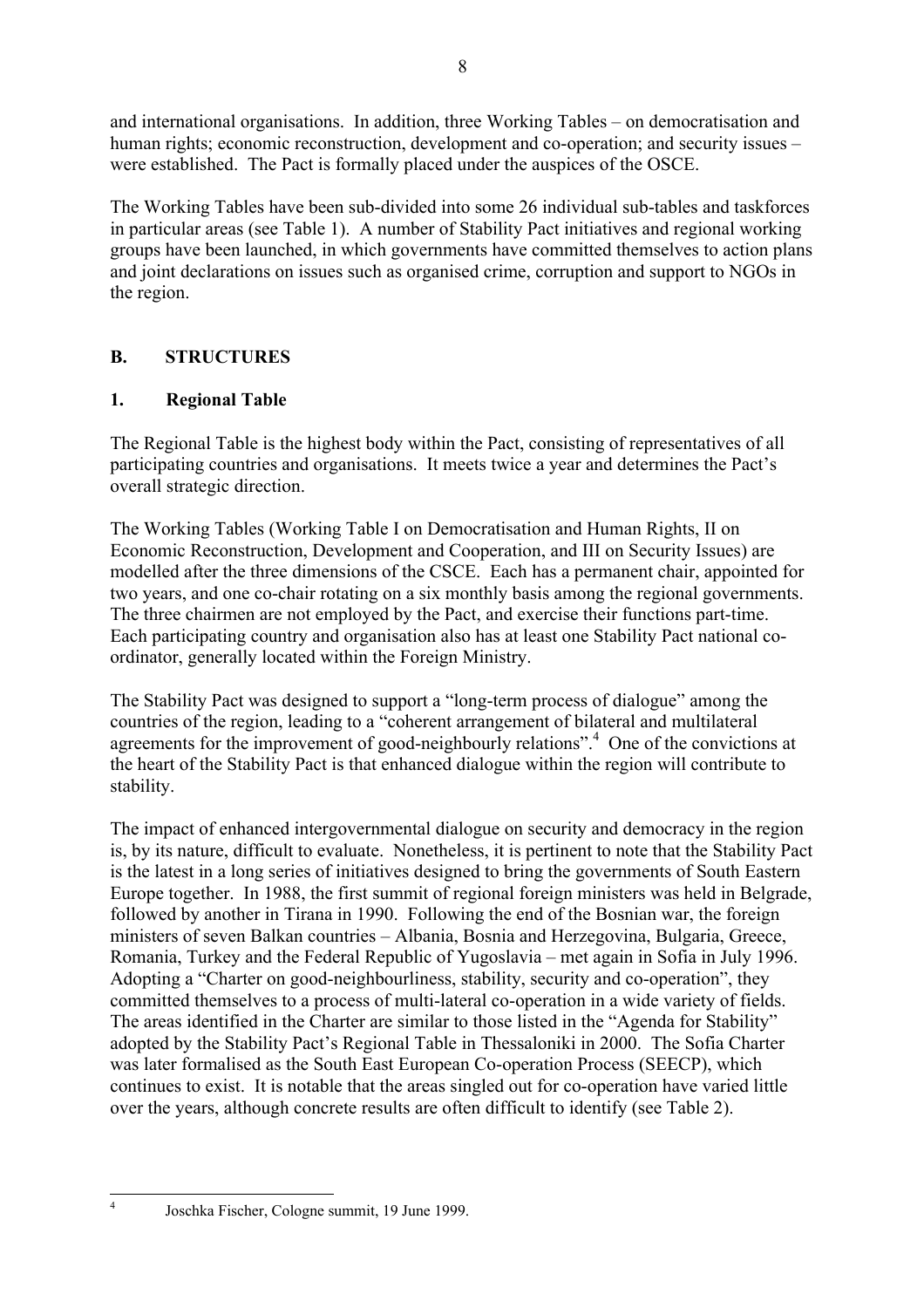| Sofia objectives (1996) |                                          | <b>Agenda for Stability objectives (2000)</b> |                                           |  |
|-------------------------|------------------------------------------|-----------------------------------------------|-------------------------------------------|--|
|                         | Multilateral regional economic co-       |                                               | Reform of the business and investment     |  |
|                         | operation in communications and energy   |                                               | environment, development of the private   |  |
|                         | infrastructure, trade and investment,    |                                               | sector                                    |  |
|                         | protection of the environment            |                                               | Trade co-operation and liberalisation     |  |
|                         | Social and cultural co-operation         |                                               | Fight against corruption and organised    |  |
|                         | Co-operation in the field of justice,    |                                               | crime                                     |  |
|                         | combat of organised crime, illicit arms  |                                               | Protection of human rights and minorities |  |
|                         | trafficking                              |                                               | Security sector reform                    |  |
|                         | Trans-regional centre for transport      |                                               | Independence of the media                 |  |
|                         | infrastructure                           |                                               | Return of refugees and DPs                |  |
|                         | Regional centre for trade promotion      |                                               | Infrastructure development                |  |
|                         | Regional conference to fight drug        |                                               | Strengthening of educational structures   |  |
|                         | trafficking                              |                                               |                                           |  |
|                         | Joint measures against illegal migration |                                               |                                           |  |
|                         | and strengthening border controls        |                                               |                                           |  |
|                         |                                          |                                               |                                           |  |

Table 2: Sofia Declaration (1996) and Stability Pact Agenda for Stability (2000)

There is therefore nothing novel in formalised inter-governmental dialogue in South Eastern Europe. What is unique about the Stability Pact is, first, its broad composition, and second, its high political profile, following its launch in Sarajevo in July 1999 at the highest level. This is potentially a powerful tool in securing political support for regional initiatives.

### **2.** Special Co-ordinator's Office

The Special Coordinator's Office is the core of the Pact's institutional structure. The Special Co-ordinator is Bodo Hombach, a senior German politician appointed in 1999. The resources for the Special Co-ordinator's Brussels office are provided by the European Union, under a *Joint Action* within its Common Foreign and Security Policy. The *Joint Action* covers the salary, office and travel costs of the Special Co-ordinator himself, while the European Commission provides the office and travel costs of his staff.<sup>5</sup> The budget of the Office is approximately 2 million Euro, excluding salary costs of seconded staff.

The Office is allocated 28 staff, who are seconded by the governments or international organisations participating in the Pact. Each seconded staff member is subject to different terms and conditions, and since the Stability Pact is not constituted as an international organisation, some of the diplomats are formally attached to their own state's mission in Brussels.

The Office sees as its role as one of political co-ordination of the Pact's activities, rather than direct management of specific projects. It acts as the "political centre" of the Pact, in order to "harness resources and enthusiasm among the participants". It monitors the development of the various initiatives, and supports other Stability Pact structures as needed.

In practice, the Office does not have the resources to play more than a nominal co-ordinating role. The Office itself has no direct involvement in the funding, planning or implementation

<sup>5</sup> Travel costs of non-EU staff are covered by the seconding country.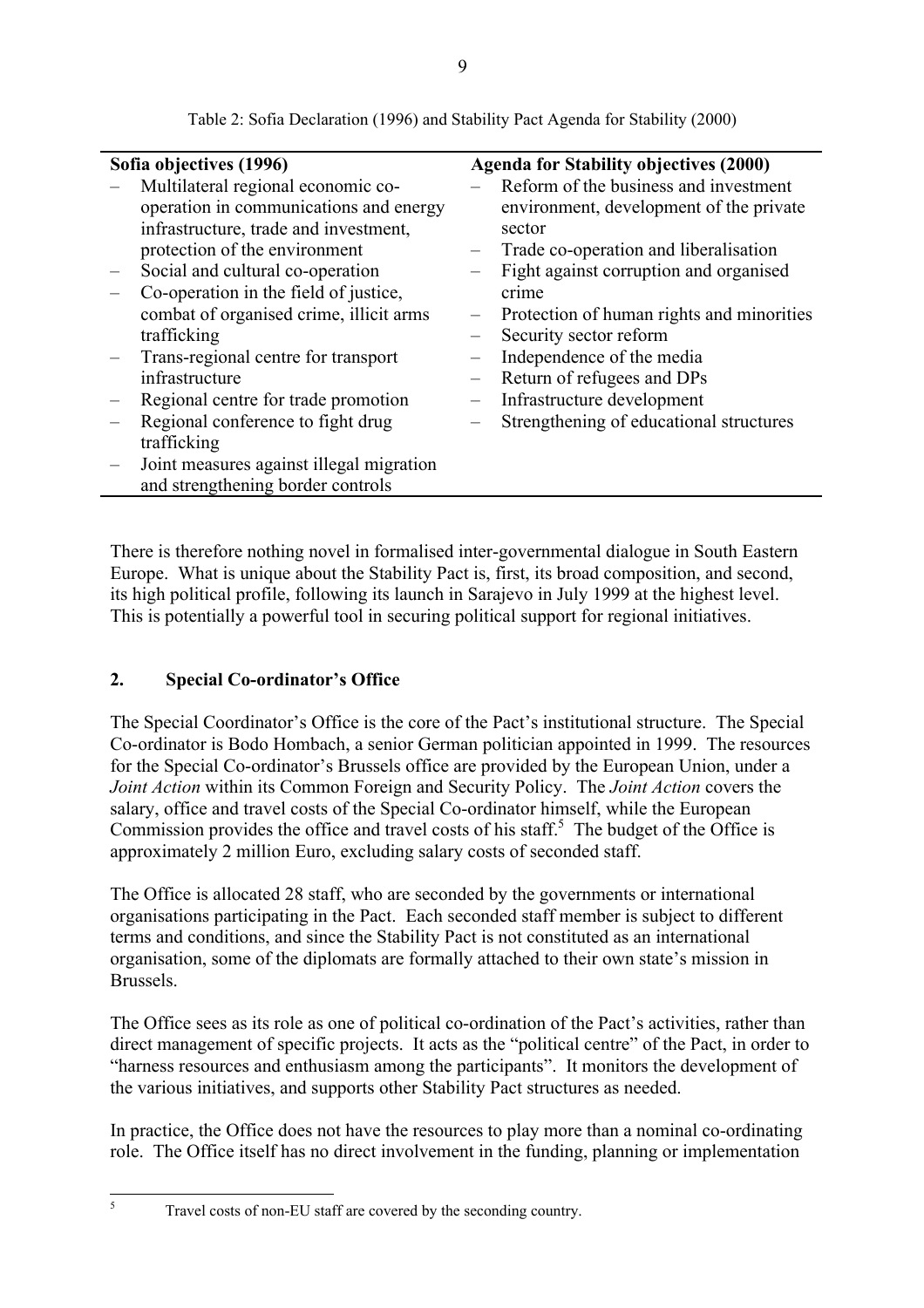of particular projects. Nor does it produce any substantive analysis, either of the needs of the region or of the impact of Stability Pact activities. With its limited human resources, it is dependent on information supplied to it by other organisations, and cannot effectively monitor international activities in its areas of responsibility, or even progress in the implementation of Quick Start Package projects. The Office has limited influence on donors over the speed of disbursement of funds by donors, which is subject to institutional constraints that which are difficult to overcome.

Staff from the Office are allocated responsibility for one or more sub-tables or initiatives. They are regularly invited to attend events in the area of their concentration which are organised by other actors. In Working Table I on democratisation and human rights, the Office estimates that it is invited to more than 100 conferences, seminars and other events related to South Eastern Europe each year, and notes that it is impossible to attend them all.

The Special Co-ordinator himself plays a role which is partly separate from his Office. He travels extensively in the region, visiting heads of state and brokering political agreements of various kinds. One of his best-known successes has been the agreement between Romania and Bulgaria on the construction of a new Danube bridge at Vidin-Calafat. Most recently, the Special Co-ordinator has played a part in international efforts to mediate the conflict in Macedonia, alongside the EU Presidency, Commissioner Chris Patten and High Representative Javier Solana.

# **C. ACTIVITIES AND IMPACT**

# **1. Stability Pact as Project Co-ordinator: the Quick Start Package**

In the aftermath of NATO's war in Yugoslavia, determined to avoid a recurrence of conflict, European Union leaders promised South Eastern Europe an injection of funds on an "unprecedented scale". In Sofia on 17 May 1999, British Prime Minister Tony Blair called for a "Marshall Plan for the Balkans", and called upon the European Commission to "pull together and drive forward a programme of reconstruction and development of a sort South Eastern Europe has never seen before, to take the EU's map of regional infrastructure links off the office wall and make it reality on the ground."

Against the background of these promises, the Stability Pact Special Co-ordinator's Office convened a Regional Funding Conference at the soonest possible opportunity. This conference took place in March 2000 in Brussels. Some 200 individual projects with a 'quick start capacity' (able to begin implementation within a year) were approved at the Conference, with a total value of 1.6 billion Euro.<sup>6</sup> Since then, overseeing the Quick Start Package (QSP) has become the major preoccupation of the Office.

Three elements are key to understanding the Quick Start Package. First, given the extremely short period of time in which it was assembled and the much slower funding cycles of the major donors, most of the projects are not based on new funding, but draw on funding which had already been allocated to the region. The QSP is therefore a sample of existing donor activities in South Eastern Europe. Secondly, the Office had neither the time nor the resources to ensure that the QSP projects formed part of an overall strategy in any given area. The project criteria specified before the March 2000 conference were extremely general:

<sup>&</sup>lt;sup>6</sup> The total sum of 2.4 billion Euro announced included also Near Term Projects whose implementation would start later than one year after the conference.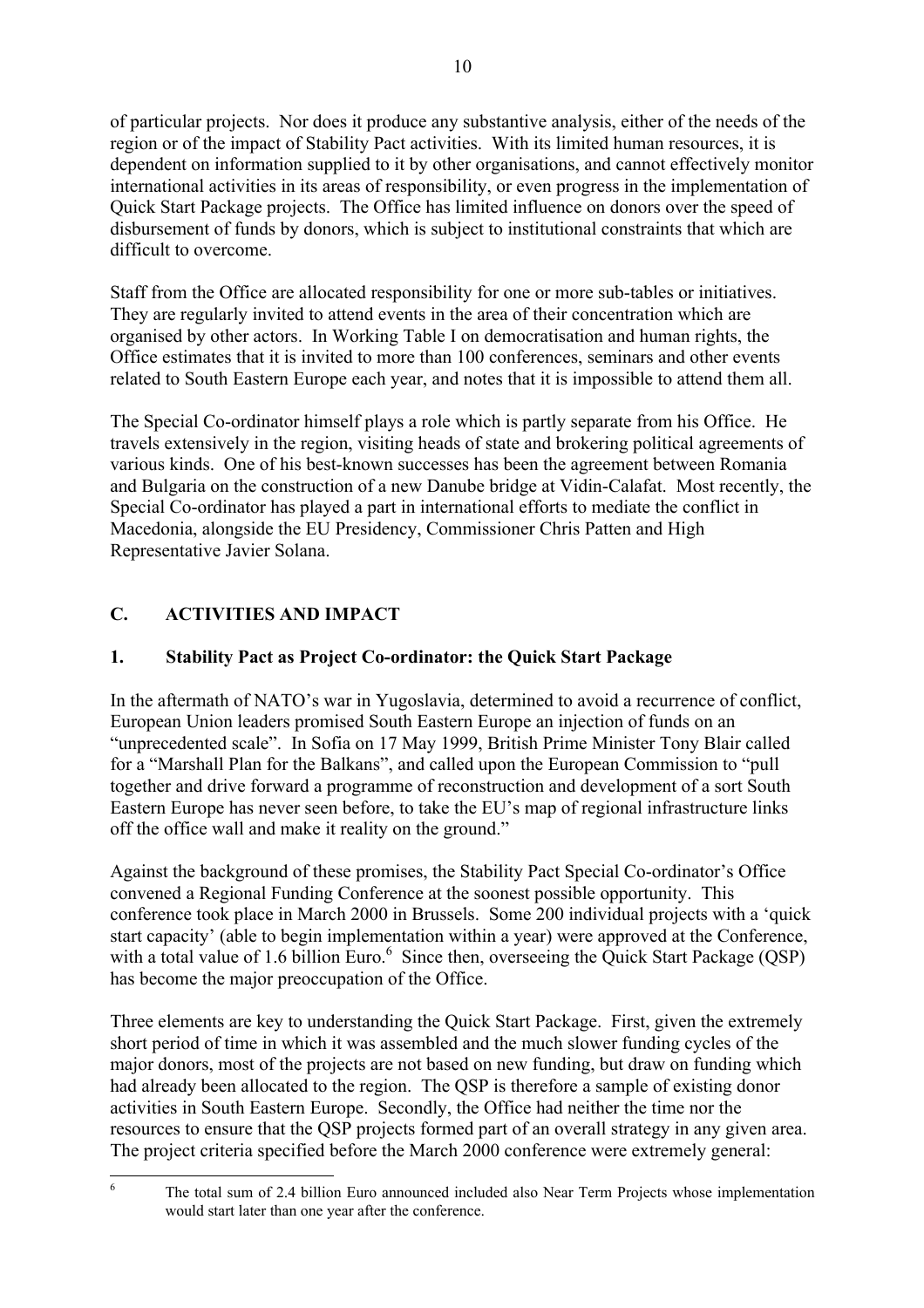"a.) projects should have a 'quick start' capacity; b.) projects should have a regional dimension and/or regional balance; c.) projects should have a high likelihood of funding and be attractive to donors; d.) there should be a balance of implementing agencies among the package of projects<sup> $27$ </sup>

The resulting mix of projects was an aggregation of individual donor proposals, which, as it turned out, were concentrated in the area of physical infrastructure. Third, recipient countries and implementing agencies had little time to come up with new project ideas. Many of the infrastructure proposals tabled at the Conference had already been presented to international financial institutions, and others were a continuation of projects which were already underway. As a result, the QSP is a cross-section of existing international efforts in the region and shares both their strengths and limitations.

Once projects were incorporated within the QSP, the Office played no particular role in their implementation, other than to request periodic reports from the implementing agency. Its capacity to monitor their progress is limited. In Working Table I, a staff of five and a parttime chairperson are responsible for monitoring 144 projects, carried out by a range of different organisations across South Eastern Europe, a task which they cannot accomplish at more than a superficial level. Nor was the purpose of the monitoring clearly defined. It remained unclear whether the Office would have a role in advising donors on strategy or methodology. As a result, the QSP projects have proceeded at their own pace, without much input from the Office.

Considering the allocation of funds across different Stability Pact areas, the QSP is primarily a transport infrastructure programme. Of the 2.4 billion Euro pledged in March 2000, 1.6 billion was allocated to the OSP and the balance to 'Near Term' projects (all of which are in Table II). The QSP breaks down across the three Working Tables as follows:

| Table I (democratisation): | 144 projects totalling Euro 340m (16 percent)             |
|----------------------------|-----------------------------------------------------------|
| Table II (reconstruction): | 64 projects totalling Euro 1,200m (81 percent)            |
| Table III (security):      | 33 projects totalling Euro $55m(3)$ percent) <sup>8</sup> |

Approximately 75 percent of the QSP is allocated to 34 infrastructure projects under Working Table II. Of these, 21 of the projects totalling 1.1 billion Euro are in transport, mostly road building and renewal. Other infrastructure projects include three water/wastewater projects, one energy project and nine feasibility studies. Less than 20 percent of the QSP funds are for projects in the area of democratisation and security. However, within the Democratisation Table, 240 million Euro of the total of 340 million (70 percent) are for physical reconstruction related to refugee return. Under the Security Table, approximately half of the money is allocated to de-mining activities.

As a result, in fields which might be regarded as traditional democratisation, civil society and governance areas, the total value of QSP projects is approximately 130 million Euro (see table 3).

<sup>&</sup>lt;sup>7</sup><br><sup>8</sup> Stability Pact Special Co-ordinator's Office, *Report to Donors' Conference*, p. 23.<br><sup>8</sup> Figures are based on the Progress reports as published by the Stability Pact Co-ordinator's Office in February 2001 and are subject to confirmation. While total figures (both of number of projects and funds provided) have to be considered preliminary, they nevertheless give a good overview of the relations between different sectors.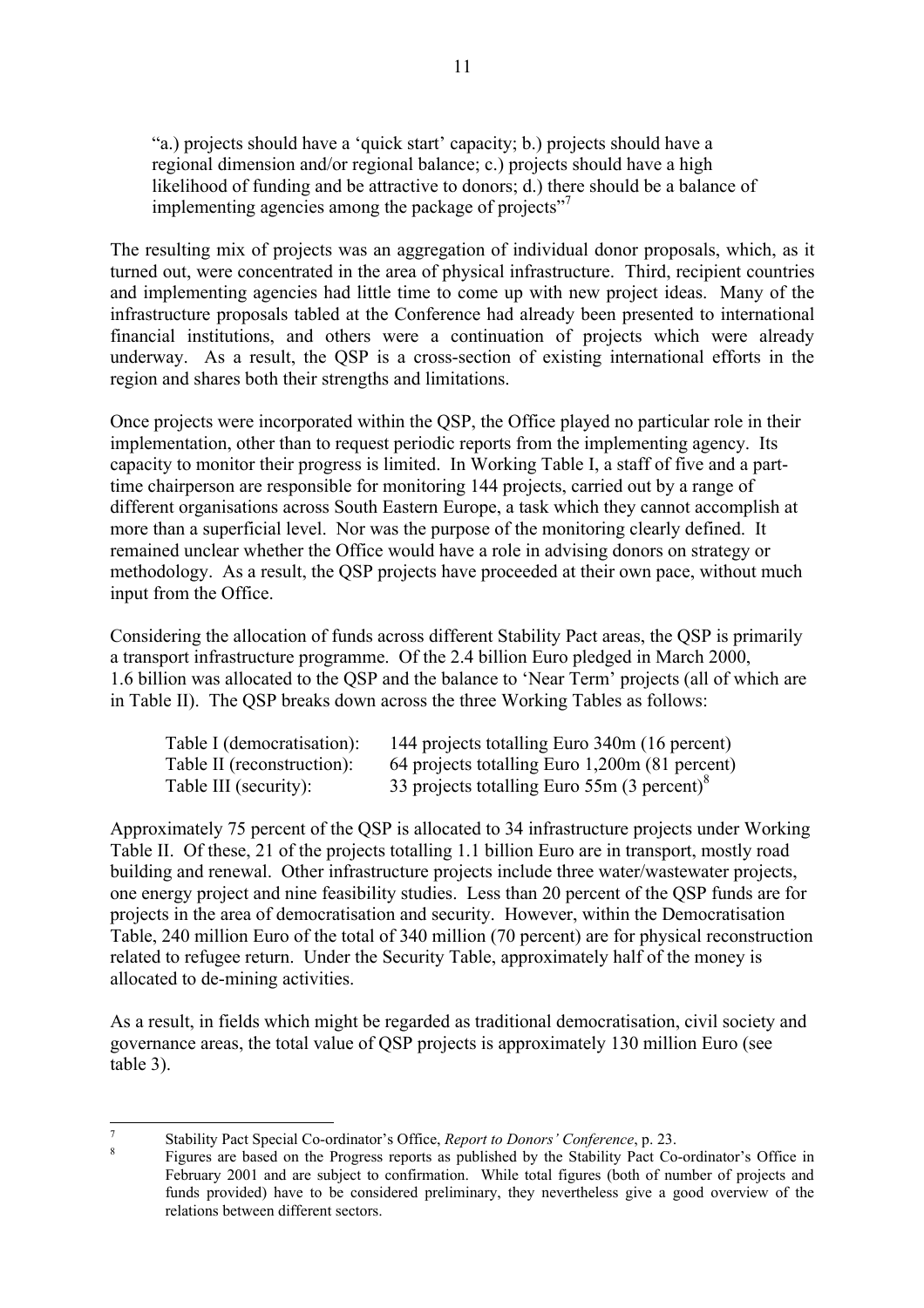| Area                         | Number of<br>projects | Value of<br>projects<br>(million Euro) |
|------------------------------|-----------------------|----------------------------------------|
| Defence reform               | $\overline{2}$        | 26.5                                   |
| Anti-corruption              | 3                     | 2.0                                    |
| Judiciary/police             | 15                    | 5.3                                    |
| Human rights $\&$ minorities | 13                    | 7.3                                    |
| Local govt./public admin.    | 20                    | 30.0                                   |
| Media                        | 31                    | 29.4                                   |
| Education                    | 50                    | 22.6                                   |
| Parliamentary co-operation   | 4                     | 3.4                                    |
| Gender                       | 8                     | 2.5                                    |
| <b>Total</b>                 | 146                   | 129.0                                  |

Table 3: Indicative value of Quick Start Packages in selected democratisation and institution-building fields as at 30 June 20009

To place these numbers in context, the emergency humanitarian aid distributed by the EU in the region in immediate response to the Kosovo crisis was 378 million Euro, while its total assistance package to the region in 1999 exceeded 1.1 billion Euro.<sup>10</sup> The 22.6 million Euro allocated to education is less than the 30 million Euro which George Soros's Open Society Network distributed for education programmes in South Eastern Europe in 1999. The 5.3 million Euro allocated to police and judicial programmes compares to an annual United Nations appropriation of about 160 million Euro to support 2,000 police monitors in Bosnia.<sup>11</sup>

The figures reveal the lack of a guiding concept behind the QSP. In a regional strategy document prepared by the World Bank and the European Commission specifically for the Regional Funding Conference, the importance of institution building and governance reform is a dominant theme:

ìBuilding large infrastructure without sound policies and institutions for private sector development and social cohesion and inclusion means wasting large amounts of resources without achieving the objective of sustainable economic growth and prosperity for the region.<sup> $12$ </sup>

A number of the Stability Pact's own documents, including the Investment Compact and the Justice and Home Affairs strategy paper, make a similar point.

However, the Stability Pact mechanism has not been designed in a way which allows it to coordinate international project aid to South Eastern Europe to any significant degree. There is no evidence that the *total* value of aid to the region has increased as a result of the Stability

<sup>9</sup> Source: World Bank/European Commission, *Note on the Status as at June 30, 2000 of pledges to the March 2000 Regional Funding Conference for South-Eastern Europe*, 13 October 2000.<br><sup>10</sup> European Commission, *1991-9 EU Assistance to South-Eastern Europe and Western Balkans*, 24

March 2000.<br><sup>11</sup> UN Press Release, *Special Representative for Bosnia and Herzegovina briefs Security Council, 13 June* 

<sup>2000.</sup> <sup>12</sup> World Bank, *The Road to Stability and Prosperity in South Eastern Europe*, March 2000, p. 119.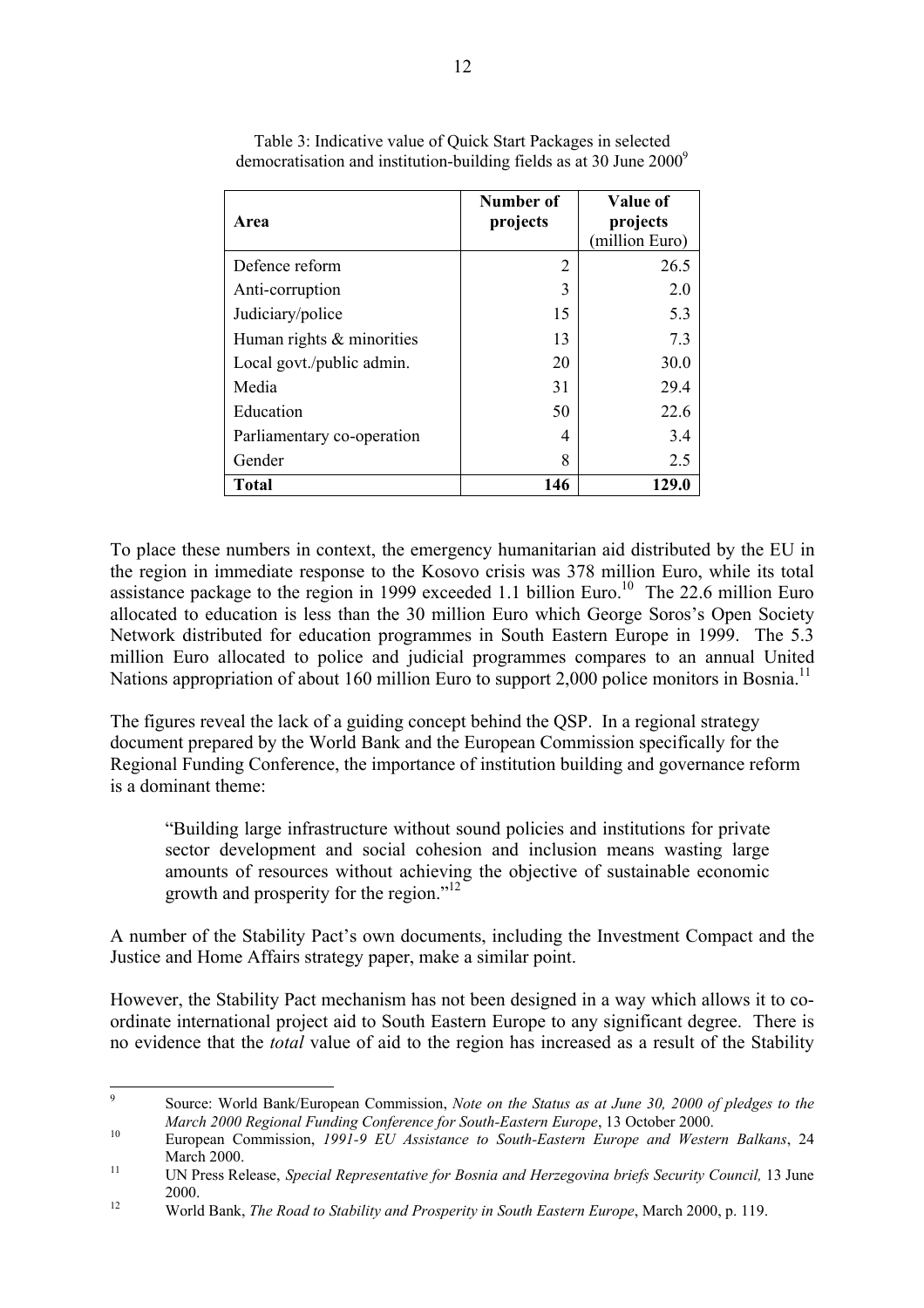Pact, or that the portion of assistance which now comes within the auspices of the Stability Pact is more effective as a result.<sup>13</sup>

### **2. Sectoral Taskforces**

The taskforces created within each Working Table are the most active structures within the Stability Pact mechanism. Working Table I has six taskforces (human rights and minorities; good governance; media; education; parliamentary co-operation; gender issues), a steering committee on refugee issues and the Szeged Process which supports democracy in the Federal Republic of Yugoslavia. Working Table III has a sub-table on justice and home affairs, divided into three pillars (fight against crime; justice and police; migration and asylum) and an anti-trafficking taskforce.

The taskforces have designated chairs and are left to develop their own structures and agenda. In some cases, they have focused on sharing information on the progress of QSP projects. In other cases, they have worked on developing regional initiatives, as described in the following section. Some meet regularly, have created web-pages and set up further working groups; others are relatively inactive.

The two most dynamic taskforces (the Education and Youth, and Gender Taskforces) were based on initiatives which already existed before the Stability Pact was created. The Education Taskforce grew out of the *Graz Process*, which had been managed since 1998 by the Austrian NGO *Kulturkontakt*, with strong input from other actors, including the Open Society Institute (OSI) network across the region. It had an established network for information exchange on various issues, ranging from history teaching to vocational training. The taskforce has now created an informative website. Its six working groups attract highlevel attendance from the participating countries and organisations. The Taskforce has also been able to respond quickly to calls for projects in the education field, using its existing regional networks.

The Gender Taskforce was based on the existing "Central East European Network for Gender Issues", a large and well-organised network of women's initiatives across the region. The network lobbied for inclusion within the Stability Pact structure, even before the Sarajevo Summit. It has been active across the region and has succeeded in raising the profile of gender issues. It has also made strategic partnerships with other institutions, such as the OSCE. The notable feature of these two taskforces is that the Stability Pact was able to draw on a pre-existing, active constituency to drive the process forward.

By contrast, where a taskforce has been created by the Stability Pact without a consensus among the existing actors on the need for a new co-ordination mechanism, the initiative has been less successful. For example, the Council of Europe holds the chair of the Good Governance Taskforce, on the basis of its own extensive programmes in developing local government across Europe. However, international assistance in the area of public administration is too diverse to be tackled in such a forum, and the taskforce is largely inactive. The Parliamentary Co-operation Taskforce, which continues the work of the Royaumont Process, aims to promote exchange and co-operation between parliaments and parliamentarians across the region, without any specific area of focus. As most countries of the region are also members of existing parliamentary networks, such as the OSCE and

<sup>&</sup>lt;sup>13</sup> At the same time some governments, particularly Germany, have committed significant sums specifically for Stability Pact projects.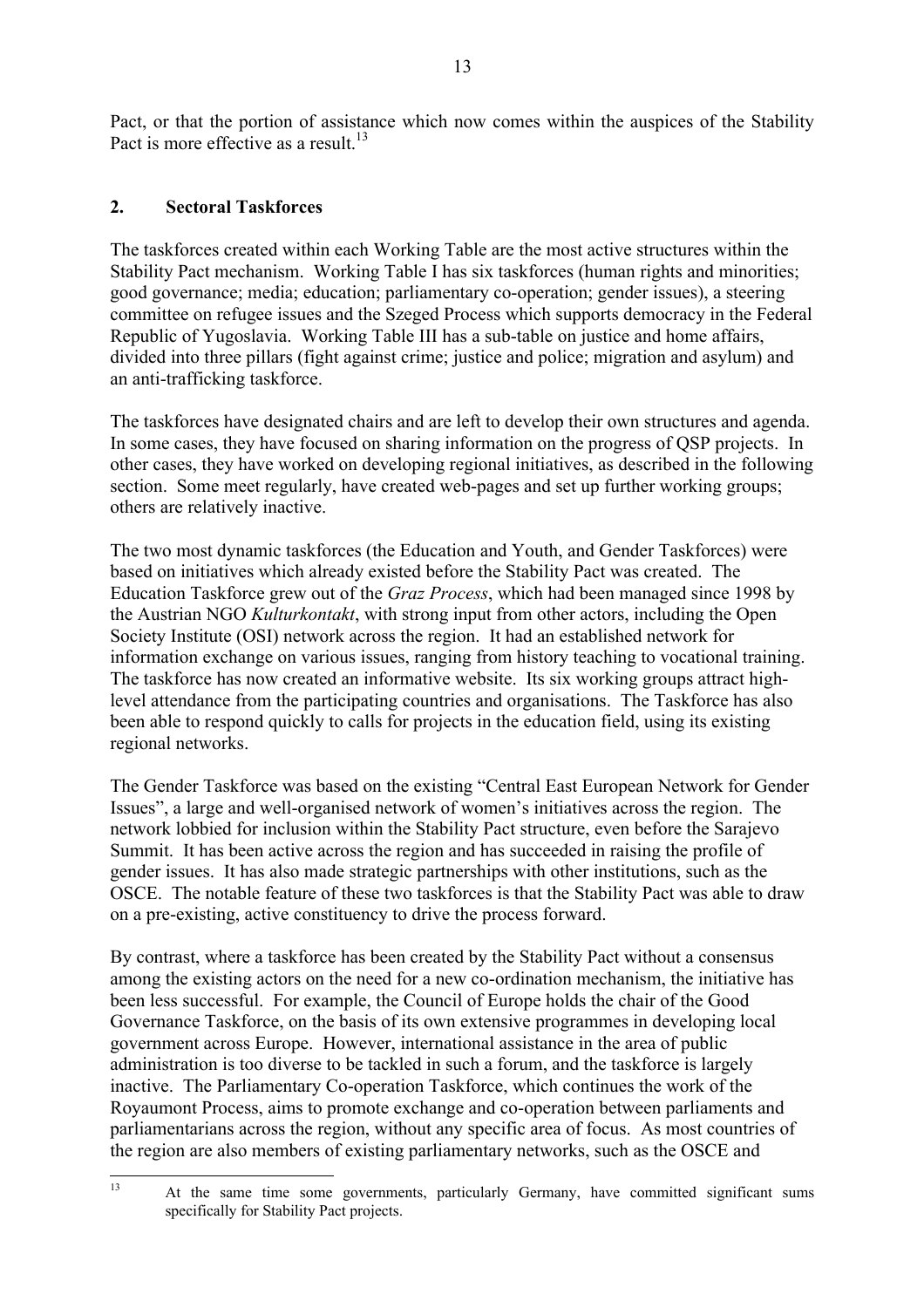Council of Europe parliamentary assemblies, it is not clear what these additional meetings are intended to achieve. The taskforce on Human Rights and Minorities is just one of many legal and political mechanisms for human rights and minority protection in the region.

The Special Coordinator's Office reports that it is the less active taskforces which require the most support from the Office to keep them functioning, while the more successful taskforces are largely self-sustaining.

# **3. Stability Pact Regional Initiatives**

The Stability Pact has also created a series of 'regional initiatives'. These are intergovernmental and inter-organisational agreements or arrangements designed to promote common action in a variety of fields: the Stability Pact Investment Compact, Anti-Corruption Initiative (SPAI), Anti-Organised Crime Initiative (SPOC), Media Charter, NGO Charter and e-Balkans initiative.

For the most part, the initiatives are organised around a common pattern. In an area considered to be a Stability Pact priority, a 'basic text' is developed among the participating states which outlines the problem or challenge in general terms. The participants agree on a mechanism for 'joint action', typically consisting of an 'action plan' supported by an implementation and monitoring mechanism<sup>3</sup>. A management committee is appointed, and a modest budget to support the process is identified, and in some cases listed as a QSP project. Each of the target countries is expected to designate a special (senior) representative, who is then responsible for defining a national action plan. National progress reports are shared among the regional network in a 'peer review' process, while an international steering group oversees the process.

This model of joint international action is common in Europe and used extensively by the Council of Europe and OECD. Its advantages are that it is quick to establish, inexpensive to operate and, having no legal status, does not require formal ratification.

There are two obvious disadvantages. The first is that, following its initial launch as a media event, the mechanism becomes dependent on the commitment of national representatives, and is prone to losing momentum. If the designated national representative does not have the resources, authority or dynamism to tackle the issue seriously, the initiative will have no impact. The second is that the action plans which result from such a process are extremely general, failing to take into consideration existing national or international initiatives or the diversity of local circumstances. The Investment Compact has produced a useful overview of obstacles to investment across the region.14 It draws attention to the depth and nature of the economic crisis in different parts of the region. However, compared to the detailed analysis provided by the European Union, the World Bank or even bilateral donors such as USAID, and compared to the leverage these donors have to bring about reform, it is unclear how the network of the Investment Compact can add substantial value beyond what it has already done.

# **a. Anti-Corruption and Anti-Organised Crime Initiatives**

<sup>14</sup> Stability Pact, *A Summary of the Current State of the Investment and Business Environment and Key Policy Reform Priorities in South Eastern Europe*, Paris, July 2000.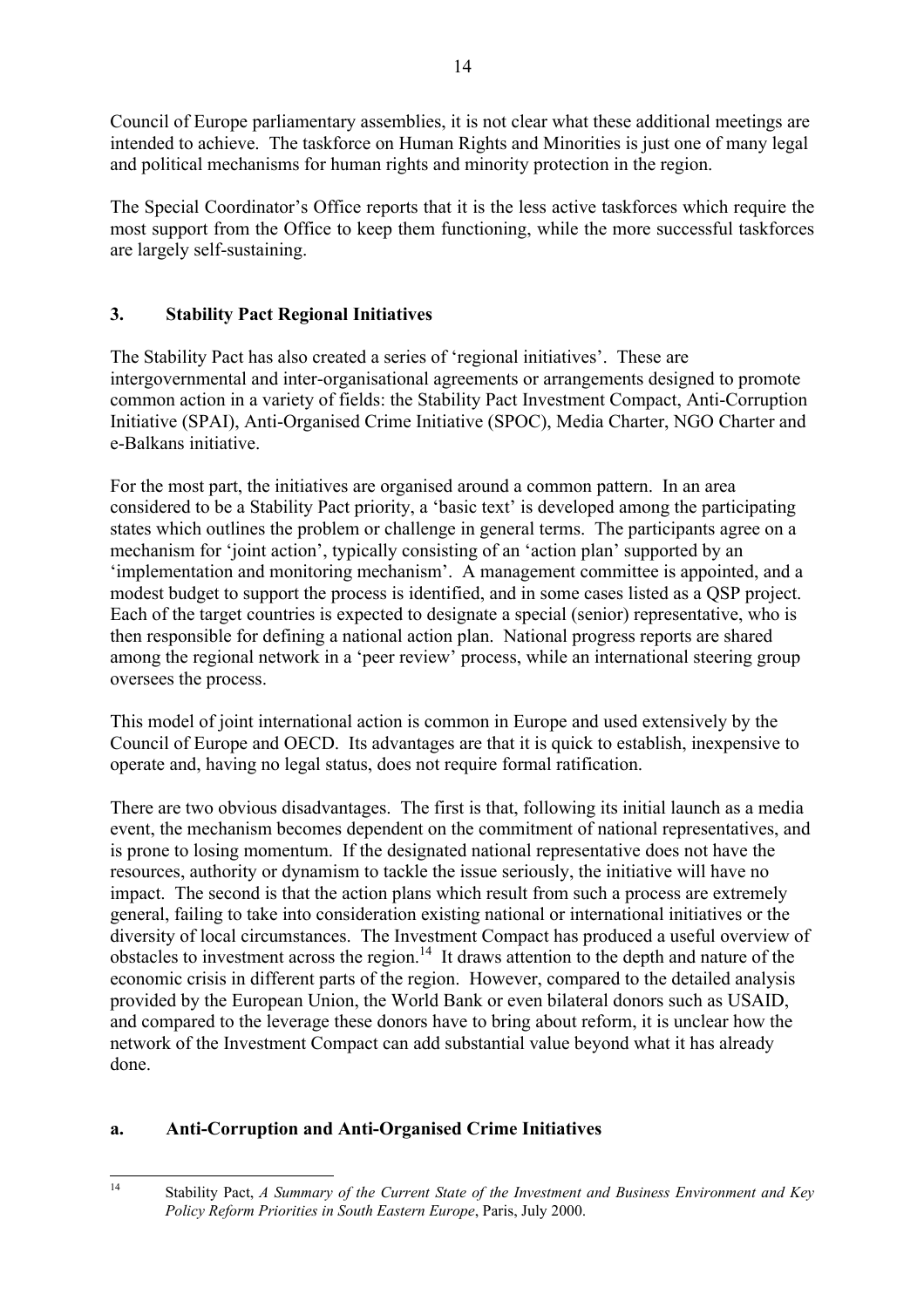The Stability Pact Anti-Corruption Initiative (SPAI) has produced an action plan that lists seven priority actions for the participating states and sets up a peer review mechanism. Four priority actions are of a formal nature: to appoint a Senior Representative for the SPAI; to publicise the text of the Anti-Corruption Compact; to invite the general public to participate in the SPAI; and to provide the SPAI Steering Group with baseline data on budgets to measure future change. Three action points are more substantive: to review national legislation related to transparency in government procurement; to invite experts to review the effectiveness of measures against corruption related to foreign development assistance; and to announce plans to provide meaningful public access to government information in order to expose corruption.<sup>15</sup>

Whether these steps are an appropriate starting point for addressing the corruption issue depends entirely upon what anti-corruption programmes are already underway in each country. The fight against corruption has been central to international programs and domestic reform efforts in South Eastern Europe for a long time. Most countries of the region have long published detailed anti-corruption strategies. In Albania, an interagency co-ordination mechanism established after the turmoil in 1997 (the "Friends of Albania") has consistently focused on this issue. The Council of Europe and the European Union support the Albanian government in fighting corruption and organised crime. The World Bank and USAID are active in institution-building projects which have implicit anti-corruption objectives. In Bosnia, the Office of the High Representative (OHR) developed a detailed anti-corruption strategy, which was the basis for similar programs adopted by Bosnian entity parliaments. In Romania the President established a National Council of Action against Corruption and Organised Crime in January 1997, followed by a Justice Ministry Directive in September 1998 and the creation of a number of special government offices for co-ordinating anticorruption activities.

There are also a range of international initiatives already in operation. The Council of Europe and the European Commission jointly run a programme called 'Octopus II', aimed at helping states in transition fight corruption and organised crime. In addition, a Group of States against Corruption (GRECO) was established to implement Council of Europe conventions on the subject. What is often lacking are effective mechanisms as well as resources to move from strategy to implementation. Multiple co-ordination mechanisms on the same issue may reduce the resources available to the target states to devote to the problem. In Bosnia, the Special Representative to the SPAI has no budget or staff of his own, and is supported in his work by the existing Bosnian delegation to GRECO. This demonstrates that, given the limited institutional capacity of the target states, establishing additional co-ordination mechanisms may simply dilute resources.

A similar problem confronts the Stability Pact Anti-Organised Crime Initiative (SPOC). SPOC's structure consists of a Regional Steering Board, an Advisory and Contact Group and, in each country, a National High Level Representative, whose first task has been to review the existing information on organised crime. This is intended to lead to "country-specific plans" and projects". Many of the most important international efforts in this field continue to bypass the Stability Pact, including the recent European Union initiative launched by British Prime Minister Tony Blair to help countries fight trafficking through seconding multinational

<sup>&</sup>lt;sup>15</sup> During a visit to Montenegro in December 2000 by members of the SPAI Steering Group, the Montenegrin SPAI Senior Representative noted that the government is "preparing a new Law on Public Procurement", that international aid is "very well-managed and controlled" and that those who sought meaningful public access to "expose effectively corrupt activity" could visit the government website. SPAI Peer Review, 18-19 December 2000.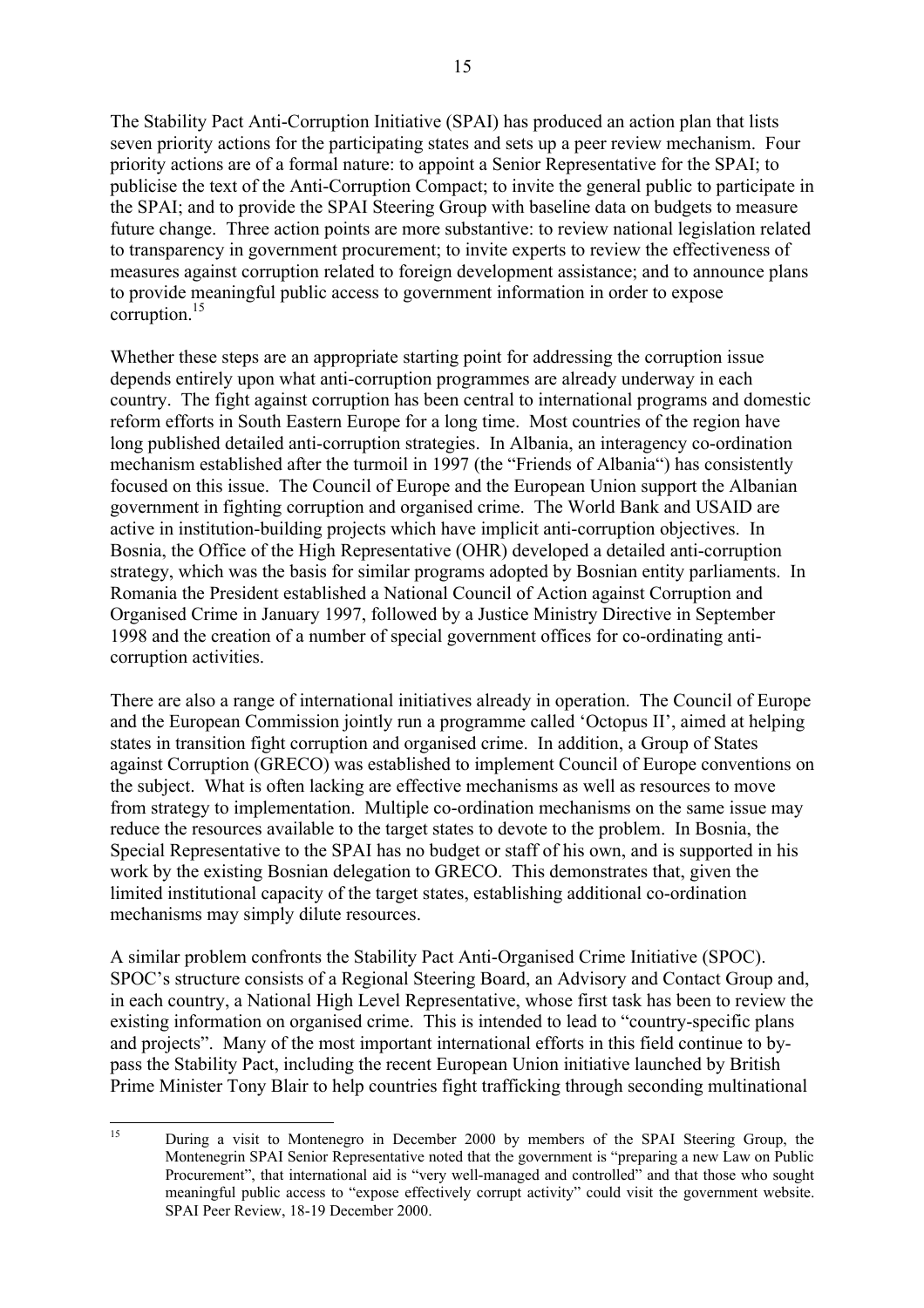teams of EU experts. In Vlora (Albania), Greece, Italy and Germany are funding a coordination centre to fight trafficking in human beings. In Bucharest, a Regional Crime Centre for Combatting Transborder Crime was launched in February 2000.

### **b. Anti-Trafficking Taskforce Initiative**

Human trafficking is now recognised as one of Europe's most acute social problems and perhaps the fastest growing criminal activity in the region. It is estimated that more than 175.000 women are trafficked via South Eastern Europe every year.<sup>16</sup>

The Stability Pact has launched a regional initiative on the issue. A taskforce under the Justice and Home Affairs Sub-Table was inaugurated in Vienna in September 2000. In December 2000 states signed an "Anti-Trafficking Declaration".<sup>17</sup> Its aim is to co-ordinate existing efforts to combat human trafficking in the region and to offer political and fundraising support to the organisations, governments and NGOs already active in the area.

The taskforce is headed by the OSCE's Office of Democratic Initiatives and Human Rights (ODIHR) and will meet twice yearly, with support from a Preparatory Committee which is to meet quarterly. The target states have agreed to nominate national co-ordinators and to develop National Action Plans to combat trafficking. The taskforce has no budget of its own. The chair and one assistant are provided by ODIHR, and additional funds have to be raised to cover the costs of meetings and events.

An Action Plan developed by the taskforce has identified seven areas for urgent action, and a co-ordinator has been appointed for each: awareness raising (UNICEF); training and exchange programs (International Centre for Migration Policy Development); law enforcement co-operation (Southeast European Co-operation Initiative); victim protection programs (International Catholic Migration Committee); return and reintegration assistance (International Organization for Migration); legislative reform (Council of Europe); and preventing social and economic causes of trafficking (Office of the High Commissioner for Human Rights). Each co-ordinating institution is responsible for developing and fund-raising for projects in its area of responsibility.

Already, however, participants in the taskforce have expressed reservations about this structure. The division of responsibilities is somewhat artificial, and does not always reflect the expertise or resources of the organisations involved. For example, although under the taskforce structure IOM is responsible only for repatriation activities, in practice it is also one of the most significant actors in police training, and will continue fundraising for training programmes outside the taskforce mechanism. Another concern is that planned activities are too general in nature, failing to take into consideration the political context and particular institutional problems in each country. A third is that the taskforce does not have the staff or expertise to assist established organisations in fundraising. It risks duplicating existing informal, flexible arrangements among the principal actors.

<sup>&</sup>lt;sup>16</sup> Jeffrey Smith, Washington Post, 25 July 2000.<br><sup>17</sup> Stability Pact Office, Press Release, 13 December 2000.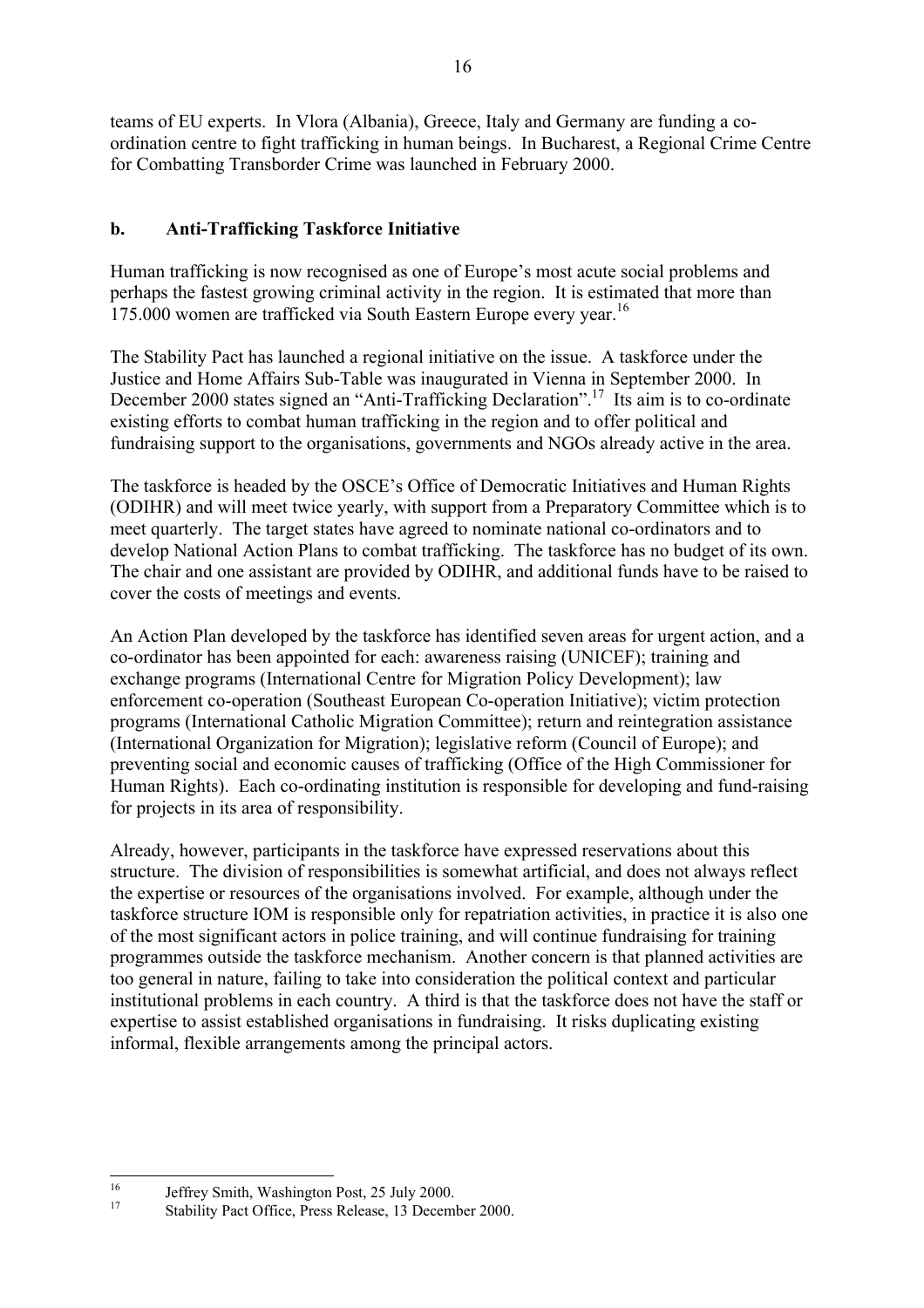#### **D. CONCLUDING THE FIRST PHASE**

The Stability Pact was successfully launched at the highest level in Sarajevo. It has helped to send a strong signal of support to democratic forces in Serbia. It has also helped in the creation of a number of regional networks and supported some valuable on-going efforts, such as in the education and gender fields. In addition, it has spurred the creation of a number of regional initiatives in strategic areas.

With the implementation of the QSP and the entry in the Stability Pact of the Federal Republic of Yugoslavia, the pioneer phase of the Pact has come to an end. Most of the existing Stability Pact activities were a response to urgent political needs of the moment, and can now be brought to a conclusion. The Stability Pact is clearly not designed to be a mechanism for donor co-ordination on a long-term basis, and having focused attention on the region through the Quick Start Package, the Office should now refocus its efforts on a narrower range of strategic initiatives. The rest of this paper explores where opportunities for effective action by the Stability Pact arise. This involves an understanding of the nature of the current challenges to democratic stability and human security in South Eastern Europe (Chapter III). It calls for a new democratisation agenda and innovative ways how to operationalise the promises of Europeanisation and regional co-operation in todayís South Eastern Europe (Chapters IV–VI).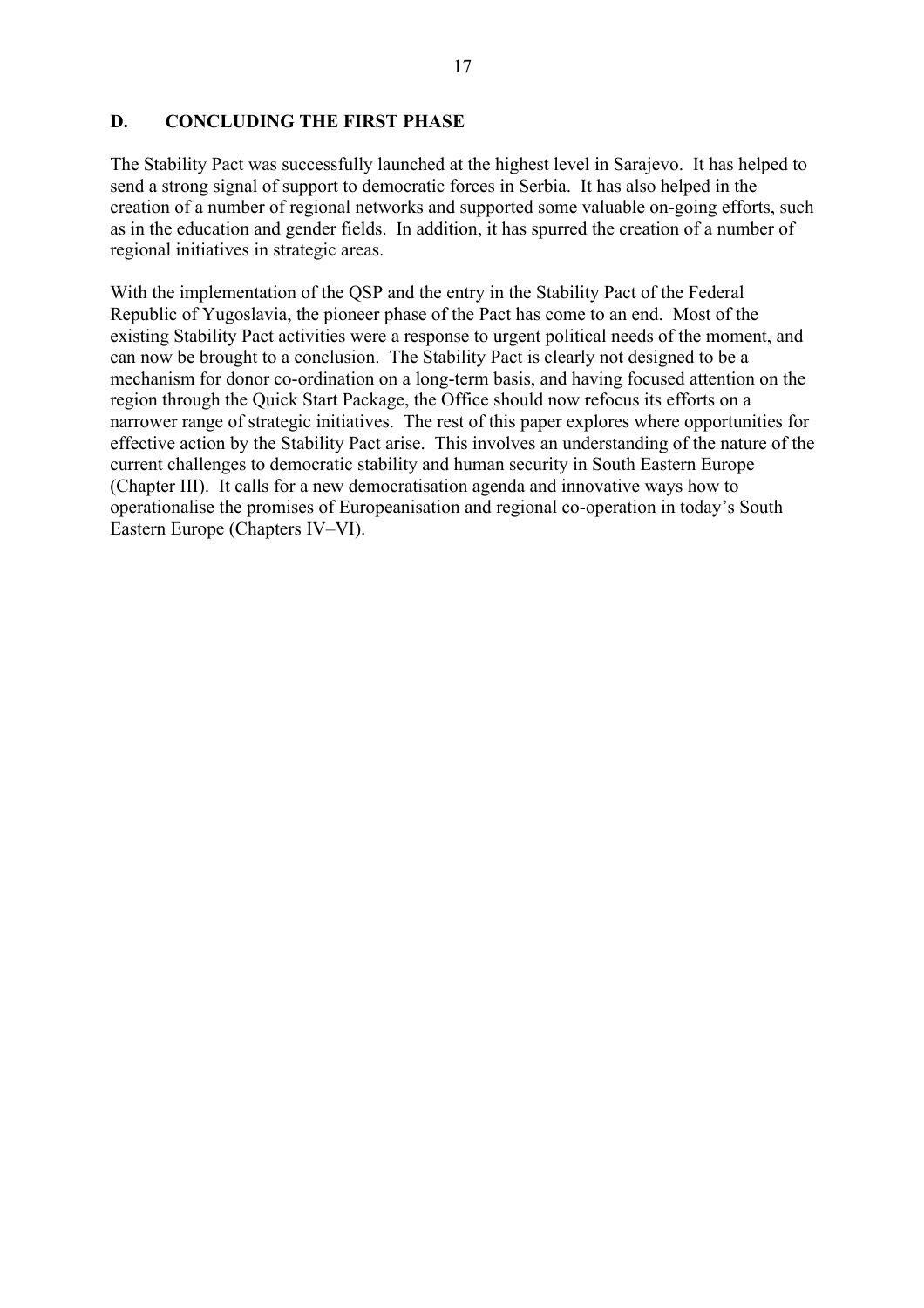### **III. CONTEXT: THE WEAKNESS OF STATE INSTITUTIONS**

A new consensus is emerging among both regional and international actors that the most fundamental obstacle to the advance of democracy and security in South Eastern Europe is the lack of effective and accountable state institutions. Strengthening domestic institutions is increasingly viewed as the key priority across the diverse sectors of international assistance, as relevant to human rights and social inclusion as it is to economic development and democratisation. Without reforming and reinventing the state in South Eastern Europe, neither closer integration with Europe nor integration within the region itself will yield significant benefits.

The World Bank concluded in its regional strategy paper that stronger institutions and good governance are required to create an environment favourable to political stability and sustainable economic growth:

ìMuch of economic development, social inclusion and regional stability in South Eastern Europe will depend on strengthening of institutions, governance and a lowering of the level of corruption. Gradual integration with European and global structures will also require significantly more mature institutional structures... Cross-country evidence shows that South Eastern Europe has very weak institutions and governance."<sup>18</sup>

While the need for improved governance is common to the region, the underlying causes of institutional weakness in different countries are extremely diverse. At one end of the spectrum are Bosnia-Herzegovina and Kosovo which have experienced the collapse of most governance structures as a result of war, and Albania, which collapsed as a result of internal turmoil in 1997. At the other end is Bulgaria, which is advancing within the European Union accession process and where a relatively strong policy consensus has led to considerable progress in adopting key elements of the *acquis communautaire*. However, Bulgaria and Romania, the second official candidate for European Union membership in the region, are suffering from low budgetary and executive capacity to carry out the required institutional reforms. International strategies for strengthening the state in South Eastern Europe must begin from this tremendous diversity of national situations, which naturally limits the scope for regional strategies. As the World Bank put it, the need is "for a country-specific approach that should be complemented by regional initiatives.<sup> $19$ </sup>

These two propositions – that South Eastern Europe is characterised by the weakness of its public institutions, and that the nature of the problem is unique to each state  $-\text{ can be observed}$ by comparing the condition of the central administration in the different states of the region. At one extreme, the international mission, which entered Kosovo following the sudden withdrawal of the FRY authorities, encountered a complete vacuum of public institutions. There is still no permanent central administration in Kosovo, and international organisations have assumed basic governance tasks, as well as the role of building up local institutional structures.

Weak central institutions may result in real political power being wielded outside the proper constitutional structure. In Bosnia, the constitutional structures created by the Dayton and Washington Agreements incorporated very few existing institutions. In the first phase of the Bosnian peace process, political power was exercised largely through three parallel, extra-

<sup>18</sup> World Bank, *The Road to Stability and Prosperity in South Eastern Europe*, p. 3. <sup>19</sup> *Ibid.*, p. 75.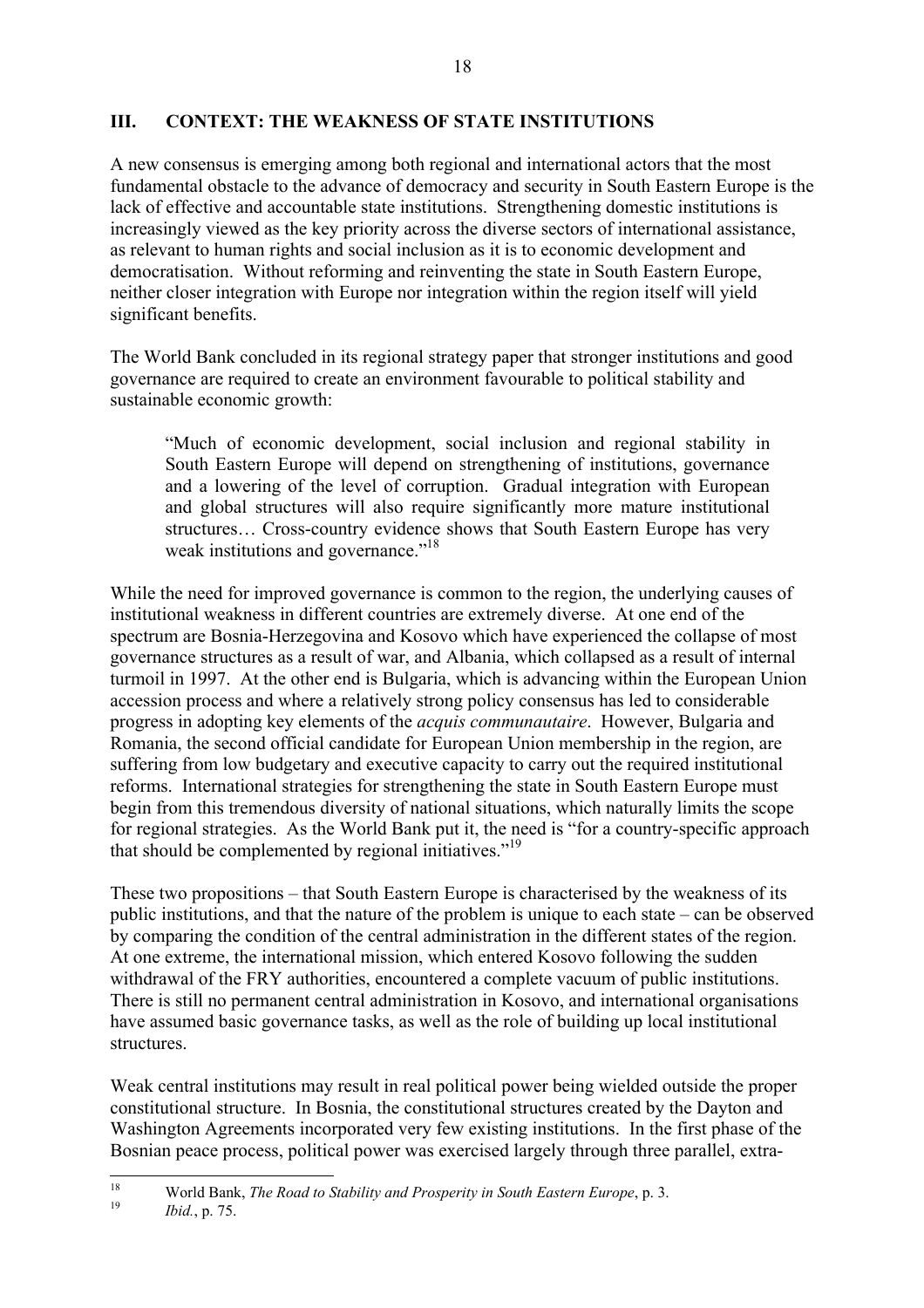constitutional structures, corresponding to the territory controlled by the three armies. These para-states had their own revenues and budgets, courts and police forces, military and intelligence services, public utilities and economic spaces, leaving the state of Bosnia and Herzegovina a largely nominal creation. Only once these parallel structures began to disintegrate was it possible to set about creating meaningful state institutions.

The new government in Belgrade has inherited an administration shaped by a decade of authoritarian rule, with a huge surplus of state employees but a dearth of competent administrators to devise and carry out the necessary reforms. One Serbian analyst has used the image of a dinosaur, with a very thin layer of leaders from the new governing coalition as the small and active head, struggling to mobilise the body of a largely inert bureaucracy. A particular problem faced by Serbia is the duplication of institutions and functions between the Serbian and FRY governments, exacerbated by the unresolved status of Montenegro and Kosovo.

In Romania, public administration reform was largely neglected until 1999, contributing to the low capacity of the state. Without an effective central administration, successive governments have been unable to implement reform initiatives. In 1996 the Romanian police chief resigned due to his inability to tackle organised crime. Four years later President Emil Constantinescu explained in a televised speech in July 2000 his decision not to stand for any public office again by saying that he had failed in his attempts to fight a mafia-type system of "official corruption, with links to high-ranking state institutions". Support for the extremist Corneliu Vadim Tudor, who emerged from elections at the end of 2000 as the most important opposition figure in the Romanian parliament, has had less to do with his populist rhetoric and xenophobia than with his successful campaign indicting the government's inability to stem corruption and crime.

The condition of law enforcement agencies across the region provide another illustration of the range of sources of institutional weakness. In Bosnia-Herzegovina, nearly 2,000 international UN police monitors have been involved for several years supervising the work of local police, screening police officers for their war record, integrating ethnically segregated forces and more recently establishing a state border service. The police monitors played a key peace implementation role in preventing the nationalist leaders from using police forces for political purposes or to harass ethnic minorities. However, the police forces are also severely constrained by the budgetary weakness of Bosnia's two Entities, and unpaid salaries and poor equipment continuing to undermine the effectiveness of the police. There is a real question as to whether Bosnia can afford as basic an institution as a border police without important changes to its system of undeveloped fiscal federalism.

In Kosovo, the Military Technical Agreement ending NATO's bombing campaign resulted in the withdrawal not only of the Yugoslav military forces, but of the entire police and public order apparatus. As a result, the international community has taken on an executive policing role, by the UNMIK Police in some fields and by KFOR troops and military police in others. By June 2001, 4,000 local recruits to a Kosovo Police Service will have undergone training for basic police duties, but training programmes developing further policing skills, such as criminal investigation, traffic accident investigation, narcotics identification, organised crime investigation and forensic support are still under development. While training programmes can build individual competence, police administrative and operational structures cannot be established until such time as the UN permits a transfer of authority to local authorities.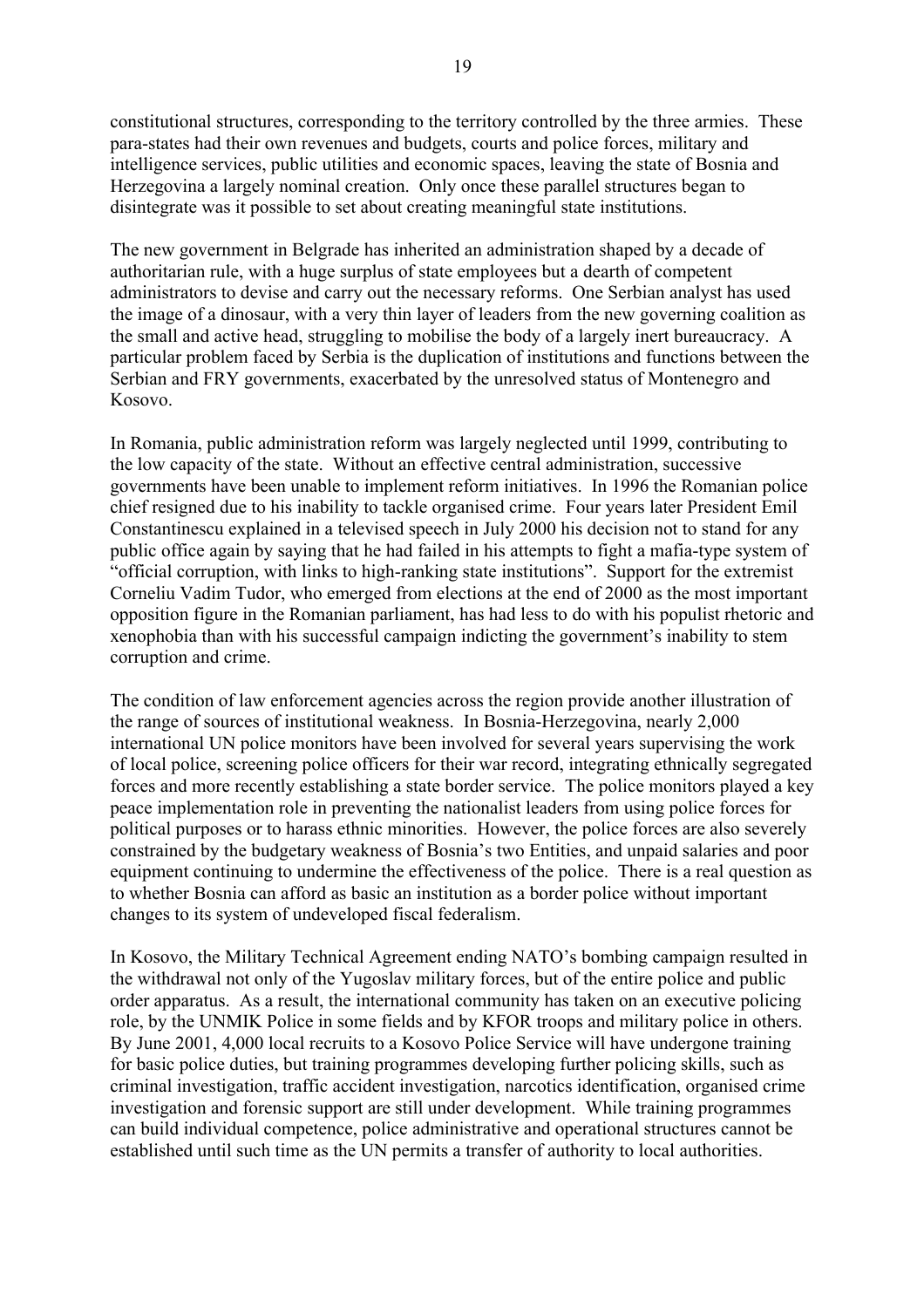The problem in Serbia is one of accountability of the law enforcement agencies built up during a decade of war and international isolation. Over the course of Milosevic's rule, the Serbian police grew from 14,000 to an estimated 80,000 officers and is notoriously unaccountable and corrupt, with close links to organised crime. A recent incident in which it was discovered that the security services had stored a large quantity of heroin in a safety deposit box in a commercial bank in Belgrade shows just how dangerous these institutions have become.

In Montenegro, following the split between the Djukanovic government and the Milosevic regime from 1997, police forces have been militarised so as to create a defensive capability. The Ministry of Interior does not release figures on police numbers, but estimates range between 12,000 and 15,0000, up from 2,000 in 1997. There is little parliamentary oversight of the state security apparatus, and the build-up of the police is a major financial drain on the Montenegrin state. While the Ministry of Interior was allocated a budget of DM 49 million for 2000, by November DM 70.5 million had already been spent on public order and security, comprising 17.2 percent of total budgetary expenditure in the same period.<sup>20</sup>

Albania is different again. The country has experienced a general breakdown of law and order on three occasions, most dramatically in 1997 after the collapse of the infamous pyramid investment schemes. The ensuing popular riots left the country with destroyed institutions, a profound lack of order and security, criminal gangs and an armed civilian population. Since 1991, the Ministry of Public Order in Albania has made several attempts to reform the police forces, but before mid-1997 it received no significant international assistance. Since then, the MAPE mission of the Western European Union, the American ICITAP programme<sup>21</sup> and the Italian INTERFORCE have been active in assisting the reform and training of Albanian police. Progress has been slow, in large part because of a police turn-over rate of 73 percent over the past three years. In Bulgaria, by contrast, the government has been relatively successful since 1996 in tackling organised crime. The main deficiencies identified in a recent EU Commission report on Bulgaria relate to the need to update legislation on issues such as child pornography, personal data protection and computer  $\frac{1}{\text{c$ rime}}<sup>22</sup>

Given the problems experienced by public institutions across South Eastern Europe, it is not surprising that the region as a whole suffers from a deficit in security and democratic governance. Without a solid institutional framework for the exercise of public power, free and fair elections will not lead to representative or accountable government. Without strong institutions to implement the rule of law, there is little prospect that states will provide effective protection of human and minority rights, whatever laws they adopt or international conventions they accede to. A team of leading experts from the region engaged by the United Nations Development Program to analyse threats to human security, a term indicating the minimum economic, physical and social needs of citizens, concluded that:

"At present SEE faces a proliferation of protectorates and 'weak states' - states that are unable or unwilling to create and enforce rules in a democratic context. In particular they are unable to maintain the rule of law. In at least three cases, Kosovo, Albania and Bosnia and Herzegovina, the major security provider is not

<sup>&</sup>lt;sup>20</sup> CEPS/ ISSP, *Montenegro Economic Trends – Monet*, No. 4, January 2001, p. 28.<br>
<sup>21</sup> International Criminal Investigative Training Assistance Program of the US Department of Justice.<br>
<sup>22</sup> EU Commission, 1999 Regular R

*Accession*.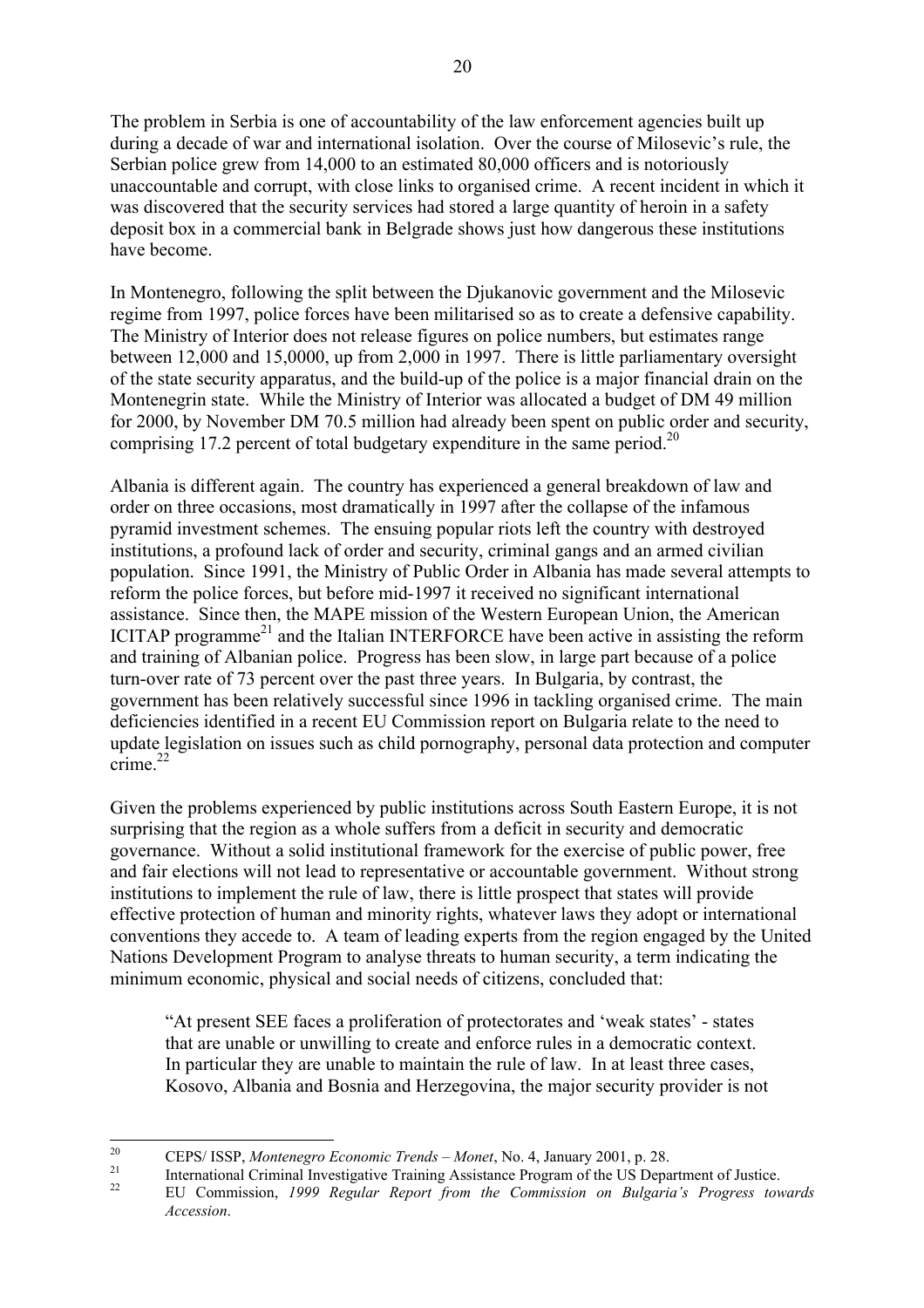the national state but the international community... Weak states are the major source of political, economic, social and cultural insecurity. $2^{23}$ 

States which are unable to offer basic human security will suffer from a lack of 'performance legitimacy'. Unable to meet public expectations, they also fail to win popular loyalty. This may manifest itself in disenchantment with the democratic process, distrust of courts and other public bodies, high rates of emigration, tax avoidance, and the flourishing of corruption and the grey economy, which are indicative of individuals pursuing survival strategies outside the legal and institutional framework of the state. These conditions may also lead to the emergence of 'uncivil society', in the form of organised crime or undemocratic opposition.

Over the past decade, a number of countries of South Eastern Europe have suffered from violent ethnic conflicts which have been a source of instability and enormous human suffering. The argument is sometimes made that the origin of instability in the Balkans is its complex historical and ethnic composition. The evidence suggests, however, that it is in fact the weakness and instability of the state that creates the conditions in which ethnic conflict is likely to emerge.

Where the state lacks the capacity to deliver an adequate level of public services, is unable to resolve persistent economic and social problems, and lacks the ability to maintain effective law and order in the face of challenges to its authority, both the incentives and the opportunities are present for 'uncivil society' to emerge: associations and institutional forms which act against the state and the well-being of its citizenry. This is most dangerous when it takes the form of ethnic mobilisation, when 'conflict entrepreneurs' acting in their own interests are able to exploit the insecurity of citizens who feel excluded from the state, giving them a nationalist ideological basis for their grievances. A preventive strategy towards ethnic conflict would be one which addresses the willingness and capacity of states to deliver an adequate level of human security to all their citizens, irrespective of ethnicity.

# **IV. AN AGENDA FOR DEMOCRATISATION**

At the time the Stability Pact was created, removing Yugoslav president Slobodan Milosevic from power was an overwhelming priority for international democratisation efforts in the region. Although regular elections had been held in Serbia and the Federal Republic of Yugoslavia since 1990, there had not been a democratic transfer of power at either level. With Milosevic's electoral defeat in September 2000, all countries of the region have now experienced a transfer of power by democratic means. There is no longer any significant ideological opposition to democracy and economic liberalisation, and all governments talk the language of reform and Europeanisation.

However, South Eastern Europe remains in a state of exhaustion and economic dislocation. The analysis of the weak state phenomenon shows that there is a tremendous range of localised obstacles to lasting democratic change, from the vacuum of state authority in Albania, Bosnia and Kosovo, to governments which struggle to build institutions to meet the growing expectations of the public. In the face of these very concrete problems, there is a need for a new democratisation agenda, where the starting point is not an ideal notion of democracy, but the specific obstacles to democracy encountered in the different countries of South Eastern Europe.

<sup>23</sup> UNDP, *Human Security in South-East Europe*, 1999, p. 10.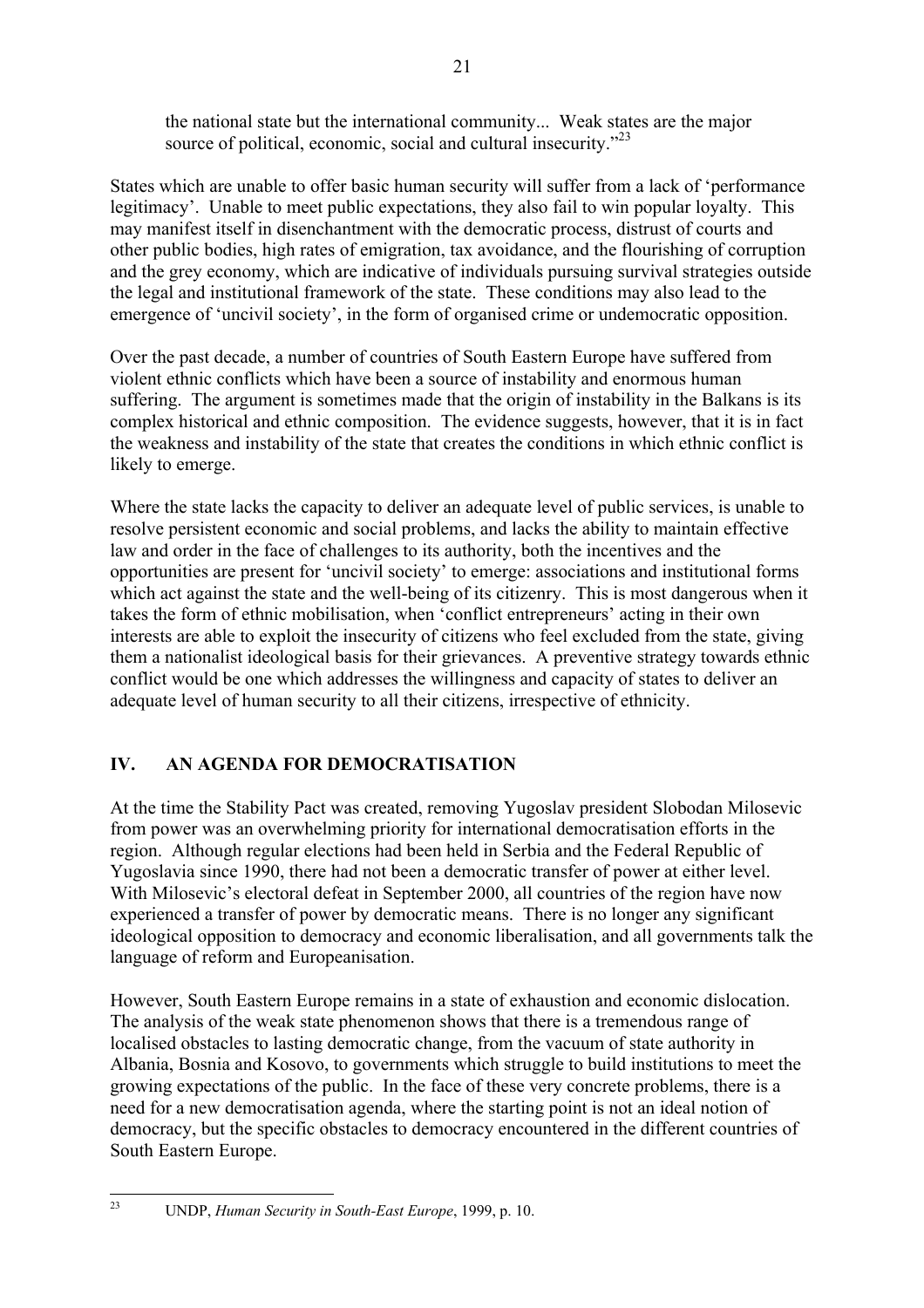### **A. CONSTITUTIONAL DILEMMAS**

Democracy is unlikely to be stable where basic state architecture remains a matter of dispute. Even after Milosevic, the vacuum of authority caused by disputes over basic constitutional structures remains a continuing source of instability. This problem is most acute in the case of Kosovo today, but also affects the relationship between Serbia and Montenegro (and thus the future of the Federal Republic of Yugoslavia). As long as these basic state architecture questions remain unresolved, little progress can be made at addressing the wider institutional problems. As the World Bank noted in a recent report on Kosovo, "It is surely the case that as yet there is no light at the end of the tunnel  $-$  constitutional or economic $\ldots$  Sustainable patterns of public spending and public institutions will only be determined when the constitutional and economic frameworks are clearly defined<sup> $24$ </sup>.

A comprehensive democratisation agenda must also address the proper role of international actors within the domestic political systems of Bosnia and Kosovo, where the leading international civilian officials have the power to rule by decree, making them a pivotal part of the 'real constitution'. The reasons why an international civilian presence with 'protectorate type' powers is needed in both Bosnia and Kosovo are related both to the weakness of domestic institutions and to legitimate concerns about security. However, as long as international agencies play a determining role in the political life of either place, the agenda for democratising the Balkans has not been completed.

It is difficult to discuss regional strategies for democratisation and security without noting that the unresolved status of Kosovo is one of the principal sources of regional instability. The Stability Pact Charter declares: "A settlement of the Kosovo conflict is critical to our ability to reach fully the objectives of the Stability Pact and to work towards permanent, long-term measures for a future of peace and inter-ethnic harmony without fear of the resurgence of war". The final settlement was delayed in the hope that a change of regime in Belgrade might make it easier to resolve. This has not been the case.

A different, although related, question is the future of the Federal Republic of Yugoslavia. For the time being, the federation is a largely nominal creation, with few remaining institutional ties between Montenegro and Serbia. For various reasons, the dynamics within Montenegro pushing towards separation have only intensified since the fall of Milosevic. The political agenda within Montenegro is entirely dominated by this question, and serious reform of its institutions is unlikely until its constitutional status is clear. In Belgrade the split between two levels of government with an unclear distribution of competencies is hampering both constitutional reform and institutional restructuring. It is clear that there will be costs to both Republics if the question remains unresolved for an extended period.

Bosnia is the other location where the state architecture, although established at Dayton, has not been fully elaborated internally, and remains subject to challenge. The priority in Bosnia is to achieve a lasting constitutional settlement which binds the former warring parties together. Following political changes in Serbia and Croatia, there is now a chance to achieve agreement on a state structure with sufficient central institutions to maintain a common market and allow for progressive integration with European and international structures. Using international protectorate powers is legitimate in order to dismantle extra-constitutional

<sup>&</sup>lt;sup>24</sup> World Bank, *Kosovo, FRY – Economic and Social Reforms for Peace and Reconciliation*, 1 February, 2001, p. 10.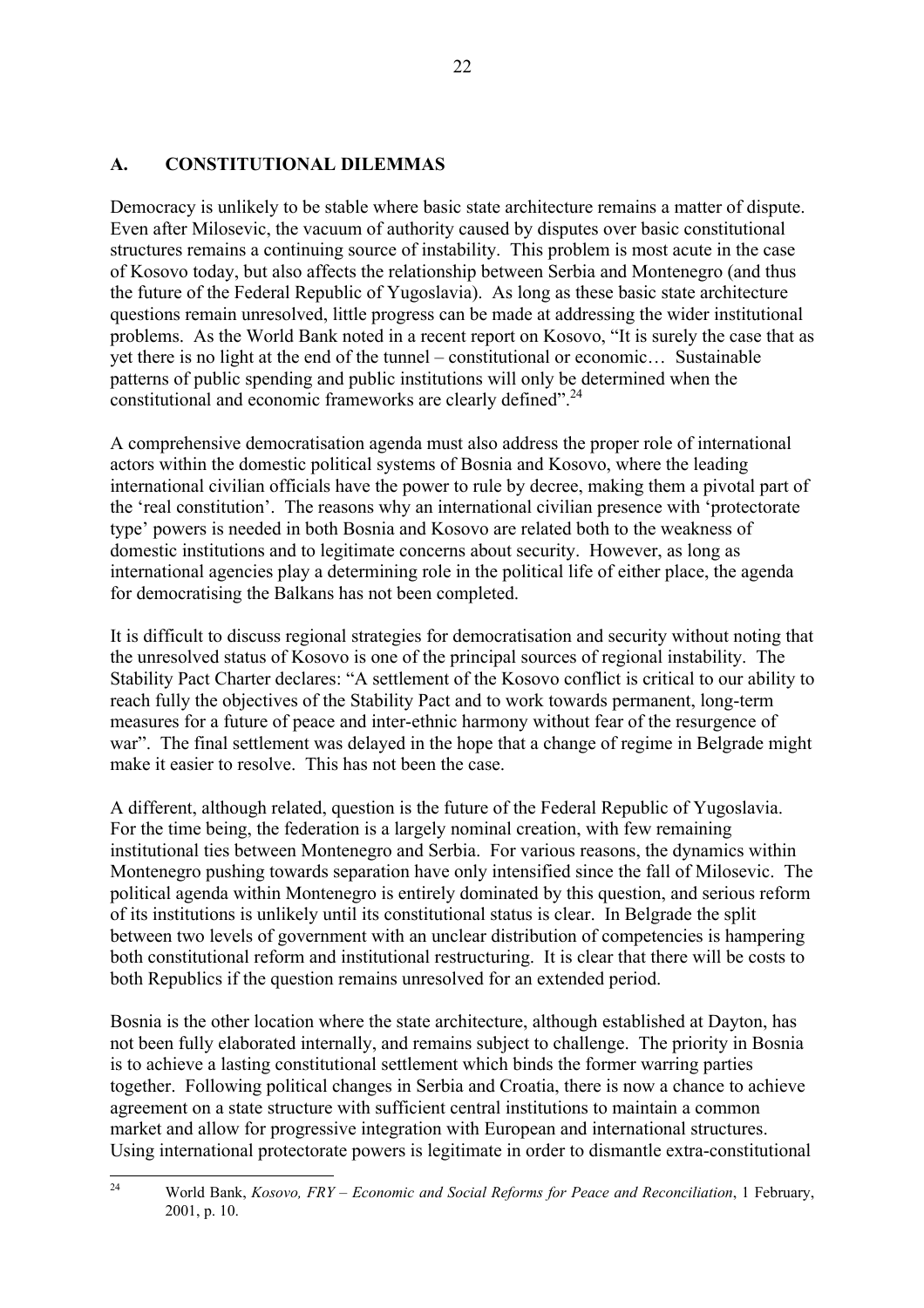power structures and create a core of functioning institutions. However, in so far as international rule substitutes for domestic governance, it can be counter-productive. Overall, the weakness of institutions remains the most serious threat to a stable and democratic Bosnia.

### **B. PUBLIC ADMINISTRATION AND HIGH-INTENSITY INSTITUTION BUILDING**

No matter how sound the electoral process, governance in a weak institutional environment is unlikely to lead to a healthy democracy. The first phase of democratisation in South Eastern Europe  $-$  the creation of mechanisms for the transfer of power through free and fair elections  $-\text{ is now complete throughout the region, with the exception of Kosovo. The next$ phase, the creation of an institutional framework for accountable and effective governance in the public interest, still has a long way to go.

Although the importance of state building is widely recognised among observers of the region, international assistance to South Eastern Europe at the level of public institutions has been weak. Until now it has represented a minor component of existing international aid to the region. Donors have a preference for building physical infrastructure, where they are guaranteed a definite return on their investment. Second, international techniques for supporting institution building remain poorly developed.

The challenges involved are huge. Institutional reform is an area of considerable technical complexity, and must be adapted to local circumstances. In many of the countries of the region, even the most basic information (census, statistics) are unreliable, and the real mechanisms of power notoriously non-transparent. This is magnified by the difficulty of carrying out reforms in an unstable political environment, where change is likely to encounter resistance from vested interests. As a result, both the end goals and the optimal strategy for achieving them often emerge only during the course of the assistance programme.

Traditional democratisation strategy works by identifying deficiencies in existing institutional arrangements and offering international expertise  $-$  usually in the form of training programmes and technical assistance  $-$  to bring the institutions of target countries closer to Western models. Much institution-building assistance consists of isolated programmes with modest goals and short time scales. Programmes of this kind encounter a range of problems: training courses may fail to address problems of incentives, transfers of equipment and technical expertise are not used effectively by entrenched elites, and reform blueprints produce little change in the actual functioning of institutions. There is an over-reliance on seminars and conferences as a means of transmitting information and skills. There is insufficient evaluation of the impact of most classical democratisation activities, particularly in the area of public administration. The traditional piecemeal approach does not generate the critical mass required to overcome the major structural problems found in many South East European states.

A credible agenda for addressing the weakness of institutions in South Eastern Europe therefore needs to start with careful attention to the way assistance is delivered. The past five years of democratisation assistance to South Eastern Europe, particularly in Bosnia where so many of its resources have been concentrated for five years, offer some important lessons on how to build institutions in a weak state environment.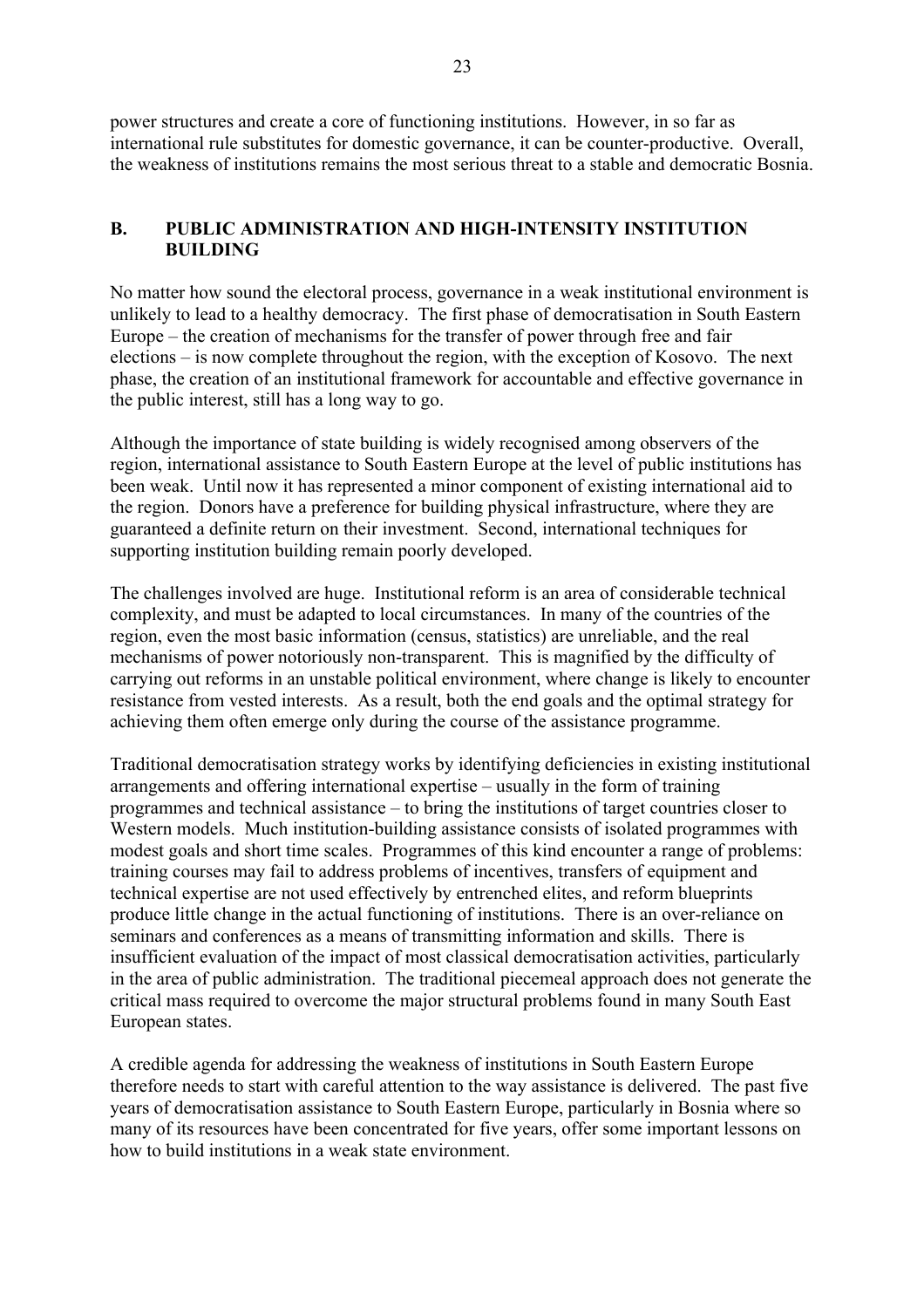The weaker the institutional environment, the greater the attention that needs to be given to the basic institutional structures of the state: the design of the central government ministries and agencies; the creation of a professional civil service; finding adequate budgetary resources for institutional needs; and securing the independence of institutions from the political process where appropriate. Where these elements are not in place, moving straight into technical assistance and the training of staff in specific vertical areas of institutional responsibility is not likely to bring lasting results.

Strengthening central administrative organs, which are the government's primary tool for implementing policy and effecting change, must be a clear priority. As one study of administrative reform in Romania concluded:

ìA well structured central administration may or may not produce good results, depending on other factors like the quality of leadership, the expertise available, motivation, resources. But a poorly structured central administration is sure to yield poor results, becoming itself a source of confusion and institutional noise. In such an environment it is more likely to have unclear assignment of responsibilities and overlapping, rivalries and captive agencies."

In Romania in recent years, there has been a merry-go-round of government bodies responsible for economic regulation, including Privatisation and Development Agencies and Ministries of Reform, Privatisation, Economic Co-ordination and Industry (with and without trade, which was recently transferred to the Ministry of Foreign Affairs), all of which have had overlapping responsibilities with the Prime Ministers, the Finance Ministry and the State Ownership Fund (a quasi-ministry responsible for privatisation). The instability of the coordinating mechanisms has contributed to the delay of economic reform over the past decade. In 1999, Romania belatedly adopted a civil service law designed to insulate professional civil servants from political interference, which was one of the conditions attached to the EU accession process. However, after elections in 2000 and a change of government, the ministries were expanded and reorganised, and many civil servants were in fact replaced.

In weak states, governments attempting to reform central administrative organs are likely to encounter an "agency problem". To overcome resistance from entrenched interests and inert bureaucratic structures, institutional reform must be well managed and resourced. States that lack the institutional capacity to implement credible reform initiatives are likely to find themselves caught in a cycle of failed reform efforts.

In Montenegro, government administrative reforms have been unsuccessful in part because of the design of the reform process. Shortly after taking office in 1998, the Montenegrin government established a Council for Reform of the Judiciary, Public Administration and Local Government, composed of eleven ministers and headed by the Minister of Justice. A government strategy document identified the goal as adapting the institutions to European standards and the needs of an emerging market economy. It specified three elements of the process: needs assessment and legislative reform; education and training; and technical solutions (principally computerisation). With a total of 63 staff, all of whom have other responsibilities, the Ministry of Justice was severely limited in the resources it could devote to the task. The Minister himself was preoccupied with his regular portfolio and his responsibilities within the government and political process. Two quasi-independent bodies, a Judicial Training Institute and an Institute for Public Administration, Judiciary and Local Government, were established to provide expert input, but being understaffed and underfunded, they have not played any significant role. Various expert teams have focused almost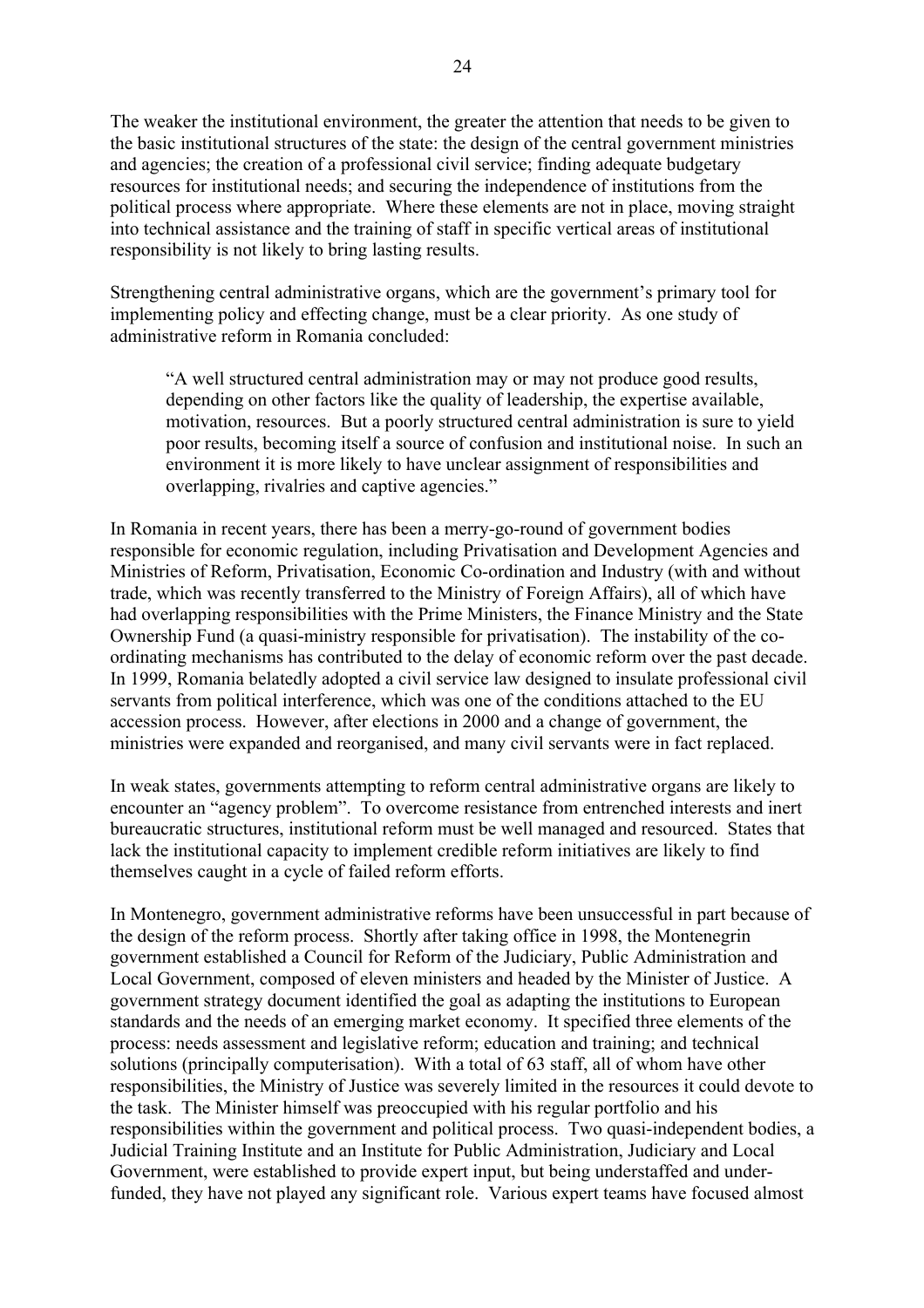exclusively on legislative reform, to the exclusion of institutional matters. The question of financial planning has not been properly addressed, either in terms of identifying the costs and revenue sources for new institutional structures, or in funding the process of change itself. In such a situation, the best strategy for international assistance is not to offer isolated training or technical assistance projects at particular institutional locations, but to support the development of a more credible reform strategy within the government.

The weaker the surrounding institutional environment and the domestic agents, the greater the intensity which is required of international assistance to make an impact. **Low-intensity programmes** are those where assistance is given from a distance, such as donated equipment, isolated and generic training programmes, short-term consultancies or study trips abroad. A high proportion of international institution-building assistance uses such techniques, whose value depends on the use to which they are put by the domestic institution. Where the institution is unstable, severely under-resourced or subject to political manipulation, lowintensity assistance may deliver isolated benefits, but does not necessarily lead to lasting reform. **High-intensity programmes** are those where the aid provider becomes sufficiently engaged with the domestic institutions to identify the specific obstacles to reform, and to develop solutions adapted to the local circumstances. These forms of assistance are resourceintensive and require detailed knowledge both of the recipient country and of the particular sector of reform.

Because of the concentration of international resources available, the peace mission in Bosnia-Herzegovina has enabled experimentation with the kind of high-intensity methods which are necessary to make headway in a state with an acute governance problem. One of the most significant examples has been the European Union Customs and Fiscal Assistance Office (CAFAO) programme. Involving some thirty European Union experts since 1996, it has been a relatively expensive programme at some 40 million Euro. Such an investment was justified because of the importance of customs to the viability of the state. In 1996, Bosnia had no customs service, depriving the state of revenue and allowing smuggling to become a major revenue source for organised crime.

The methodology of CAFAO involved the long-term secondment of European customs and tax experts on the ground in Bosnia, to develop a modular multi-annual program of institution building. It proceeded from intensive studies of the different institutions (tax administration, customs administration, financial police), included support to the drafting of laws, equipment and training, support for creating better management structures within the customs and tax fields, the development of Bosnia-wide computer databases and joint investigations.

Working jointly with the responsible domestic institutions to identify specific problems and solutions helped to build domestic constituencies in favour of reform. CAFAO might be described as an enhanced version of the **'twinning' methodology** used by the European Commission in accession countries in Central and Eastern Europe. Twinning involves the secondment of experts from EU member states to work in the equivalent institutions in the candidate country for periods of a year or more, to help with the technical development and institutional reform required for the implementation of the *acquis*. The strength of the twinning method is that it identifies the right sectoral expertise in Western Europe, and applies it in the institutional context in the recipient country where it is needed. However, individual 'accession advisers' operating in isolation, largely uninformed of the local political environment and lacking support from a wider political process will struggle to make much impact in the weaker states of South Eastern Europe. CAFAO might be described as a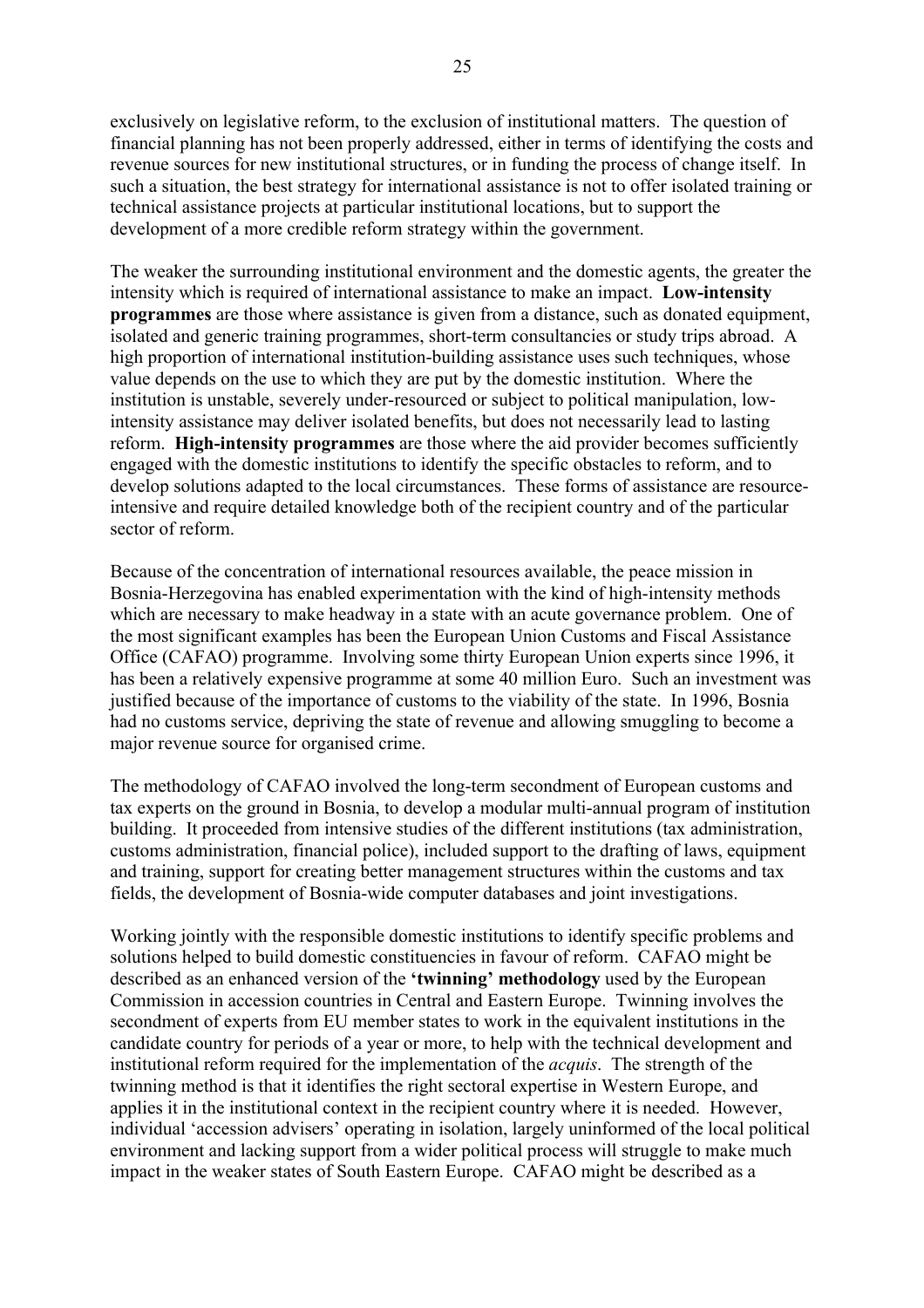twinning plus' method, where a greater concentration of resources is mobilised to address more fundamental problems.

### **C. CIVIL SOCIETY AND THE DEMOCRATIC PROCESS**

International assistance is only effective where it supports credible domestic reform efforts emerging from the local political process. In all states of the region, there is a need for a constant effort to nurture and strengthen the policy consensus behind reforms, stressing the benefits, fostering realistic expectations and, wherever reforms involve short-term costs, explaining the rationale. As the World Bank noted, "Information is essential for interested parties within and outside government to reach consensus about the nature of a governance problem and agreement over how to measure improvements.<sup> $25$ </sup> Where this public consensus collapses, a political opportunity will be created for anti-reform parties, including intolerant nationalists, to challenge the Europeanisation project.

Civil society plays a key role in building popular support for reforms, through creating a vibrant and participatory policy process. It does so in a number of ways: contributing to policy development; helping governments adapt general objectives to local conditions; informing the general public about policy objectives and particular reforms; and advocating on behalf of different sectional interests to ensure that their needs are considered. The broader the debate, the wider the market place of ideas, the more likely it is that reforms will not only be attempted but successfully implemented.

International donors can help foster a broader public debate on policy choices in the region, and thus increase the accountability of elected officials. One example has been the assistance offered to the independent research and policy community in South Eastern European states. International support has enabled Bulgaria to develop an influential group of independent think-tanks, which have contributed to maintaining a strong policy consensus in support of reform and Europeanisation. A group of eight policy institutes, with a combined budget of more than \$6 million in 1999, have assisted governments in many aspects of the transition process. As a community of institutions, they are both competitive and co-operative. They have helped make up for the shortfall in research and policy development capacity in public institutions, universities and political parties in the early phase of the transition. As the quality of in-house advice available to the Bulgarian administration has improved, their role has shifted towards influencing the general public, networking with other regional and international institutions, and preparing policy advice in more specialised areas, in particular in the field of Bulgaria's relations to the European Union.

The development of the policy process is dynamic, and donors have to determine in each country where the opportunities for effective support arise. In Serbia, the new DOS government may be receptive to policy support from independent institutes, which may also provide a means of attracting qualified nationals from the diaspora to return and support the reform process. In Bulgaria and other states where the policy process becomes more sophisticated, new priorities will emerge  $-$  such as parliamentary research institutes to increase the accountability of government, or training of media to produce more informed reporting on the Europeanisation process.

<sup>&</sup>lt;sup>25</sup> World Bank, *The Road to Stability and Prosperity in South Eastern Europe*, March 2000, p. 107.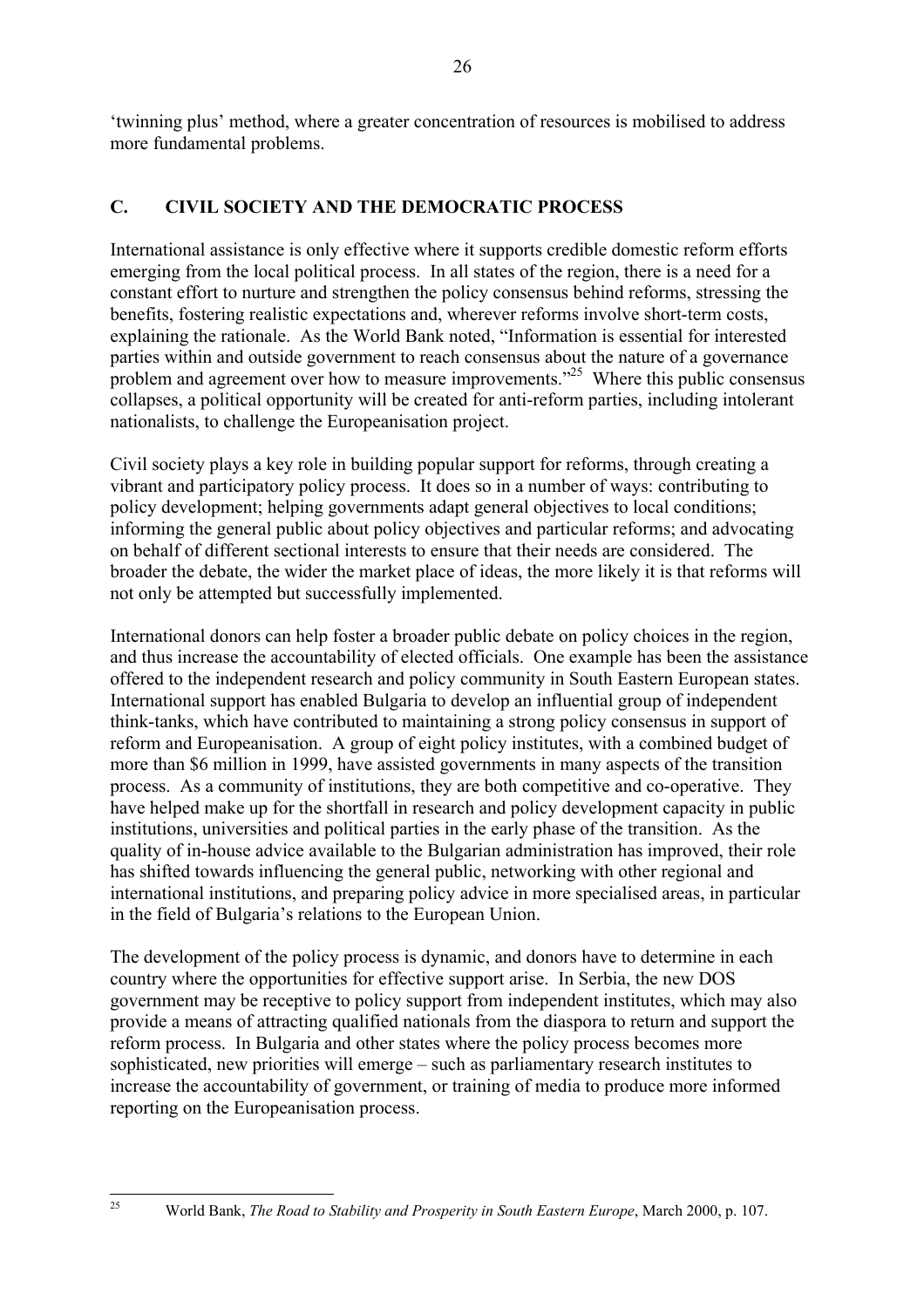### **V. REGIONAL STRATEGIES FOR SOUTH EASTERN EUROPE**

# **A. PERCEPTIONS OF REGIONALISM**

A central conviction behind the Stability Pact concept was that many of the problems of South Eastern Europe cannot be resolved on a national basis or through bilateral aid. The efforts of each country individually to reach the standards required for European integration are constrained by problems of a regional nature. Co-operation between states in improving security and political stability across the region and pursuing common objectives would help boost the efforts of individual states to integrate with Europe. Furthermore, the greater the economic and social ties between the states of the region and the greater the level of communication and co-operation between their governments, the lower the chance of a return to conflict.

This belief in the value of regional co-operation was central to the decision to establish the Stability Pact as an independent structure, separate from the existing framework for European integration. In the Stability Pact charter, the countries of the region pledged to work together on "bilateral and regional co-operation amongst themselves to advance their integration, on an individual basis, into Euro-Atlantic structures."

However, the form of regional integration or co-operation called for by the Stability Pact has never been defined. It has been left largely to the Special Co-ordinator's Office to identify the opportunities for regional co-operation. This has proved difficult to do, in part because of the tremendous range of issues which it is called upon to address, and in part because of different meanings of 'regionalism' among the states of the region.

In fact, "the Balkans" is a label applied largely by outsiders. Internally, the region is extremely diverse, and has a limited conception of its own regional identity. Although there is no shortage of inter-governmental contacts across the region, there is minimal integration between the national economies. Historically, a number of countries of the region have sought to disassociate themselves from their 'Balkan' neighbours, in order to strengthen their claim for integration with Europe.

Regionalism, when promoted in a general fashion as a goal in itself, can appear to contradict the notion of European integration. EU accession is fundamentally a state-centred, bilateral process. The massive reform programmes required for accession are focused on national regulatory and administrative capacity. For this reason, the EU has created an accession framework which "allows each country to move at its own pace", admitting states as and when they are able to participate in the benefits of membership. Bilateral conditionality is the essential basis of European integration, and has been replicated in the Stabilisation and Association Process<sup>26</sup>

The states of South Eastern Europe with the best accession prospects are concerned that an undifferentiated regionalism would detract from the promise of Europeanisation. They fear that Europe may adopt a 'lowest common denominator' approach to the region, treating its states with a false equivalence. Croatian President Mesic has stressed that the process of Europeanisation is "a regatta, not a caravan", in which each state moves forward at its own pace. Likewise, Bulgaria as the region's most advanced accession candidate has been increasingly wary of the Stability Pact notion of regionalism. Paradoxically, in the past

<sup>&</sup>lt;sup>26</sup> The Stabilisation and Association Process (SAP) is the European Union's main contribution to the Stability Pact and the operative element in helping the individual countries into the accession process.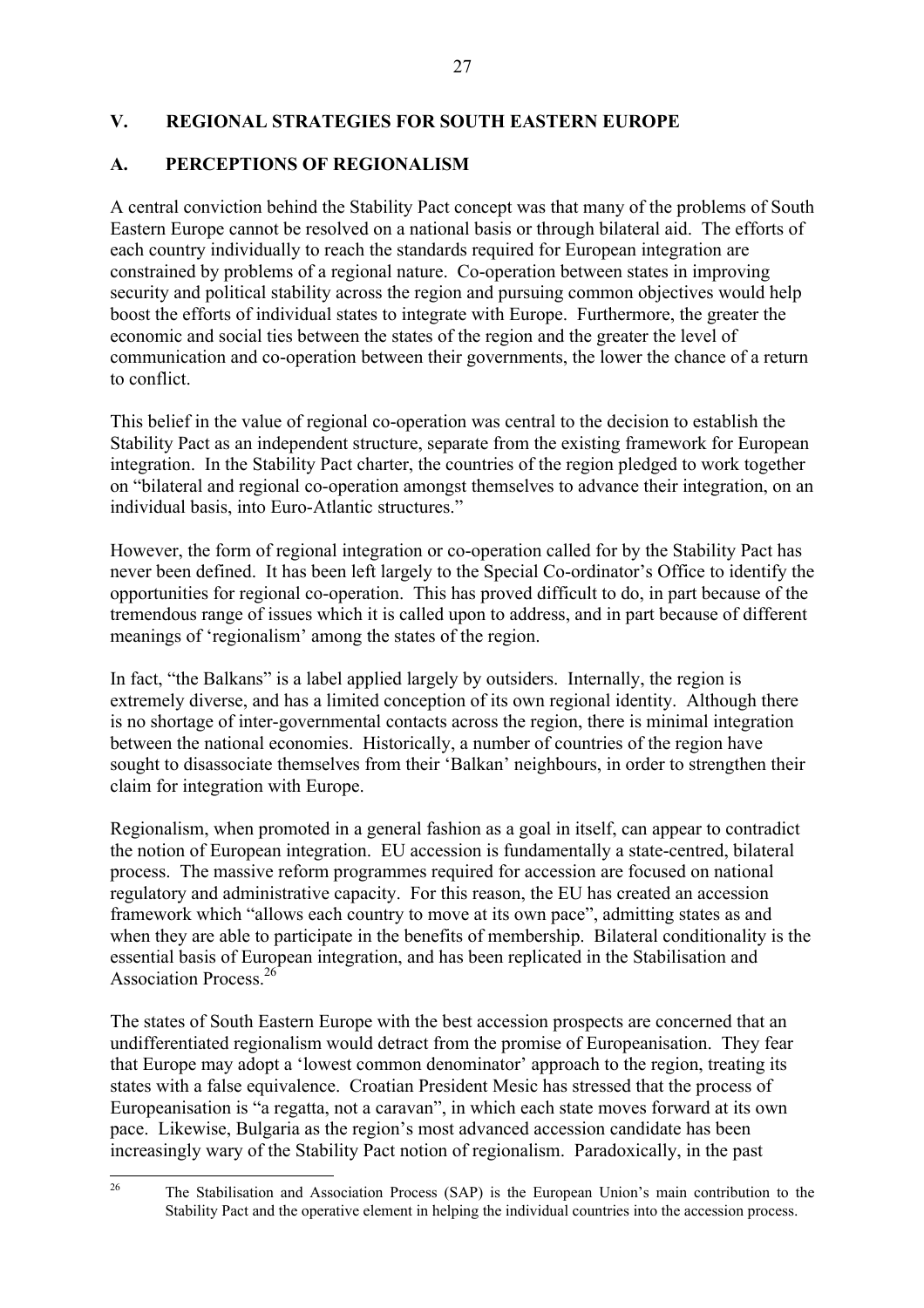Bulgaria has been an active proponent of inter-governmental links in the region, pursuing a policy of promoting "European patterns of behaviour... so as to accelerate incorporation of our area into the EU and  $NATO<sup>27</sup>$ 

### **B. COMMON PROBLEMS AND REGIONAL PROBLEMS**

In identifying the opportunities for building regional co-operation, one important concept is the distinction between issues which are common to some or all of the states of the region, but are essentially national in nature, and those which are genuinely regional. Many of the objectives listed in the Stability Pact belong to the former category: democratisation (electoral processes, rule of law, human rights, independent media, civil society), protection of minorities, economic reform (macro-economic stabilisation, trade liberalisation, foreign investment, commercial regulatory regimes, capital markets, privatisation), the fight against corruption and a wide range of particular institution-building goals (parliaments, police, judiciary, customs and border services, local government). While these objectives are common to the states of the region, the solution lies in strengthening domestic institutions, a process which must inevitably be carried out by each state individually.

The scope for addressing common problems such as these through regional initiatives is necessarily limited. The Stability Pact has taken two approaches. One is to develop fora for the exchange of information, expertise and best practice, designed to support and enhance national efforts. The value of this approach depends on the particular context of and obstacles to institutional reform vary considerably in different countries. Croatia and Albania, for example, both have a pressing need to tighten control of their borders through building up their border services and customs authorities. However, in Croatia the political context is set by the complex question of relations between Croatia and the Bosnian Croat community; whereas in Albania, the instability of the central administration and the weak rule of law make the challenge a very different one. In such cases, the value of exchanging information is limited, and pertinent international experience may just as likely come from outside the region as from within.

The second approach is to encourage international donors to prefer multi-country or regional assistance projects over bilateral ones. In the Annex to the Stability Pact Cologne charter, one of the objectives of the Regional Table is "the identification of projects aimed at facilitating the achievement of arrangements, agreements and measures in conformity with the objectives of the Pact. Special attention is to be given to projects which involve two and more countries in the region."

In practice, regional projects in the field of democratisation, human rights and strengthening the rule of law usually take the form of regional conferences, seminars and roundtables, whether for public officials or NGO activists. The value of these kinds of initiatives is difficult to measure, but it is clear that they can only be supplementary to more intensive approaches to reform at the national level, of the type identified in chapter III. At its worst, promoting a regional approach to common problems may encourage donors to adopt an artificially standardised, 'template' approach to national reforms, promoting common initiatives in different countries without properly identifying differences in needs and context. Certainly, from a donor's perspective, regional approaches to programme aid do not offer economies of scale in promoting democracy in the region. In short, the weakness of states  $-$ 

<sup>27</sup> Nadejda Mihajlova, *Priorities in Bulgarian Foreign Policy*, Thesis, 1:3, Autumn 1997, p. 17.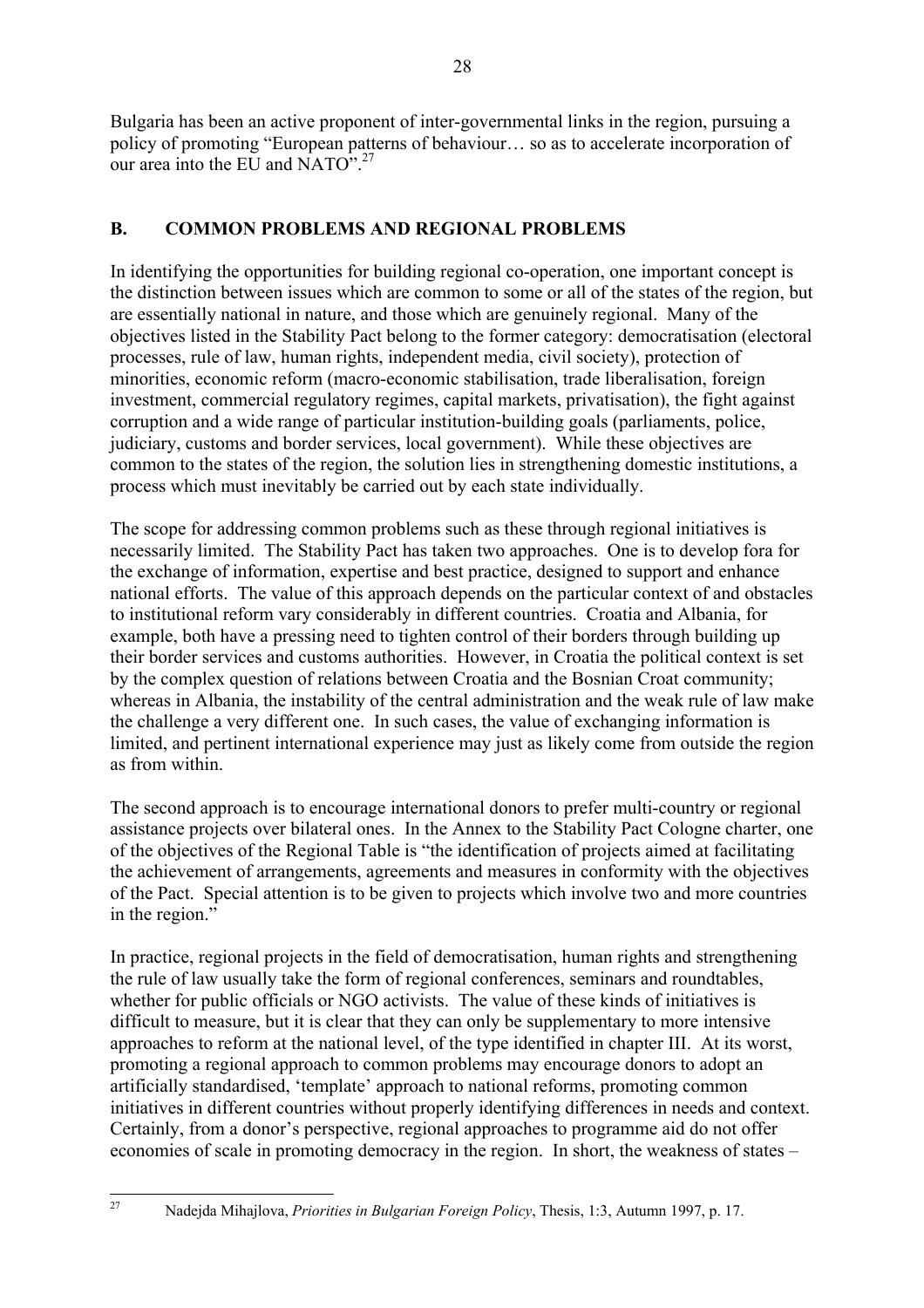which we have identified as the primary obstacles to democratisation in South Eastern Europe  $-$  is a common problem, but not a regional one.

Regional problems in the stronger sense of the word are those which require collective action by some or all the states of the region, in order to overcome problems or achieve benefits which could not be attained by individual states acting in isolation. There are of course numerous examples of regional problems in South Eastern Europe. Obvious candidates include organised crime, narcotics smuggling, human trafficking and other trans-border problems of growing proportions which are increasingly beyond the reach of any single state in the region to address. Other regional problems are the status question in Kosovo; the linkages between Serbia, Croatia and the peace process in Bosnia; the status of minority communities, particularly those whose 'home state' is in neighbouring countries; unresolved ownership questions in regional infrastructure; and return of refugees and displaced persons.

### **C. INCENTIVES FOR REGIONAL CO-OPERATION**

For regional co-operation to be meaningful, it must be based on genuine incentives, arising from the security and material interests of the countries of the region. In schemes to liberalise trade or connect the countries of South Eastern Europe via transport infrastructure, the incentives and benefits cannot simply be assumed.

One of the conditions for opening negotiations on a Stabilisation and Association Agreement is that the state must enhance co-operation with other South Eastern European countries and conclude free-trade agreements with its neighbours. While free trade is undoubtedly beneficial, the evidence suggest that its potential to drive wider social, political or even economic change in South Eastern Europe is limited. Existing intra-regional trade is minimal. For all countries of the region, trade with the European Union is far more significant. While there are variations within the region, on average only 11 percent of imports originate from other South East European countries (including Slovenia), and less than 13 percent of exports stay within the region. Using aggregate figures, South East European countries trade nearly five times more with the EU than with each other.<sup>28</sup> The World Bank in its regional strategy document also points to the similar structure of national economies across the region, "leaving less room for obvious increased trade opportunities based on structural complementarities... The size of the economies and markets involved suggests that the stimulus would be far smaller than the stimulus provided by closer integration with the EU and should not be seen as an alternative to EU integration<sup>".29</sup>

The principal approach to regionalism within the Stability Pact itself has been the development of regional infrastructure through international investment. Within the Quick Start Package, infrastructure development accounts for 75 percent of total investments, the majority in road building and transport construction. Improved infrastructure, and particularly developing European transport corridors across South Eastern Europe, is thought to assist both with regional integration and enhanced trade with the European Union.

Infrastructure investment alone, however, does not create strong ties within the region. The experience of the priority reconstruction programme in Bosnia after the signing of the Dayton Agreement is instructive. The World Bank and the European Commission co-ordinated a multi-year, US\$5.1 billion investment in the reconstruction of Bosnia. The priority of

<sup>28</sup> World Bank, *The Road to Stability and Prosperity in South Eastern Europe,* March 2000, p. 56. <sup>29</sup> *Ibid*., p. 53.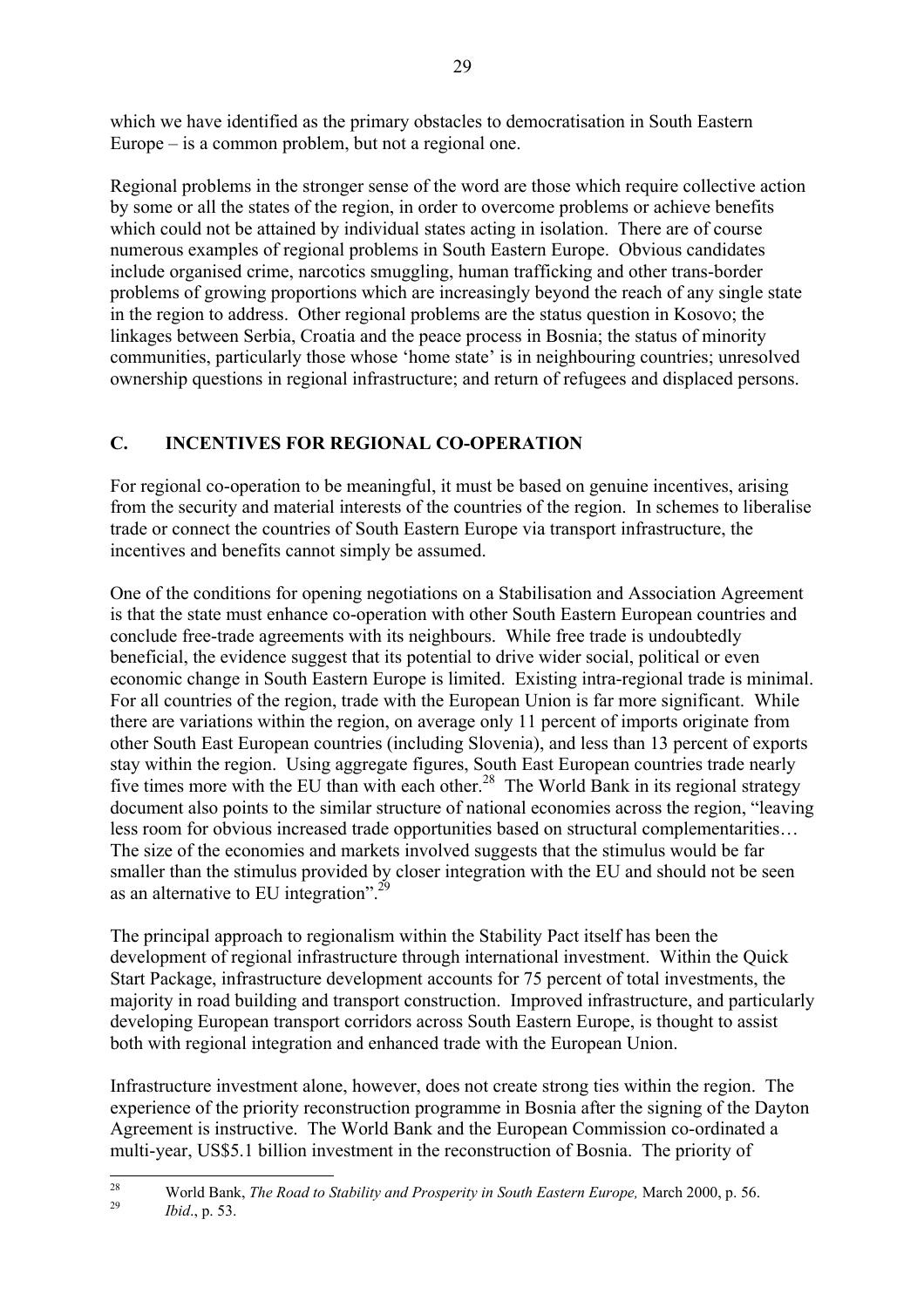international donors was to disburse funds as rapidly as possible, in response to the urgent humanitarian needs of the population. As a result, donors and implementation agencies paid little attention to political or institutional questions, simply working with whatever local structures they found in place. In practice, this meant channelling large amounts of money through local power structures that were opposed to the goals of building a functioning Bosnian state and implementing the Dayton Peace Agreement.

In operational terms, the reconstruction programme achieved extremely impressive results. By May 1999, 1,300 kilometres of roads were repaired, 22 bridges were reconstructed, the rail track was almost completely restored and electricity generation had reached 78 percent of prewar capacity. However, the problems caused by the neglect of the institutional environment soon began to emerge. With no central road administration responsible for maintenance, roads undamaged during the war have begun to degrade, and those fixed with international funds already require further repairs. Rail traffic remains low, due not to technical deficiencies but to lack of central planning or co-operation between the entities. In the energy sector electric power exchange between the three segregated power companies remains limited, and there are no high-voltage links between the entities. The ownership of major facilities such as the hydro-electric power stations in the Federation remains unresolved.

In these circumstances, the enormous international investment in the repair of war damage in Bosnia brought little return in terms of integration of the country. Instead, funding channelled through separate political or institutional structures helped to preserve the *status quo*. Only recently, when the international community began to pay attention to institutional questions, did infrastructure investment begin to contribute to a broader integration and security agenda. The World Bank's Third Electric Power Reconstruction Project (OSP Infrastructure Project no. 2502) at a total projected cost of US\$225 million has been made conditional on the two Bosnian entities accepting the authority of state-level regulators in the energy field, laying the foundation for a genuine common market.

The experience of the European Coal and Steel Community, which served as the vehicle for functional integration in the post-war Europe of the 1950s, illustrates how economic forces and material incentives can be used to overcome political divisions. Jean Monnet's original concept was to use functional integration in two highly strategic industries to make further conflict between France and Germany impossible. To realise the integration potential, restrictive state practices were eliminated, and members of the European Coal and Steel Community were given unrestricted access to each other's markets. By pooling sovereignty in two key industries, Western Europe established the process leading to today's European Union. Once the economic benefits of the Community became apparent, the awkwardness of singling out just two sectors led governments to broaden the co-operative arrangements.<sup>30</sup>

Jean Monnet's insight was to "concentrate all available power at a specific point in a narrow sector, then break through and spread out behind the lines", a tactic which has succeeded in changing the very notion of sovereignty in post-war Europe, rendering war unthinkable and advancing the spread of prosperity spread throughout the EU. As one of the main conclusions of this paper, a similar vision for functional integration within South Eastern Europe and with the European Union is suggested for the energy sector as a means of promoting regional security.

<sup>30</sup> ESI, *Taking on the commanding heights: Integration of network industries as a tool of peace building*, 3 May 2000, www.esiweb.org.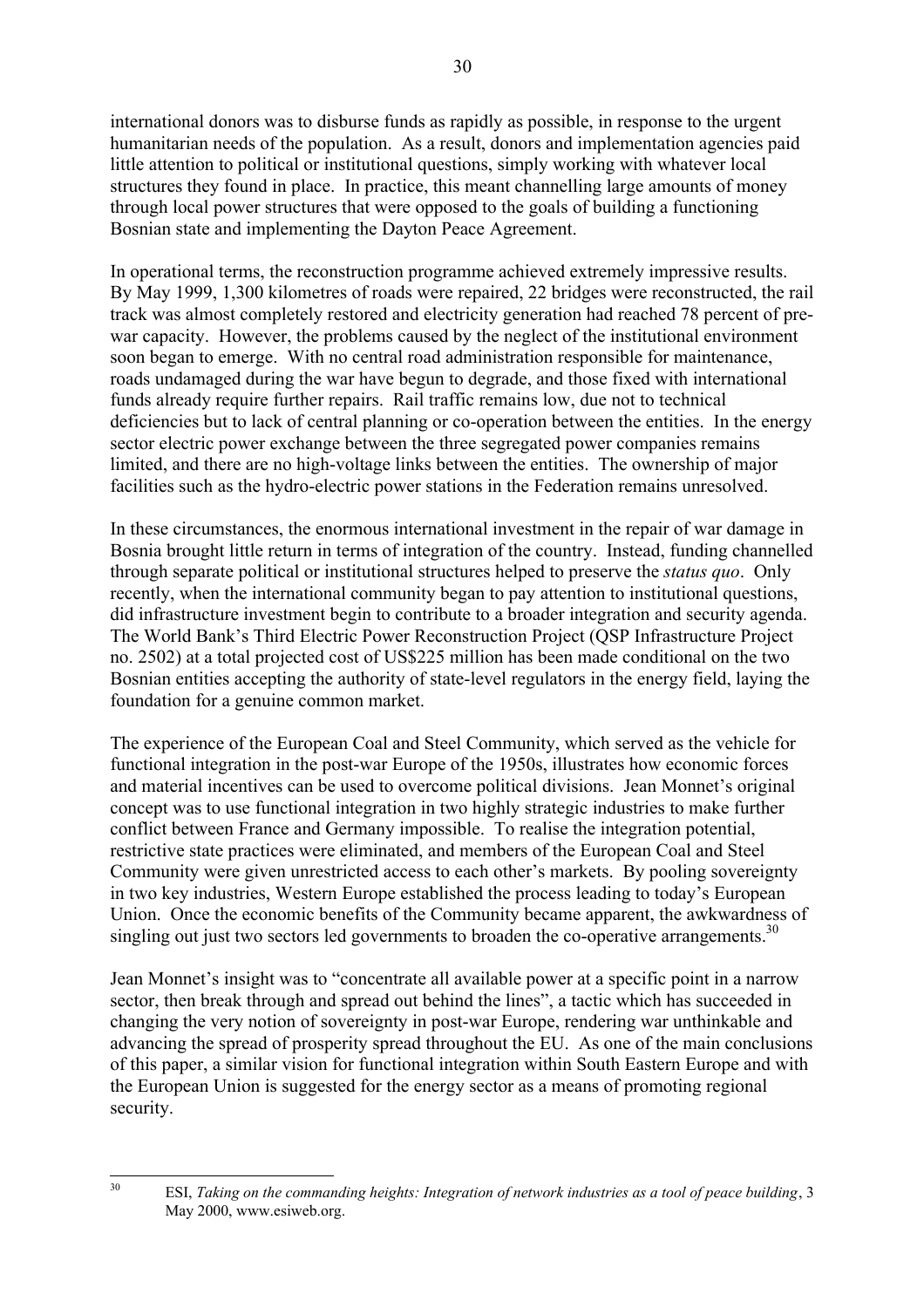### **VI. CONCLUSIONS AND RECOMMENDATIONS**

The first phase of the Stability Pact has come to a close. The Pact has succeeded in its initial aim of drawing the regional governments into a wider political process, creating links among them, and sending a powerful message to Serbia that democratic change would be supported by substantial aid. However, by spreading itself too thinly across too many initiatives, and by setting itself up as a donor co-ordination body, the Stability Pact has created expectations that it cannot hope to meet, with consequent risks of disillusionment.

The challenge for the next Regional Table will be to identify key areas for strategic initiatives where the Stability Pact mechanism can make a decisive contribution. It will need to articulate a concrete agenda for the next phase of the Pact, engage the necessary resources, and lay down a clear time frame for orientation and inspiration. For the Office of the Stability Pact Special Co-ordinator, this means moving beyond the Quick Start Project approach and the existing low-intensity initiatives, and making use of the office's high profile and distinctive role as a regional mechanism to drive a renewed and refocused agenda.

### **A. THE EUROPEAN METHOD**

The central theme of the Stability Pact is the integration of South Eastern Europe into the wider Euro-Atlantic zone of stability. This will require significant efforts, no less than those which were made starting in the 1940s to create a lasting security, economic and political infrastructure in Western Europe. The institutions then created  $-$  from the OECD to the Council of Europe, from NATO to the European Coal and Steel Community leading to today's European Union – are today an indispensable framework for stability.

The experience of integration in Western Europe since 1950 is that achieving breakthroughs in a few concrete areas is more valuable than pursuing integration for its own sake across a wide range of issue areas. Poorly defined, abstract or over-ambitious efforts invariably failed. $31$  The European experience has been one of gradual integration, using concrete achievements to generate a de facto solidarity. This has allowed post-war Europe to overcome mutual suspicion and even to resolve complex status problems.

A key concept of the process of European integration is that of functional integration. It refers to creating a stable institutional framework of co-operation in areas in which states have an interest in working together to realise concrete benefits. Once established, the incentives and habits of co-operation may spill over into other areas. This was the process behind the Schuman Plan, which led to the first European Coal and Steel Community in 1950. In Bosnia and Herzegovina the International Community's High Representative, Wolfgang Petritsch, has identified integration of network industries as a key international peace-building strategy.

In the case of South Eastern Europe, approaching regional co-operation through functional integration will help the states of the region advance towards their ultimate common goal of becoming part of wider Euro-Atlantic institutions. Should the countries of the region be willing to work towards supranational institutions in selected sectors then these should be integrated from the outset with European Union institutions. Regional integration must not lead to a "regional club" isolated from the rest of Europe.

<sup>&</sup>lt;sup>31</sup> Many schemes of European integration in the late 1940s were too vague, abstract or general and failed: from the Atlantic High Council for Peace to the integration schemes called Fritalux, Finebel, and Fritnebel.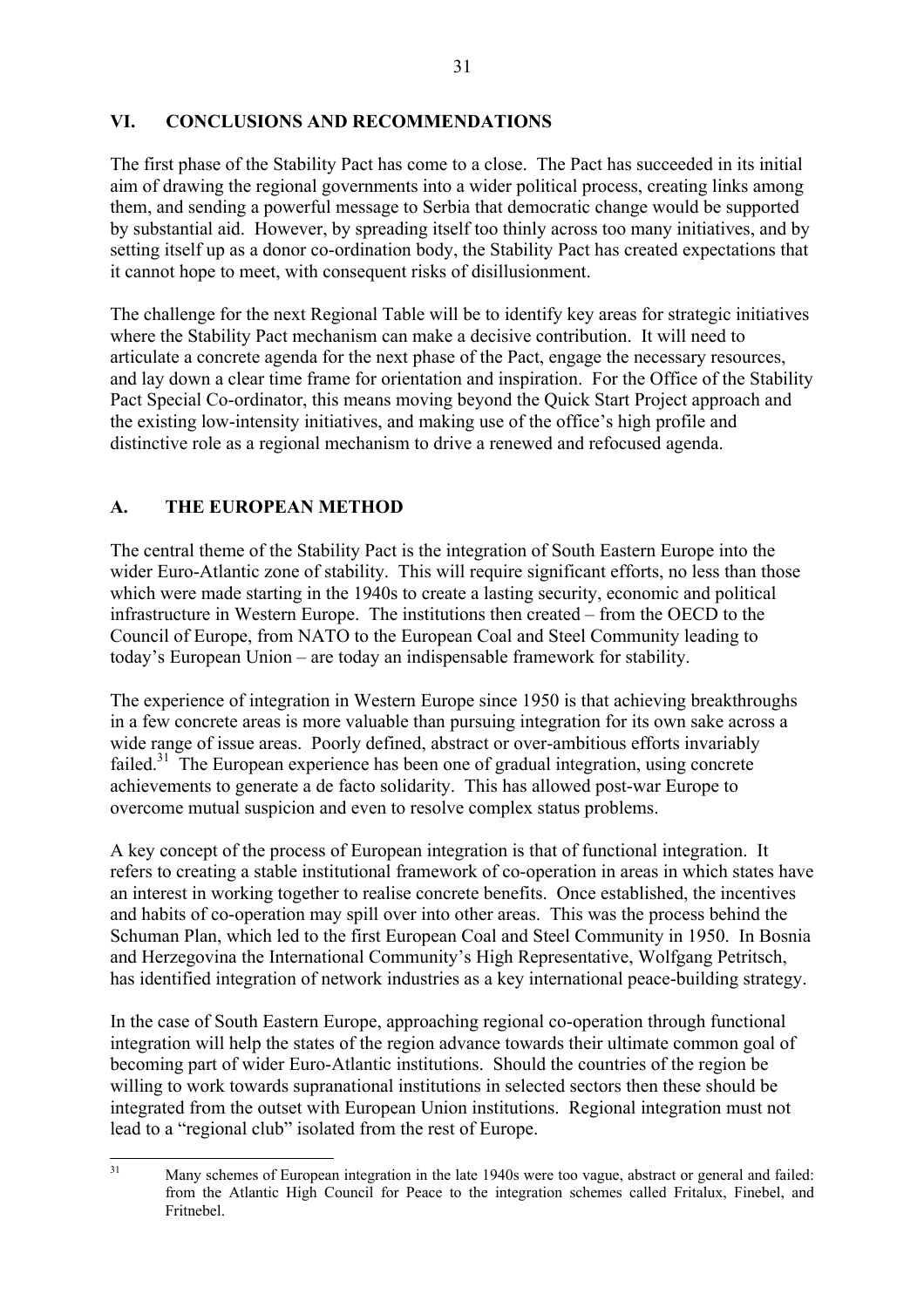### **B. ENERGY AND REGIONAL SECURITY**

This report recommends that one of the most promising fields where the Stability Pact should launch a major initiative is in the development of a truly common energy market. Energy policy lies at the heart of security and prosperity in South Eastern Europe. The supply and distribution of energy has inescapable trans-border dimensions. This has long been recognised. From the 1996 Sofia regional summit to the European Union regional strategy, there have been references to the importance of helping to create conditions for genuinely integrated South East European energy markets. Numerous studies have outlined the benefits of an integrated electricity market. However, despite the large sums spent on physical reconstruction projects, there has been no concerted effort to overcome the myriad of political, economic and institutional obstacles to genuine market integration.

The lack of regional co-operation in the trade and regulation of energy brings both high costs and risks to stability. The destabilising potential of energy shortages and energy politics has been apparent in Serbia, where rolling electricity blackouts have been perceived as a genuine threat to the new FRY government. The electricity systems of the former Yugoslav countries rely heavily on each other for ancillary services which, in the absence of an institutional framework, are both unremunerated and unreliable. Creating genuine regional markets through structured co-operation in the energy sector can make a significant contribution to regional security, as well as producing opportunities for region-wide economic growth.

Resolving apparently technical matters in the areas of ownership of energy infrastructure, trade and regulation would foster a habit of pragmatic co-ordination between technical elites, thus restoring trust between key regional actors. Successful institutionalised co-operation and resolution of disputes over the ownership of power production facilities could also transform the way in which some of the region's most difficult political problems are viewed. Concrete regional co-operation might help alleviate tensions surrounding status issues in Kosovo and Montenegro, as in the case of competing French and German claims on the Saarland, which were diffused by coal and steel integration in Europe after the end of the Second World War. The common goal of a united Europe and the larger context provided by the Schuman plan created a basis for resolving conflicts of interests that appeared insoluble as long as they were treated bilaterally.

Over the medium term, substantial new investments will need to be made throughout the region to satisfy the demand for new energy generation capacity and to replace old capacity. The existence of regional markets and structures for co-operation will determine the viability of such investments. A coherent vision of how to move towards an integrated energy market within the region and with Europe would facilitate the resolution of existing controversies, enabling the industry to build on existing functional links, and result in an increased ability of the sector to generate private investment. The industry will also require institution building on the national level to build up the capacity of regulatory and administrative institutions, as many of the problems in the energy field relate to inadequate domestic reforms within individual countries. Capacity building will be most effective if implemented with the objective of integrating the regional institutions with European structures, and if it includes high-intensity twinning with European experts. In order to help the states of the region to realise the vision of an integrated energy market by a certain date, the European Union should be ready to support them substantially both with infrastructure investments and with technical advice.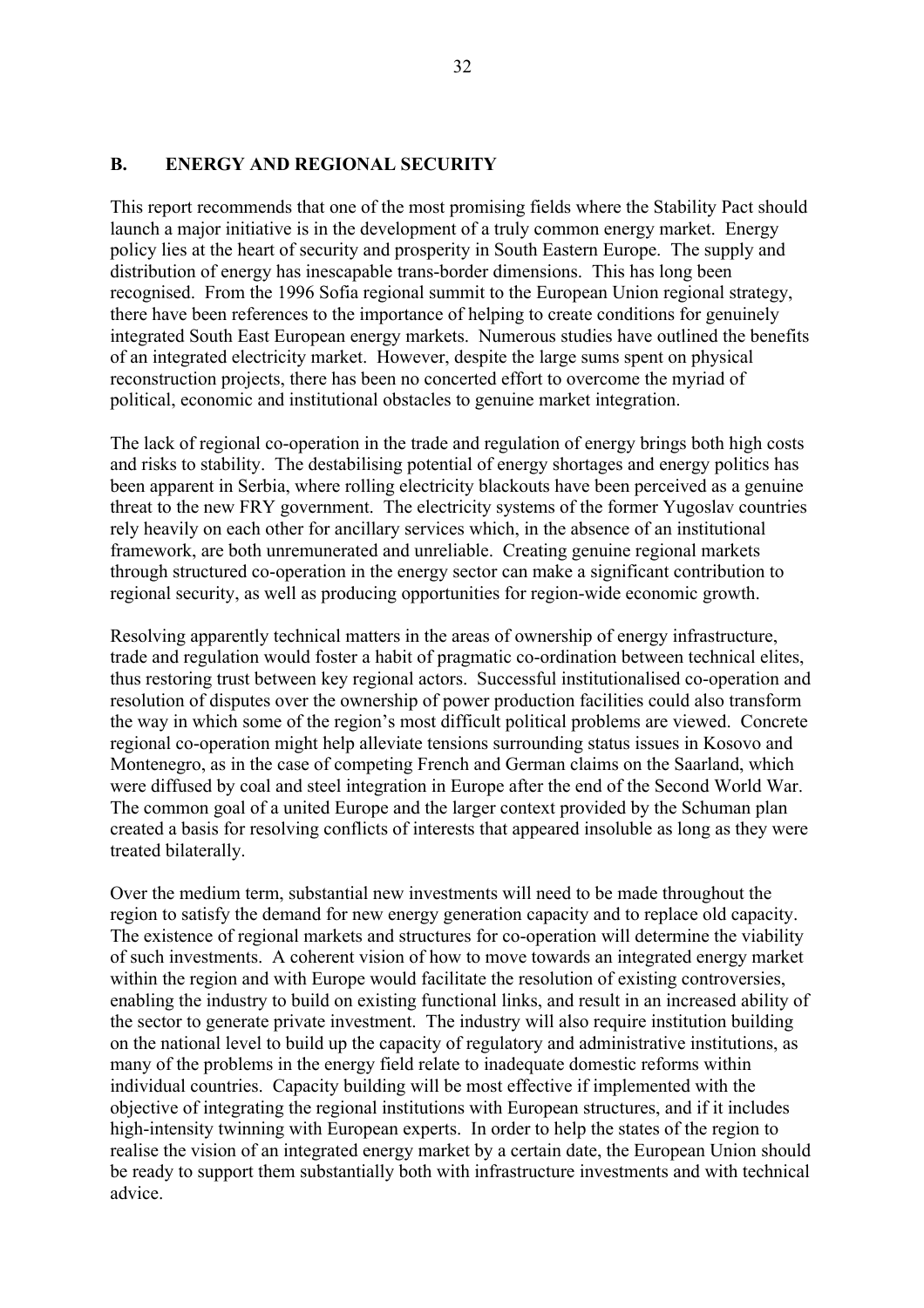Successful functional integration in the energy sector could provide a model for regional cooperation in other sectors. If the countries of South Eastern Europe are able to undertake integration in a strategic sector such as energy, they should be assisted in attracting the investment and technical and infrastructure support that they need. A time frame, similar to the "1992" objective behind the Single European Act, could help focus attention on domestic reforms and the resolution of regional problems within a process of integration into Europewide energy networks.

The process of regional energy integration will require a combination of financial leverage, the promise of European integration, and an offer of high-profile mediation to help resolve individual issues that stand in the way of co-operative energy strategies. Several feasibility studies have been carried out on the needs of an integrated regional energy network. What is required now is the identification of the political and commercial interests that can be harnessed to support regional integration, and the development of an institutional framework that would allow the regional actors to resolve energy issues among themselves and benefit from co-operation. The Stability Pact can assist by:

- **Promoting the vision of energy integration. The Stability Pact should make use of its high profile to sell the vision of energy integration to European and regional decision makers, as well as to investors. A major interagency effort, involving the World Bank, the European Commission and many important bilateral donors, would be required to translate this vision into reality.**
- **Steering the process politically. To realise the potential for functional integration in South Eastern Europe requires a high-level and yet flexible institution capable of gaining the confidence of the international and regional actors in the energy field, including international organisations, private companies and state regulators.**
- **Making available the good offices of the Stability Pact Co-ordinator in brokering and mediating disputes. This is a highly information-intensive process which will require systematic research and specific expertise in the regional energy** industries to be built up within the Stability Pact Special Co-ordinator's Office, **as well as a good network to the major international and national actors.**

### **C. FREEDOM OF MOVEMENT AND ORGANISED CRIME**

Among the most significant benefits of European integration felt by most European citizens have been the four freedoms enshrined in the Treaty of Rome: the freedom of movement of goods, services, capital and people. The accession experience shows the complexity of creating the preconditions for realising these freedoms outside of the current EU member states. The extensive efforts to secure and streamline border controls in Poland and the Baltic states, for example, has revealed the magnitude of the resources required. In the case of the countries of South Eastern Europe, the challenges are even greater and full freedom of movement far off. Yet the process of further European integration can only succeed if citizens feel a sense of European identity and experience direct benefits from Europeanisation, and are ready to sustain support for the costly reforms undertaken by their governments.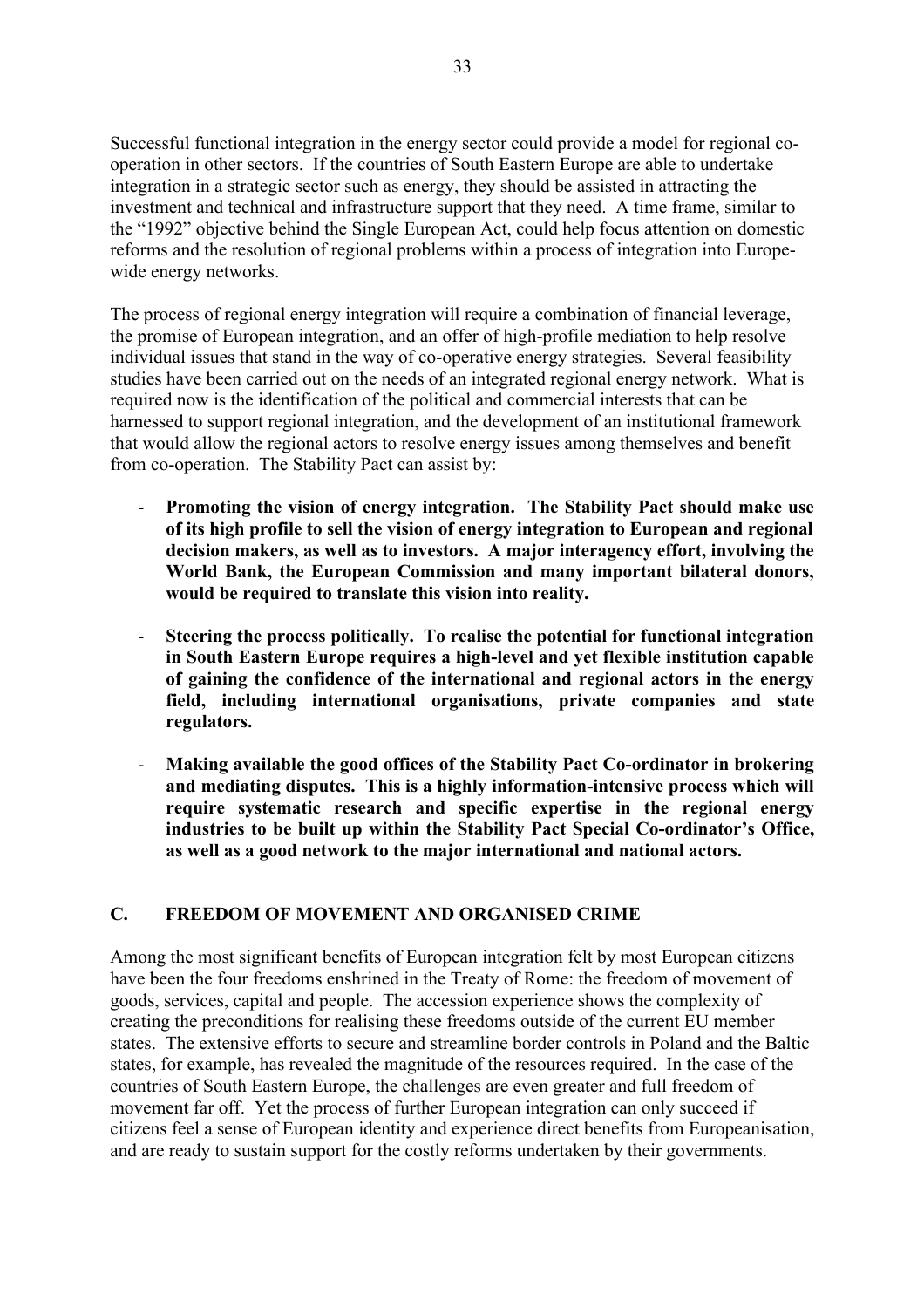At the same time, the inability of the countries in South Eastern Europe to control their borders is cause for serious concern both for the countries themselves and for outsiders, including in particular the European Union. For the countries of the region, ineffective border management has resulted in the loss of revenues and trade. The vacuum created by uncontrolled borders has led to struggles for control over smuggling and trafficking routes that have been a part of the material origins of the conflicts in the region over the past ten years. For Western Europe, the export of crime and human trafficking through the Balkans is widely recognised as one of Europe's most pressing social problems. The route that has traditionally been used for the trade in arms and heroin is now increasingly used for the trafficking of human beings, with some 100,000 illegal immigrants entering Western Europe yearly through Albania alone.

The concerted effort required to build effective law enforcement agencies to confront organised crime will require substantial resources, support from the partners in the Stability Pact and genuine political will on the part of South East European governments.

The resources required from both donors and the countries in the region for the reform of border and customs administrations, the upgrading of physical border crossings and the strengthening of police capacity to fight cross-border crime are considerable. There is a clear interest for the European Union in providing substantial assistance to the countries of the region in establishing effective control of their borders. The dual vision of creating borders that are both open and secure is one that can inspire the populations both of the European Union and the countries of South Eastern Europe. The Schengen regime has led to increased control of Europe's external borders. At the same time pressures for illegal crossings at these borders have also increased.

A lot of activities are already ongoing, including an initiative to second 40 experts from EU member states to train officials in the fields of immigration, border controls and law enforcement. There is a UN-led effort to set up border police in Bosnia. The EU Commission provides support to building customs administrations in Albania and Bosnia, and trains and equips border police and customs officials in Macedonia. A SECI Regional Centre for Combatting Trans-Border Crime was opened by in Bucharest in November 2000. In response to the challenges in Albania, a Centre for the Fight Against Illegal Trafficking, managed jointly by Albania, Germany, Greece and Italy, is expected to be operational by June 2001.

The incentive for the countries in the region to expend the required resources from their national budgets to implement law enforcement and immigration policies and effective border control systems is less clear. In order to be able to generate public support for these expenditures, it is important that the strengthening of borders is seen not as keeping the countries of the region outside of Europe, but as a means of bringing them in. The strongest incentive is that of holding out the prospect for eventual visa-free travel from the region to the EU, as demonstrated by the case of Bulgaria. The visa issue effectively mobilised the entire Bulgarian public, with opinion polls showing that a remarkable 94% of the population considered the lifting of visas to the EU to be an issue of primary importance. In line with the importance attached to the issue, the Bulgarian government has implemented a series of institutional reforms, including reforms to the immigration and asylum system. It has replaced its identity documents, and taken important steps in tightening border controls, including the establishment and training of a new border service.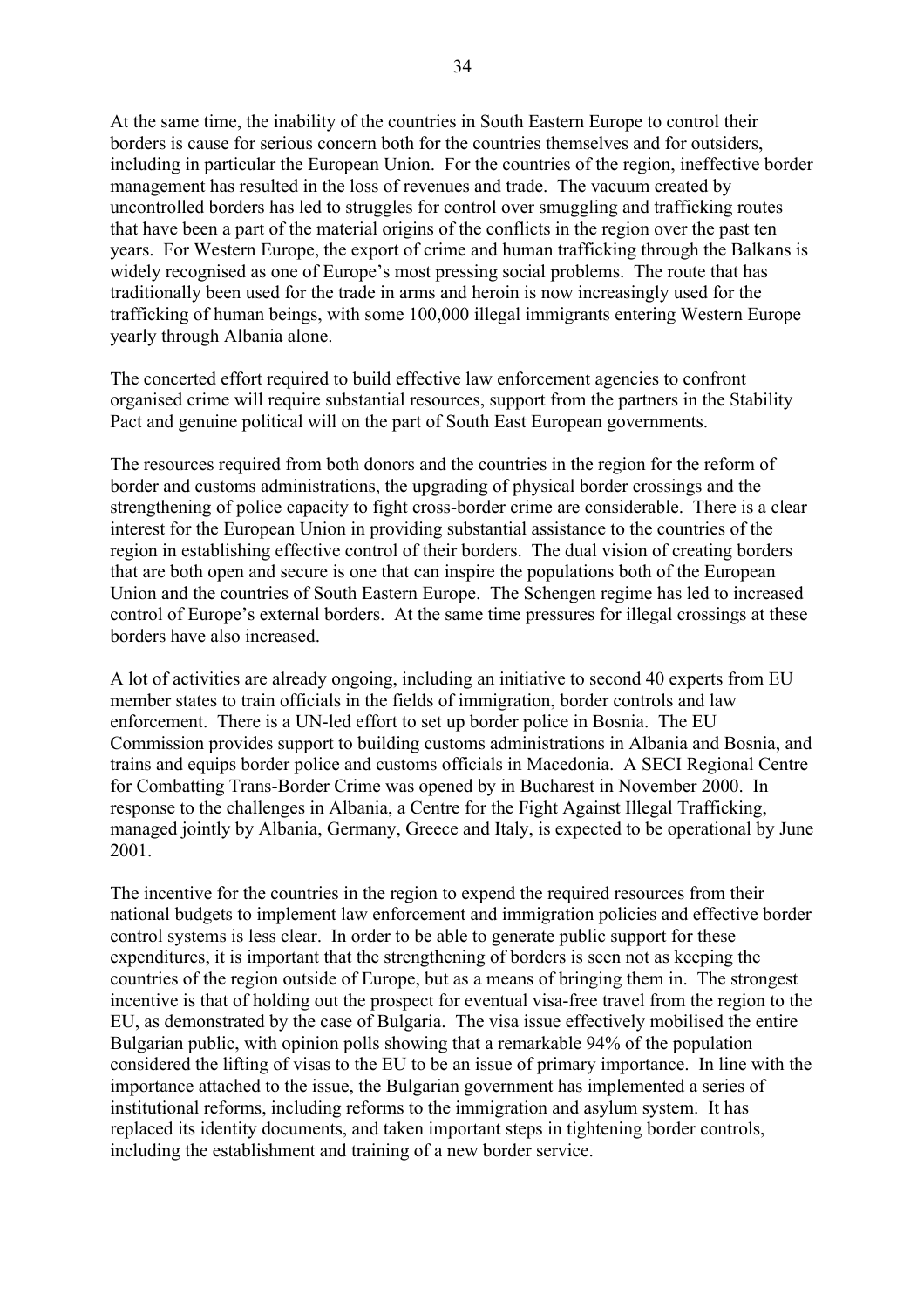Without concerted action, the risk that promoting European standards in migration policy and border controls will come at the expense of travel between the countries of the region is also real. Visa regimes that cut off the Hungarians in Vojvodina, the Croats in Bosnia, or the Albanians in Macedonia from their ethnic kin in neighbouring states are potentially harmful to the stability of the region. For this reason, there is a strong European and regional interest to ensure that borders are both open and secure across South Eastern Europe.

The role of the Stability Pact should be to develop a concrete programme that aims at tackling illegal movement and cross-border crime, while at the same time allowing for maximum freedom of movement to build a European identity in South Eastern Europe. The Special Coordinator's Office should seek to articulate a practical strategy looking a few years ahead, identifying the domestic institution building needs of each country in the region, and mobilising outside resources. For this, it needs to be able to draw on country-specific assessments and set priorities in line with the overall strategy. It will need to build up the required expertise and networks with all relevant institutional actors. The high profile of the Stability Pact will allow it to:

- **Ensure that all actors are aware of and support the broader vision of maximally free movement, on the one hand, and the institution building needs to secure borders, on the other.**
- **Mobilise available Western resources to be able to offer technical expertise to the countries of the region. To promote serious capacity building in the bordermanagement institutions, an important input by the Stability Pact Office will be in the area of identifying international resources and promoting a common assistance methodology focused on high-intensity twinning.**
- **Involve regional policy institutes, parliamentary committees and other opinion leaders to ensure that the citizens of the countries in the region understand the vision, the demands on their governments, and the contributions by the EU to its implementation.**

In order to make progress visible to the publics, a first objective should be to expedite and simplify visa-issuing procedures for travel to EU countries. This should be followed by a clear set of interim conditions for granting visa freedom between the countries of the region. The EU should commit itself to granting visa-free travel to all countries of the region on condition of meeting clear and objective standards, which must include effective regional cooperation in fighting organised crime. This would help to focus efforts and set intermediate objectives. Countries of the region would be given the opportunity to progress at a faster pace to fulfilling the institutional requirements for border management and crime-fighting, but no country of the region would be asked to impose a visa regime on neighbours before a given target date.

### **D. RESHAPING THE PACT STRUCTURES**

### **1. Regional Table**

The Regional Table should continue to serve as the main forum to set the strategic direction for the Pact and to provide political guidance to the Special Co-ordinator. It should insist on a greater concentration of efforts while ensuring that the Stability Pact Co-ordinator's Office obtains the resources it needs to carry out such a focused agenda.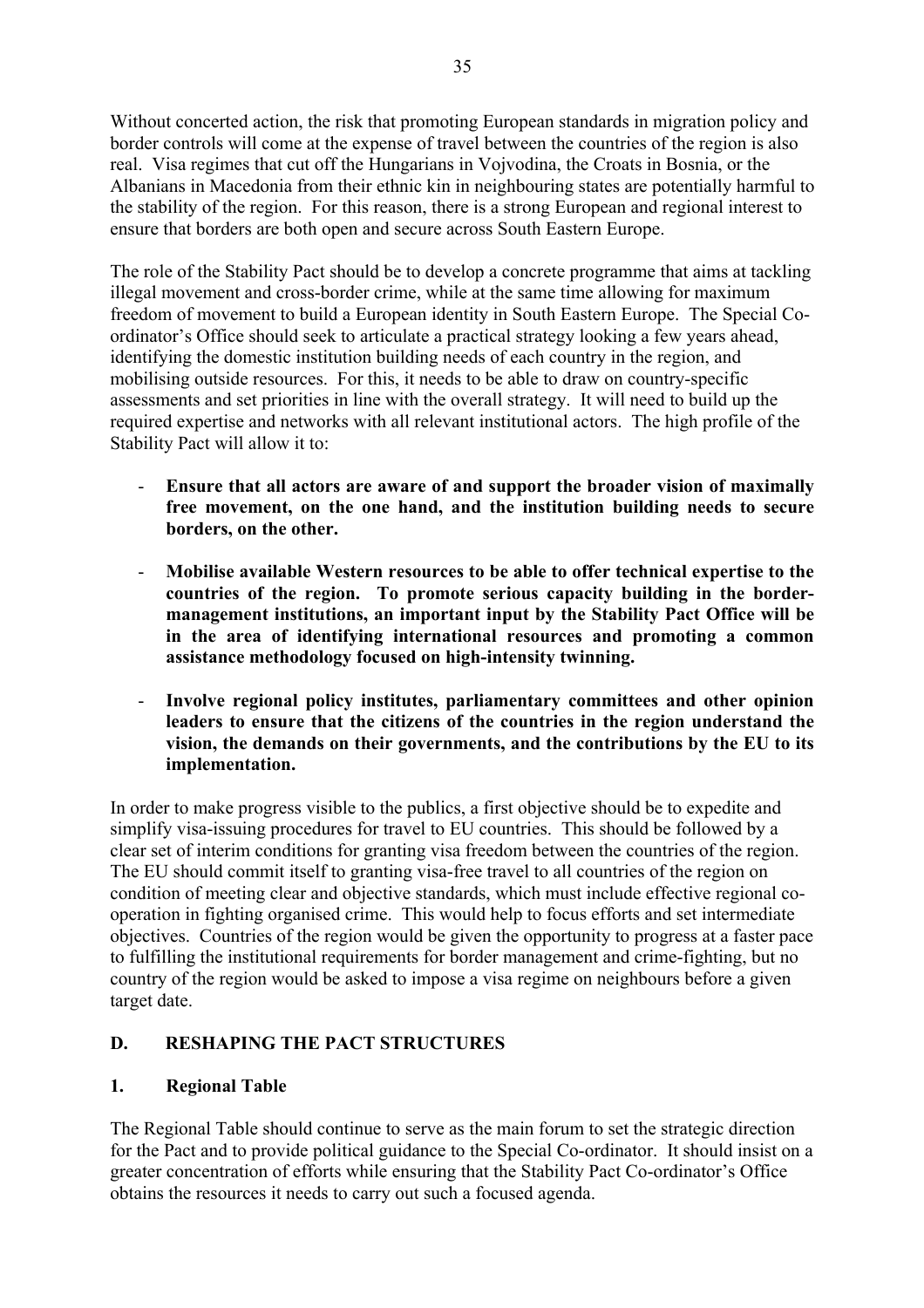At the same time, the structures underneath the Regional Table must be redesigned in line with the refocused role of the Stability Pact. The division of the Stability Pact's activities across three distinct Working Tables on Democratisation and Human Rights, Economic Reconstruction, Development and Co-operation, and Security Issues makes it difficult to deal with cross-table issues. The regional problems that the Pact has a comparative advantage in addressing are fundamentally cross-cutting. The fight against trans-border crime, for example, is necessarily based on building democratic institutions, has implications for the ability of a state to collect customs revenue and addresses the material origins of insecurity in the region. A focus on regional energy market integration requires systematic research into complex interdisciplinary issues that straddle the border between politics, engineering and national security.

A refocused Stability Pact should discontinue the meetings of the Working Tables, and establish specialised steering structures for a limited number of Stability Pact Strategic Initiatives. Instead of having part-time and seconded chairpersons, these initiatives should be lead by senior figures who are working full-time on the issues from the Office of the Special Co-ordinator.

Specific Steering Boards would be set up for the 'Energy for Security' and 'Freedom of Movement' priority programmes. These Steering Boards would consist of high-level representatives from the key implementation agencies, contributing resources and expertise to the implementation of the vision, and providing strategic guidance to the Special Coordinator's Office in setting objectives and mobilising a broad coalition of actors.

The QSP approach of fund-raising for a wide variety of different, small-scale projects should be discontinued. Future funding conferences should be highly targeted to mobilise resources for the Stability Pact priority initiatives, and should only be scheduled once concrete multiannual programmes have been devised.

#### **2.** Special Co-ordinator's Office

Meeting the challenges of supporting such initiatives in strategic sectors will require an appropriately staffed and specialised Special Co-ordinator's Office with the expert resources to act as part of a wider, coherent effort by the international community. Based on the priority areas that are determined for the second phase of the Stability Pact, the composition and tasks of the Special Co-ordinator's Office will also need to be reviewed and matched by corresponding resources.

For the implementation of these strategic initiatives, the Special Co-ordinator's office will need to build up specific expertise. To be able to articulate the broader vision for energy and border programmes, draw up an implementation plan with a realistic time frame, review existing resources and mobilise further resources, the Office must itself become a knowledge organisation  $-\alpha$  repository of ideas and concepts for the selected regional issues in which it is involved. This will not necessarily require a change in staffing levels, currently capped at 28 persons, but has implications as to the professional profile of staff members. In order to develop the analytical capacity to articulate solutions to complex interdisciplinary problems, the Office needs to be able to recruit and hire people with relevant experience in the region and to get secondments from organisations with expertise in the areas of concentration. This will almost certainly require the core budget of the office to be increased.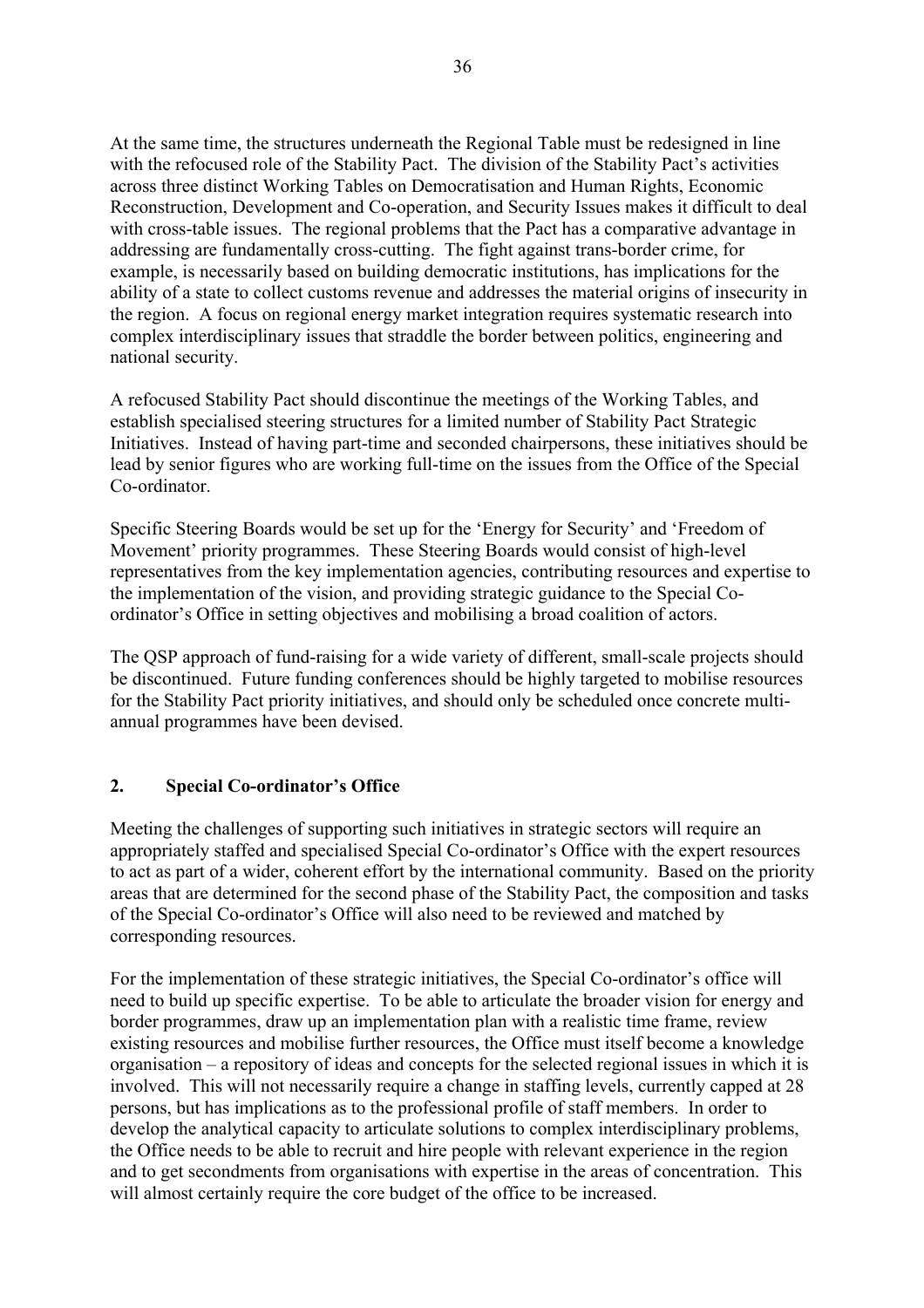It is essential to define a role for the Stability Pact which complements and supports, rather than duplicates, existing efforts by the governments of the region, bilateral donors and international organisations. The Stability Pact must avoid substituting its own structures and initiatives for activities that other actors, such as the EU Commission, World Bank, OECD, NATO, Council of Europe, OSCE or others, already carry out well in their areas of competence. A key role of the Special Co-ordinator's Office will be to communicate the strategic framework and concrete operational needs in the areas of its strategic initiatives to the specialised agencies, and motivate them to align their activities. The Office must be seen as a source of genuine intellectual leadership in the focus areas. The ability to mobilise all of the actors, and to broker deals between them, is the main strength of the high-profile Special Co-ordinator's Office.

### **3. Taskforces and existing initiatives**

The most visible activity of the Stability Pact has been the extensive networking that has taken place at different levels and in different issue areas through the Sub-Tables, Taskforces, Working Groups and Initiatives. The Stability Pact has played an important role in the establishment of these fora for discussion, networking and information sharing. It is not, however, clear that the structure of the Special Co-ordinator's Office is needed to support the further functioning of these various fora.

The approach of most of these structures is to deal with common problems in a regional context, facilitating contacts and information sharing, rather than seeking to tackle core regional problems where the political brokerage of a high-level mechanism such as the Pact is required. The Stability Pact should spin off the task forces, while encouraging donors to continue to support functioning task forces and existing regional initiatives directly. Those taskforces who have not managed to prove their value-added for donors or regional governments in the course of the past two years will disband by themselves.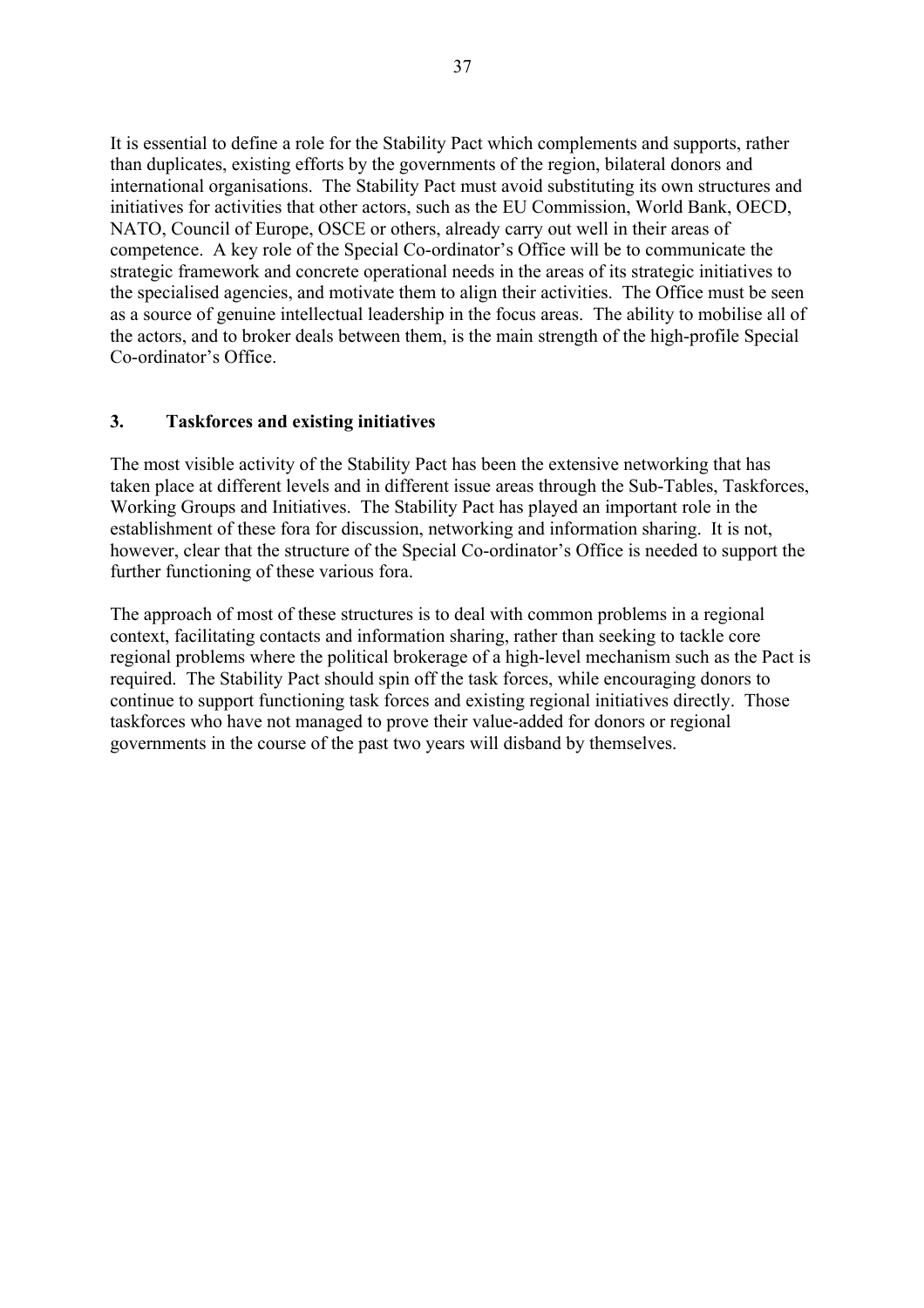### STABILITY PACT STUDY

### EastWest Institute in Partnership with the European Stability Initiative

#### **Senior Mentor**

President Martti Ahtisaari

#### **Director**

Ambassador István Gyarmati

#### **Editorial Team / Principal Authors**

Marcus Cox Minna Järvenpää Gerald Knaus Ivan Krastev

#### **Research Partners**

Robert Austin Marcus Brand Kristof Bender Nicolae Chirtoaca Biljana Dakic Ardian Dhima Yonko Grozev Gent Ibrahimi Aleksa Ivanovic Katharina Knaus Natasa Koturovic Marko Kovacic Andrea Lako Sonja Licht Aleksandar Lojpur Nicky Mladenov Alina Mungiu-Pippidi Milan Nikolic Saso Ordanoski Inge Perko-\_Separovic Jovan Teokarevic

**Center for Democracy and Human Rights, Podgorica Center for Liberal Strategies, Sofia Centre for Policy Studies, Belgrade Croatian Law Centre, Zagreb Euro-Atlantic Center of Moldova, Chisinau European Institute, Sofia Institute for European Studies, Belgrade Institute for Policy and Legal Studies, Tirana Romanian Academic Society, Bucharest**